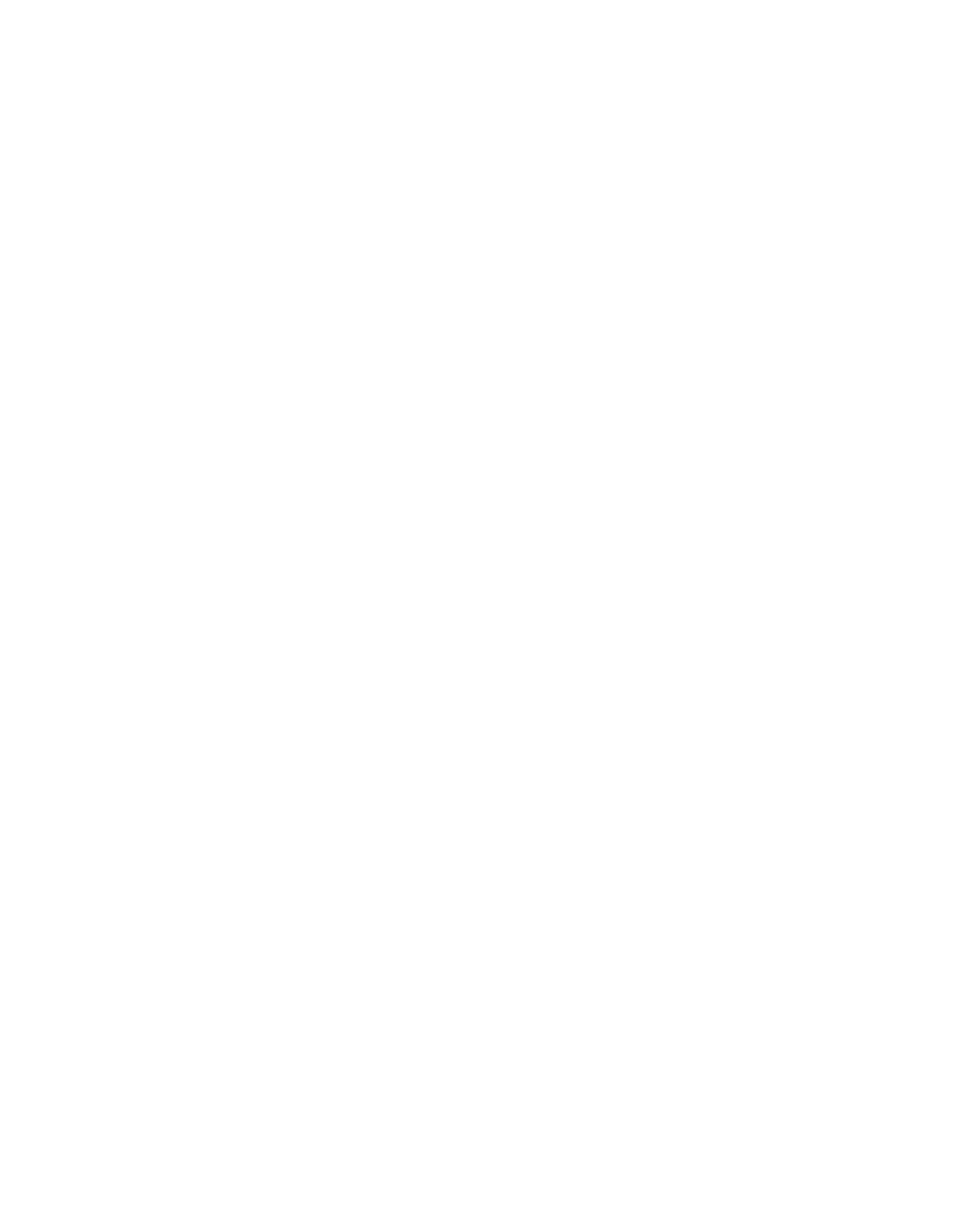# **The Four Steps to the Epiphany**

**Successful Strategies for Products that Win** 

Steven G. Blank

Second Edition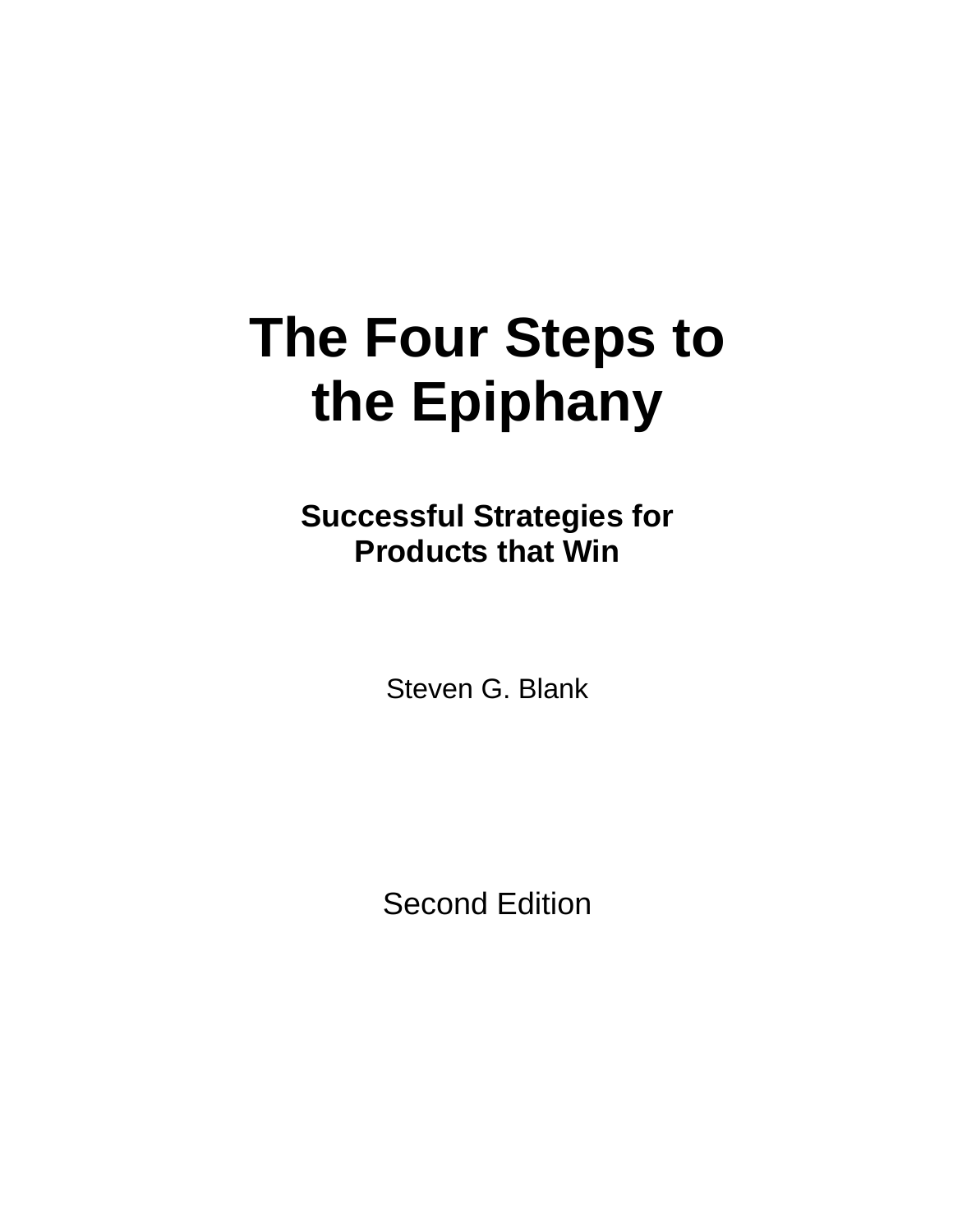Third Edition Copyright © 2006 Steven G. Blank

All rights reserved. No part of this book may be reproduced in any form whatsoever without permission, except in case of brief quotations embodied in critical articles or reviews.

Published 2006 Printed by Lulu.com

Third revised printing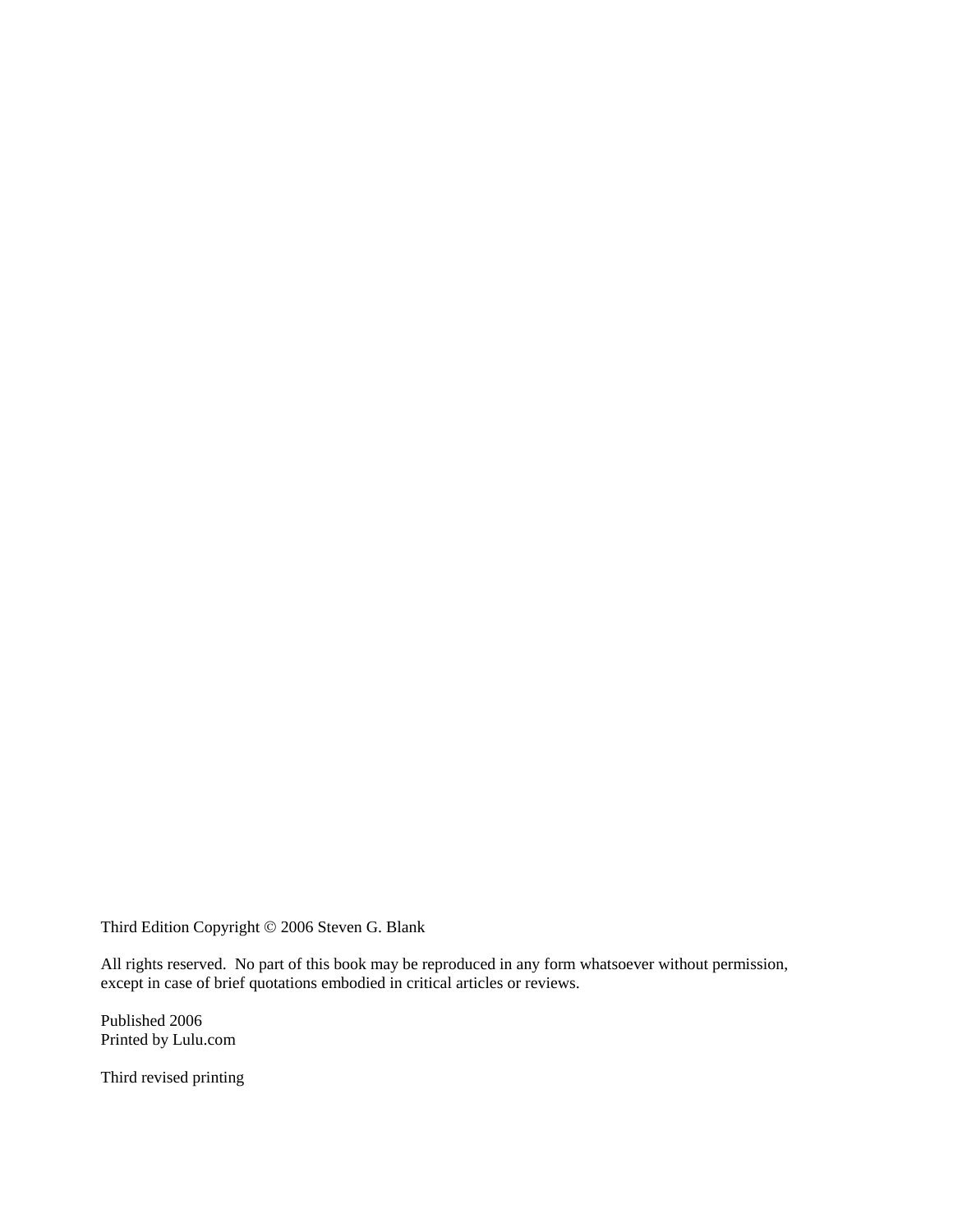## **Acknowledgments**

In my 25 years as a technology entrepreneur I was lucky to have three extraordinary mentors, each brilliant in his own field: Ben Wegbreit who taught me how to think, Gordon Bell who taught me what to think about, and Allen Michels who showed me how to turn thinking into direct and immediate action.

I was also extremely fortunate to be working in Silicon Valley when three of its most influential marketing practitioners and strategists were active. As a VP of Marketing I was strongly influenced by the customer-centric books of Bill Davidow, former VP of Marketing of Intel and founder of Mohr, Davidow Ventures and consider myself fortunate to have had him on my board at MIPS Computers. Regis McKenna was already a PR and marketing legend with his own firm when I started my career, but his thinking and practice still resonates in my work. Finally, I still remember the hair rising on the back of my neck when I first read Geoff Moore and the notion of a "chasm." It was the first time I realized that there were repeatable patterns of business behavior that could explain the heretofore unexplainable.

At U.C. Berkeley Haas Business School, Jerry Engel, director of the Lester Center on Entrepreneurship, was courageous enough to give me a forum to test and teach the Customer Development Methodology to hundreds of unsuspecting students. Professor John Freeman at Haas has offered valuable insight on the different sales cycles by Market Type. Finally my long-suffering teaching partner at Haas, Rob Majteles, ensured that not only did my students get my enthusiasm, but also got a coherent syllabus and their papers graded and back on time. At Stanford, Tom Byers, Mark Leslie, Audrey Maclean and Mike Lyons were gracious enough to invite me to teach with them in the Graduate School of Engineering and hone my methodology as they offered additional insights on new product selling cycles. Finally, Columbia Business School allowed me to inflict the course and this text on their students in their joint MBA program with the Haas Business school.

In the venture capital world in addition to funding some of my startups, John Feiber at MDV and Katherine Gould at Foundation Capital have acted as stalwart sounding boards and supporters.

My friends Steve Weinstein, Bob Dorf, Bernard Fraenkel, Todd Basche and Jim Wickett have made innumerable and valuable comments and suggestions.

Will Harvey and Eric Ries of IMVU were the first corporate guinea pigs to implement some or all of the Customer Development Methodology. This book was required reading for every new hire at their company. Fred Durham at CafePress allowed me to sit on his board and watch a world-class entrepreneur at work.

Besides running engineering at IMVU Eric Ries also moonlighted as copyeditor and helped eliminate the embarrassing typos of the first revision.

This book would be much poorer without all of their contributions.

Finally, my wife Alison Elliott not only put up with my obsession with finding a methodology for early stage Customer Development, and my passion for teaching it, she added her wise counsel, insight and clarity to my thinking. This book would not have happened without her.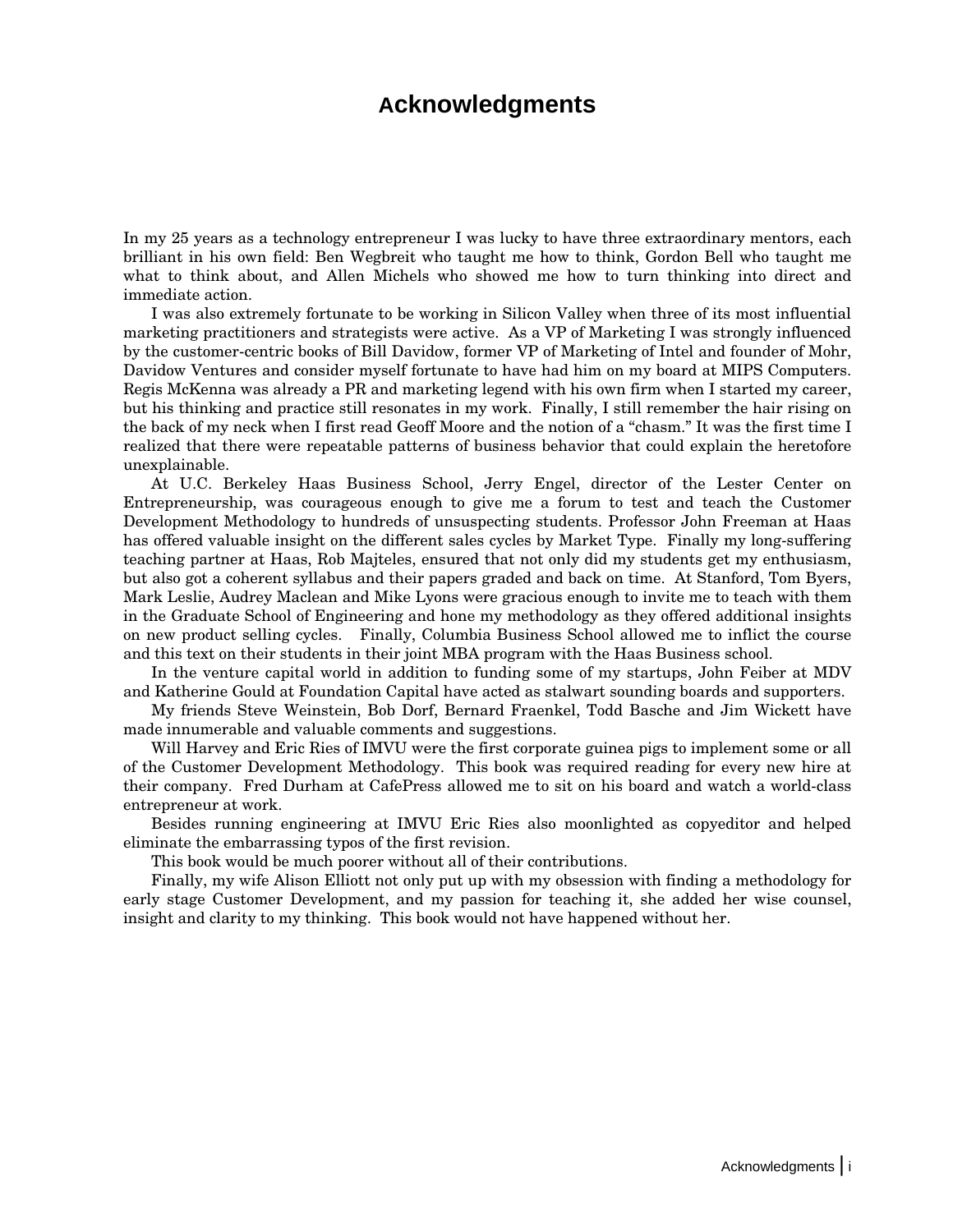## **Table of Contents**

| <b>ACKNOWLEDGMENTS</b>                                         | $\mathbf{I}$ |
|----------------------------------------------------------------|--------------|
| THE HERO'S JOURNEY                                             | iii          |
| <b>WINNERS AND LOSERS</b>                                      | V            |
| CHAPTER 1 THE PATH TO DISASTER: THE PRODUCT DEVELOPMENT MODEL  | $\mathbf{1}$ |
| CHAPTER 2 THE PATH TO EPIPHANY: THE CUSTOMER DEVELOPMENT MODEL | 15           |
| <b>CHAPTER 3 CUSTOMER DISCOVERY</b>                            | 27           |
| CHAPTER 4 CUSTOMER VALIDATION                                  | 67           |
| CHAPTER 5 CUSTOMER CREATION                                    | 101          |
| CHAPTER 6 COMPANY BUILDING                                     | 133          |
| <b>BIBLIOGRAPHY</b>                                            | 171          |
| APPENDIX A CUSTOMER DEVELOPMENT TEAM                           | 175          |
| APPENDIX B CUSTOMER DEVELOPMENT CHECKLIST                      | 181          |
| <b>ABOUT THE AUTHOR</b>                                        | 231          |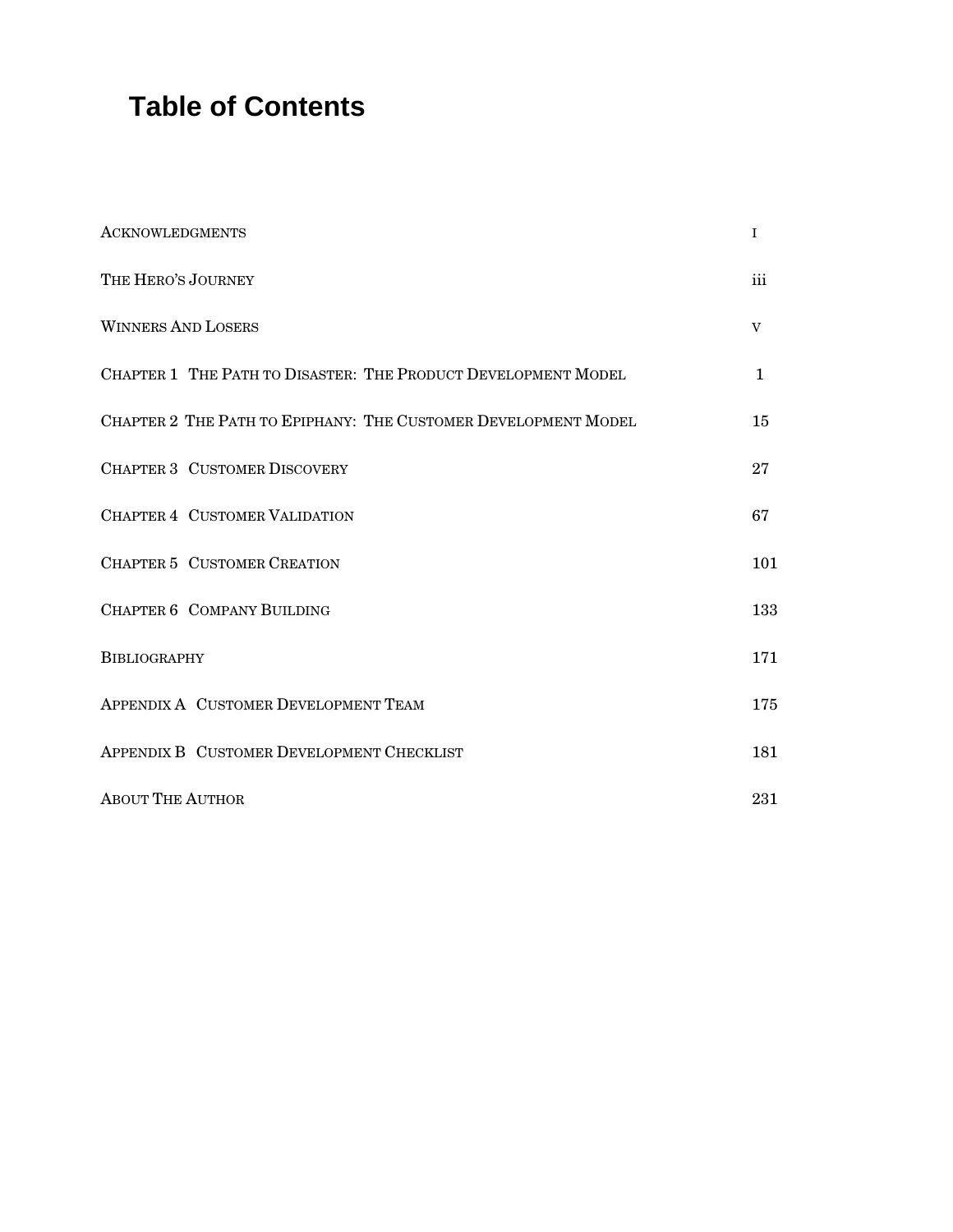## **Preface**

## **The Hero's Journey**

*A legendary hero is usually the founder of something—the founder of a new age, the founder of a new religion, the founder of a new city, the founder of a new way of life. In order to found something new, one has to leave the old and go on a quest of the seed idea, a germinal idea that will have the potential of bringing forth that new thing.* 

— Joseph Campbell, *Hero with a Thousand Faces* 

Joseph Campbell popularized the notion of an archetypal journey that recurs in the mythologies and religions of cultures around the world. From Moses and the burning bush to Luke Skywalker meeting Obi wan Kenobi, the journey always begins with a hero who hears a calling to a quest. At the outset of the voyage, the path is unclear, and the end is not in sight. Each hero meets a unique set of obstacles, yet Campbell's keen insight was that the outline of these stories was always the same. There were not a thousand different heroes, but one hero with a thousand faces.

The hero's journey is an apt way to think of startups. All new companies and new products begin with an almost mythological vision–a hope of what could be, with a goal that few others can see. It's this bright and burning vision that differentiates the entrepreneur from big company CEOs and startups from existing businesses. Founding entrepreneurs are out to prove that their vision and business are real and not some hallucination; to succeed they must abandon the status quo and strike out on what appears to be a new path, often shrouded in uncertainty. Obstacles, hardships and disaster lie ahead, and their journey to success tests more than financial resources. It tests their stamina, agility, and the limits of courage.

Most entrepreneurs feel their journey is unique. Yet what Campbell perceived about the mythological hero's journey is true of startups as well: however dissimilar the stories may be in detail, *their outline is always the same*. Most entrepreneurs travel down the startup path without a roadmap and believe that no model or template could apply to their new venture. They are wrong. For the path of a startup is well worn, and well understood. The secret is that no one has written it down.

Those of us who are serial entrepreneurs have followed our own hero's journey and taken employees and investors with us. Along the way we've done things our own way; taking good advice, bad advice, and no advice. On about the fifth or sixth startup, at least some of us began to recognize that there was an emerging pattern between our successes and failures. Namely, that there is a true and repeatable path to success, a path that eliminates or mitigates the most egregious risks and allows the company to grow into a large, successful enterprise. One of us decided to chart this path in the following pages.

#### **Discovering the Path**

"Customer Development" was born during my time spent consulting for the two venture capital firms who between them put \$12 million into my last failed startup. (My mother kept asking if they were going to make me pay the money back. When I told her they not only didn't want it back, but were trying to see if they could give me more for my next company, she paused for a long while and then said in a very Russian accent, "Only in America are the streets paved with gold.") Both venture firms sought my advice for their portfolio companies. Surprisingly, I enjoyed seeing other startups from an outsider's perspective. To everyone's delight, I could quickly see what needed to be fixed. At about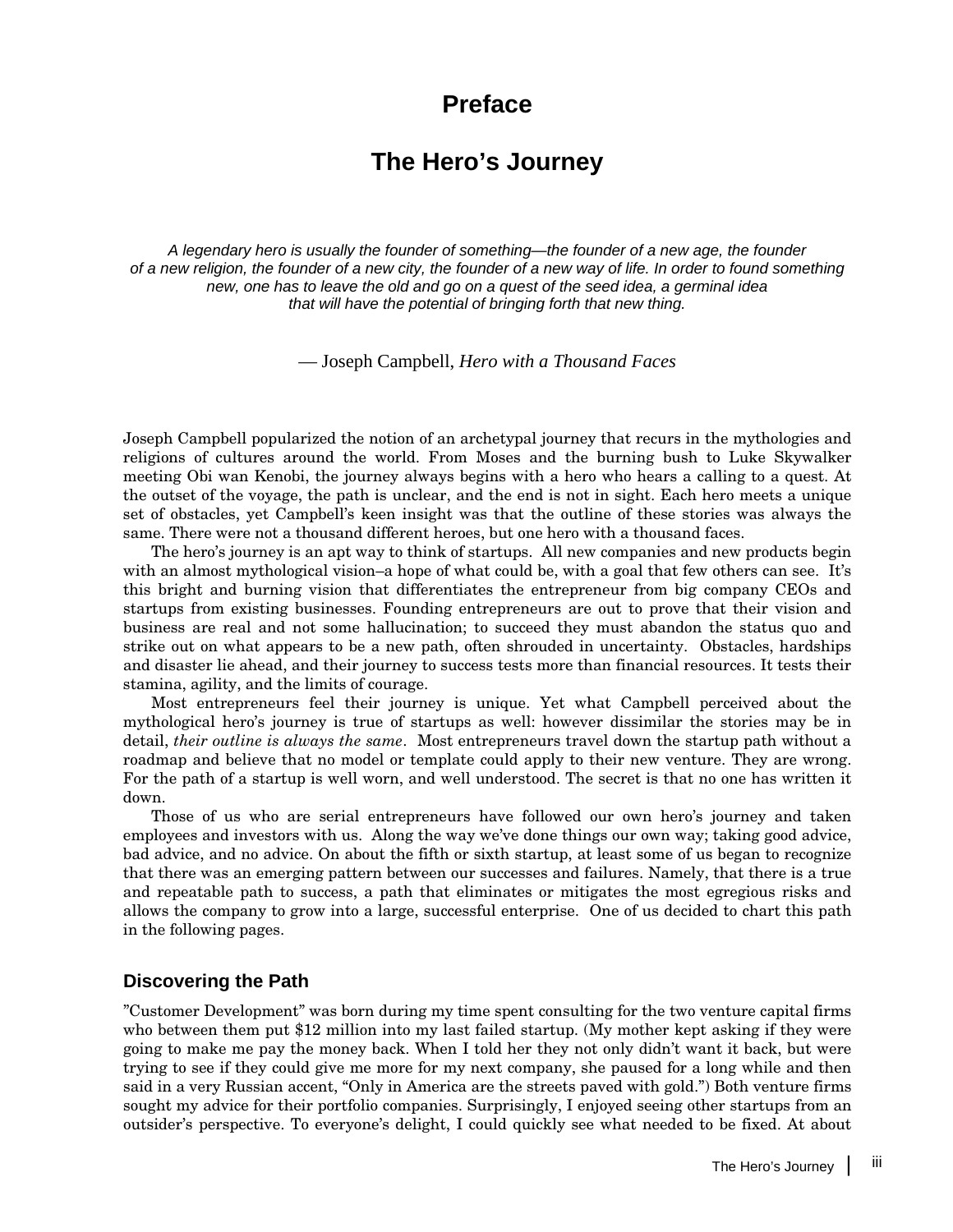the same time, two newer companies asked me to join their boards. Between the board work and the consulting, I enjoyed my first-ever corporate "out-of-body experience."

No longer personally involved, I became a dispassionate observer. From this new vantage point I began to detect something deeper than I had seen before: there seemed to be a pattern in the midst of the chaos. Arguments that I had heard at my own startups seem to be repeated at others. The same issues arose time and again: big company managers versus entrepreneurs, founders versus professional managers, engineering versus marketing, marketing versus sales, missed schedule issues, sales missing the plan, running out of money, raising new money. I began to gain an appreciation of how world-class venture capitalists develop pattern recognition for these common types of problems. "Oh yes, company X, they're having problem 343. Here are the six likely ways that it will resolve, with these probabilities." No one was actually quite that good, but some VCs had "golden guts" for these kinds of operating issues.

Yet something in the back of my mind bothered me. If great venture capitalists could recognize and sometimes predict the types of problems that were occurring, didn't that mean that the problems were structural rather than endemic? Wasn't something fundamentally wrong with the way everyone organizes and manages startups? Wasn't it possible that the problems in every startup were somehow self-inflicted and could be ameliorated with a different structure? Yet when I talked to my venture capital friends, they said, "Well, that's just how startups work. We've managed startups like this forever; there is no other way to manage them."

After my eighth and likely final startup, E.piphany, it became clear that there *is* a better a way to manage startups. Joseph Campbell's insight of the repeatable patterns in mythology is equally applicable to building a successful startup. All startups (whether a new division inside a larger corporation or in the canonical garage) follow similar patterns—a series of steps which, when followed, can eliminate a lot of the early wandering in the dark. Looking back on startups that have thrived reflect this pattern again and again and again.

So what is it that makes some startups successful and leaves others selling off their furniture? Simply this: startups that survive the first few tough years do *not* follow the traditional productcentric launch model espoused by product managers or the venture capital community. Through trial and error, hiring and firing, successful startups all invent a parallel process to product development. In particular, the winners invent and live by a process of customer learning and discovery. I call this process "Customer Development," a sibling to "Product Development," and each and every startup that succeeds recapitulates it, knowingly or not.

This book describes the "Customer Development" model in detail. The model is a paradox because it is followed by successful startups, yet articulated by no one. Its basic propositions are the antithesis of common wisdom yet they are followed by those who succeed.

It is the path that is hidden in plain sight.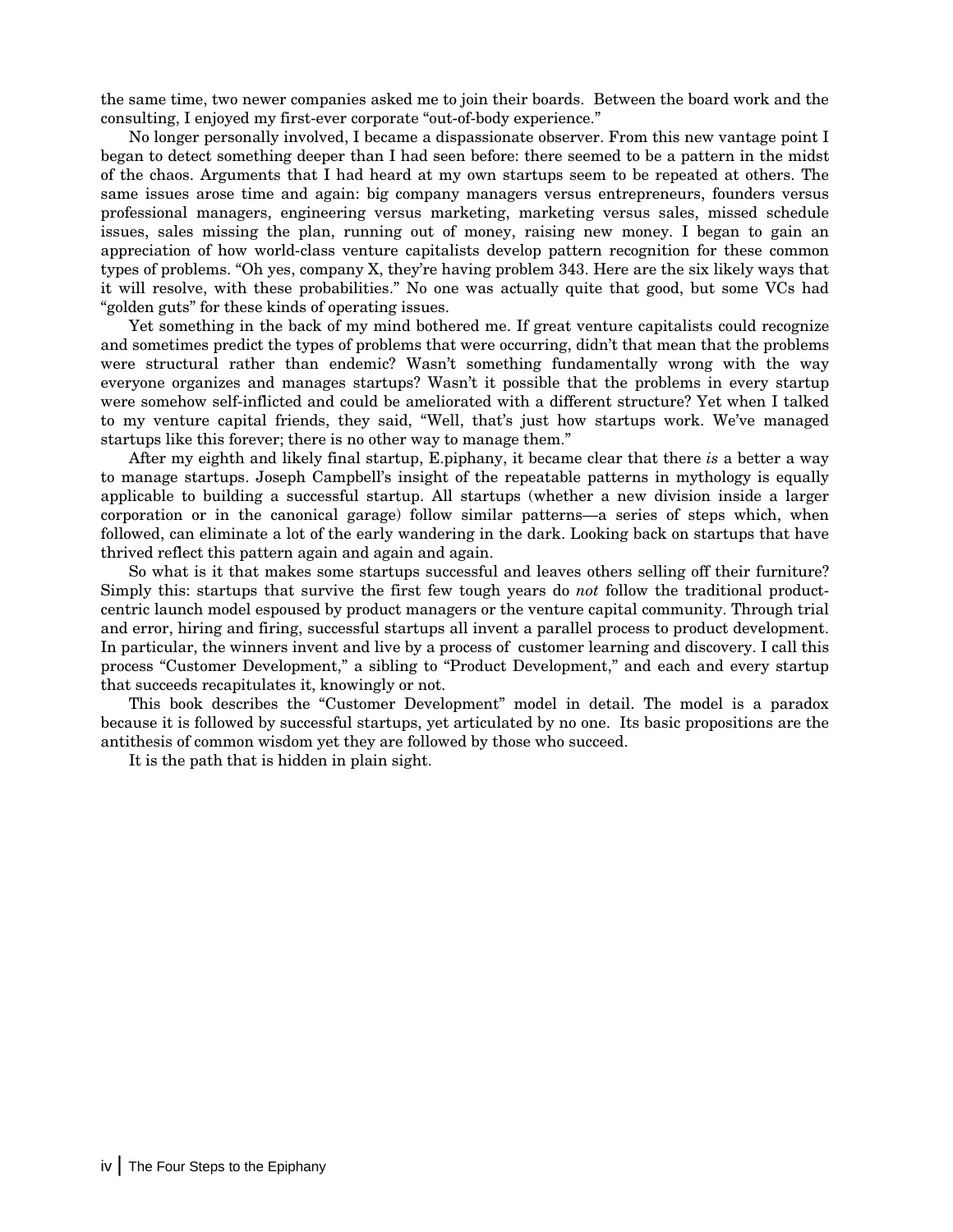## **Introduction**

## **Winners and Losers**

What if everything you think you know about taking products to market is wrong? What would you do differently if you realized that only 1 out of 10 new product introductions result in a profitable business? Would you continue to operate the same way, week after week, year after year? The surprising fact is that companies large and small, established corporate giants as well as brand new startups, fail in 9 out of 10 attempts to launch their new products. They unnecessarily burn through billions of dollars as they try to force their new products into markets where no one is waiting to buy. Yet time and again they all return to the same processes that produce failure.

The phenomenon occurs over and over again in every product category, whether high tech, low tech, consumer products, or business-to-business products. Some new product disasters have become the stuff of legend:

- Volkswagen Phaeton. Volkswagen took all of Toyota's lessons in launching it's high-end Lexus brand and ignored them. Cost to date: \$500 million
- Kodak's Photo CD. Kodak offered film camera customers the ability to put their pictures on a compact disc and view them on their TV's. It was 10 years ahead of its time and marketed to customers who were not ready for it. Viable early adopter market in corporate marketing departments ignored. Cost: \$150 Million
- Segway. Thought their market was everyone in the world who walked and confused world class public relations with customers with checkbooks. Still searching for their real markets. Cost to date: \$200 million.
- Apple's Newton. They were right about the Personal Digital Assistant market but five years too soon. Yet they spent like they were in an existing market. Cost: \$100 Million
- Jaguar X-Type. Created a Ford-type, low-end product and slapped the Jag name on it, alienating their high-end customers. Cost: \$200 million
- Webvan. Groceries on demand: the killer app of the internet. The company spent money like a drunken sailor. Even in the Internet Bubble costs and infrastructure grew faster than the customer base. Loss: \$800 million.
- Sony's MiniDisc players. A smaller version of the CD wildly popular in Japan. The US isn't Japan. Cost to date: \$500 million after 10 years of marketing.
- R.J. Reynolds' Premier and Eclipse smokeless cigarettes. Understood what the general public (nonsmokers) wanted, but did not understand that their customers didn't care. Cost: \$450 million
- Motorola's Iridium satellite-based phone system. Engineering triumph and built to support a customer base of millions. No one asked the customer if they wanted it. Cost \$5 billion. Yes, billion. Satellites are awfully expensive.

I could go on and on. And you probably have your own favorites you could add to the list. What if I told you that such disasters can be avoided? What if I told you that there are new product introduction methods available that dramatically increase the odds of a new product finding a home -- and at a minimum that guarantee that there will be a ready, willing, and paying customer base just waiting to get their hands on that new, new thing being lovingly grown in the R& D greenhouse?

The methods I'm advocating in this book -- are easily explained and understood, but they run counter to the way most companies operate. There aren't many managers around who are willing to reject the conventional wisdom that guides most firms in their quest to take new products to market. Those managers and entrepreneurs who do follow this different path find that there are eager customers for their products.

To name a few who did it right in their recent, very successful product launches: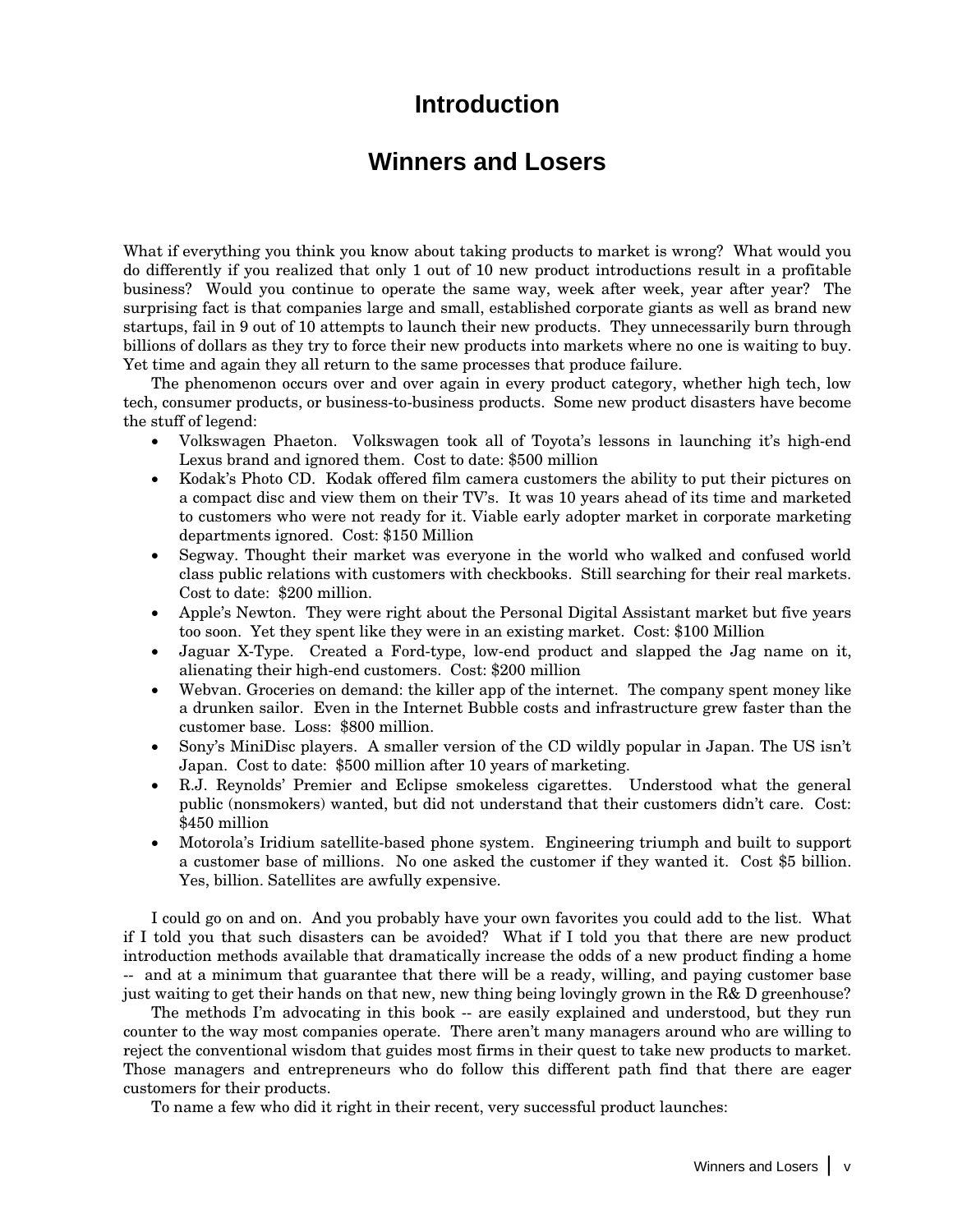- Proctor & Gamble's Swiffer. A swiveling, disposable mop-on-a-stick. Sophisticated planning and consumer research have resulted in a \$2.1 billion market in 2003 that could double by 2008.
- Toyota's Prius. They've found a profitable niche for their electric hybrid car. As a classic disruptive innovation, sales will grow and Toyota will continue to eat the existing US car companies for lunch. In its first five years sales grew to \$5 billion. By 2015 hybrids could make up 35% of U.S. car market.
- General Mills' Yoplait GoGurt. Yogurt in a tube. The goal was to keep their yogurt consumer base of toddlers and little kids for as long as possible. Research led to the tube packaging, making yogurt easier to consume on the go.

#### **The Difference between the Winners and Losers**

Every company has some methodology for product development, launch and life-cycle management. These processes provide detailed plans, checkpoints and goals for every step in getting a product out the door; sizing markets, estimating sales, developing marketing requirements documents, prioritizing product features. Yet at the end of the day even with all these procedures the embarrassing fact is that 9 out of 10 of new products are failures.

The difference between the winners and losers is simple. Products developed with senior management out in front of customers early and often - win. Products handed off to a sales and marketing organization that has only been tangentially involved in the new product development process lose. It's that simple.

The reality for most companies today is that existing product introduction methodologies are focused on activities that go on inside a company own building. While customer input may be a checkpoint or "gate" in the process it doesn't drive it.

This book is not another set of product development processes that are simple extensions of what already exists. New product mortality rates tell us that doesn't work; the emperor simply has no clothes. Existing new product launch processes don't offer prediction and guidance of customer behavior, therefore we need to build a new set of product development processes that will.

What this book offers is a radical reexamination of the entire new product introduction process. It makes clear that companies need a parallel process to product development; one dedicated to bringing customers and their needs head first into the new product introduction process – before the product is ever launched or shipped.

The lesson is clear: by listening to potential future customers', by going out into the field and investigating potential customers needs and markets *before* being inexorably committed to a specific path and precise product specs – the difference between the winners and losers – and that's the Customer Development Process described in this book.

#### **Who Is This Book For?**

When I first started writing this book, I thought its audience would be small and its applicability would be narrow. I first believed that my readers would be startup entrepreneurs.

With this audience in mind, I went out to talk to venture capital firms and their portfolio company startups to test the Customer Development concepts. Many of these startups were past the "we're just starting out" stage. At first, I thought the Customer Development model might be interesting reading for them, but not particularly germane to CEOs and other executives who were in the midst of building a company. This group had real day-to-day operational problems to solve, and the last thing on their minds was to read some abstruse text about what they should have done last year. But the more I talked to these startups and spent time understanding their issues, the more I realized that they were all under pressure to solve a common set of problems: Where is our market? Who are our customers? How do we build the right team? How do we scale sales? These issues are at the heart of the Customer Development methodology.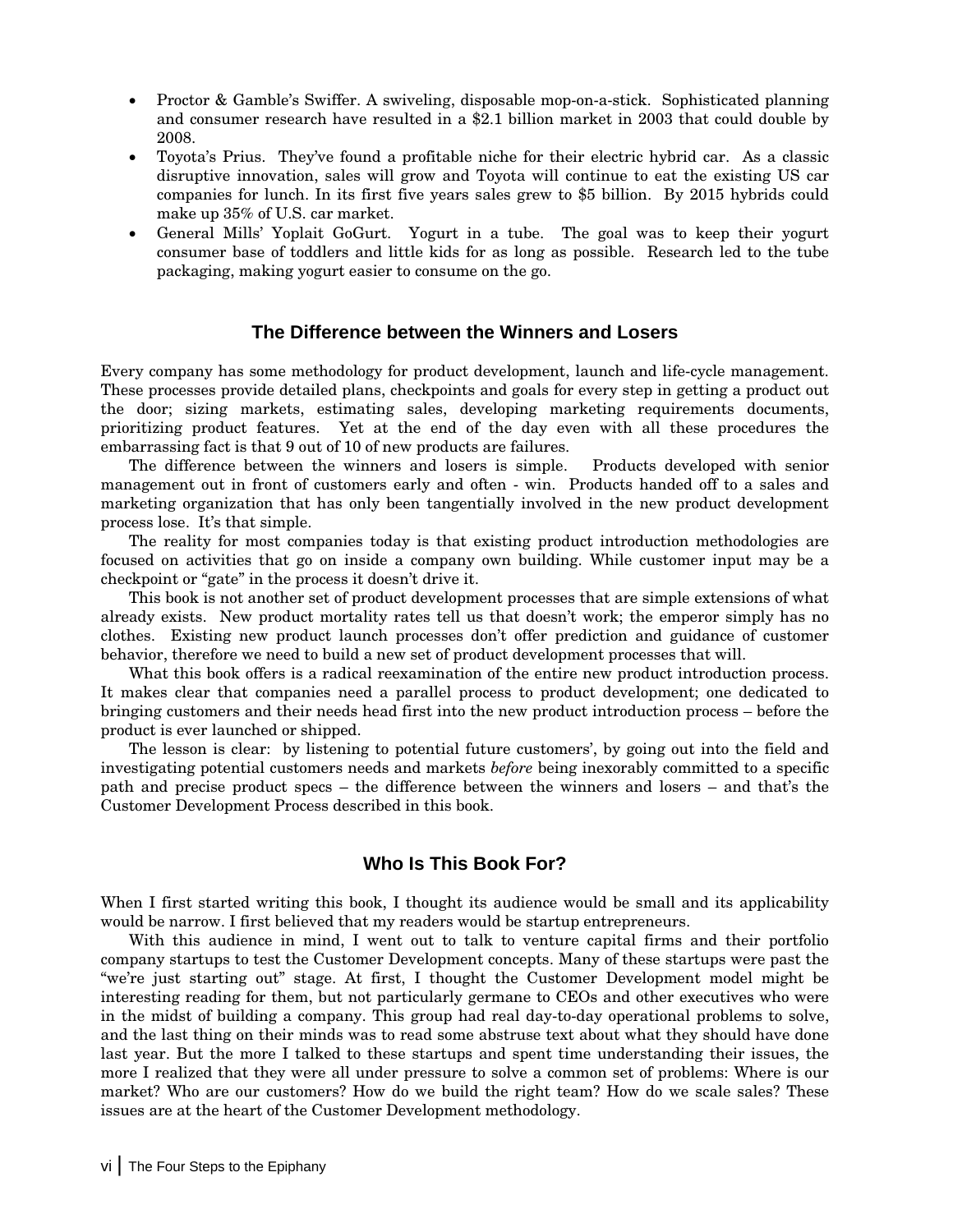Not surprisingly, there is a large body of literature on the success and failure of new products in large companies. The more I read and then talked to large corporations, the more I became convinced that the Customer Development model is even more applicable to existing companies attempting to launch new products into new markets. The challenge of understanding customers and finding a market is the same for a large company as for a startup. But large companies have established welldefined processes and procedures that are the antithesis of the Customer Development model. In other words, the guidelines for starting a new product in a new market are the antithesis of the wellhoned rules observed by large and successful enterprises. Indeed, those rules are a recipe for failure when it comes to a startup-like initiative. The cost of launching new products into new markets can exceed the absolute dollars a startup spends by several orders of magnitude. While the expected returns are huge, making these type of mistakes in a large company can be catastrophic.

Finally, I had found my audience for this book: any team launching a new product, from a small entrepreneurial startup to a large corporation. This book is not just for the CEO but all executives and employees of early stage ventures; it's for all the founders, the engineers, the VP of Sales, the VP of Marketing, etc. – anyone who is struggling to come up with answers on how to find customers and markets. This book will help all of you to bring rigor to the Customer Development Process.

Throughout this book, I use the terms *entrepreneur* and *startup* quite liberally. The terms encompass the brave souls in Fortune 1000 companies just as much as they describe three teens starting in a garage.

This or any road map will only take you where you want to go if you have the discipline to follow it, together with the vision and passion that characterize the best entrepreneurs. As with great artists, these are innate qualities that make successful serial entrepreneurs a rare breed. Relentless execution is also something that is hard to get from a book. It is best learned by being thrown out of the offices of countless prospective customers as you try to learn what appeals to them. It means getting off the floor and going back to a customer who said "no" and finding out how to turn that into a "yes."

This book will point the way. Completing your own hero's journey is up to you.

#### **Who Is This Book** *Not* **For?**

There are cases where using the Customer Development methodology is inappropriate. There are businesses where the aphorism "build and they will come" is actually true. For example, in biotechnology startups, if you could can find a drug which cures a specific cancer, a Customer Development strategy is simply a waste of time; it doesn't take a formal process to figure out that there will be huge end user demand for the drug.

The risk in biotechnology companies is in the front-end of product development; taking a research hypothesis and developing into a successful and effective drug, not in the back-end of customer acceptance and adoption. In a biotechnology startup success and failure are not about understanding customer needs or adoption. If the company can develop a product that works and get it through the FDA approval process, customers would literally be dying to get it.

In these companies to get to a Phase III trial (for Controlled Safety and Efficacy, the last step before submitting a New Drug Application to the FDA), a company has typically spent four and a half years in clinical trials and nearly \$50 million. For these ventures, the issue isn't Customer Development to understand end user needs, but rather finding the right Partner, Licensing and Distribution Channel strategies.

Similar issues can be found in some health care and energy products. The users and markets are known and if a product can development business is assured. However, our contention is that in the past, most entrepreneurs in every early stage venture believed that "build it and they will come" described their company. Our contention is that it only covers the few, not the many.

For the rest of us, where the issues are customer acceptance and market adoption, this book shows the path.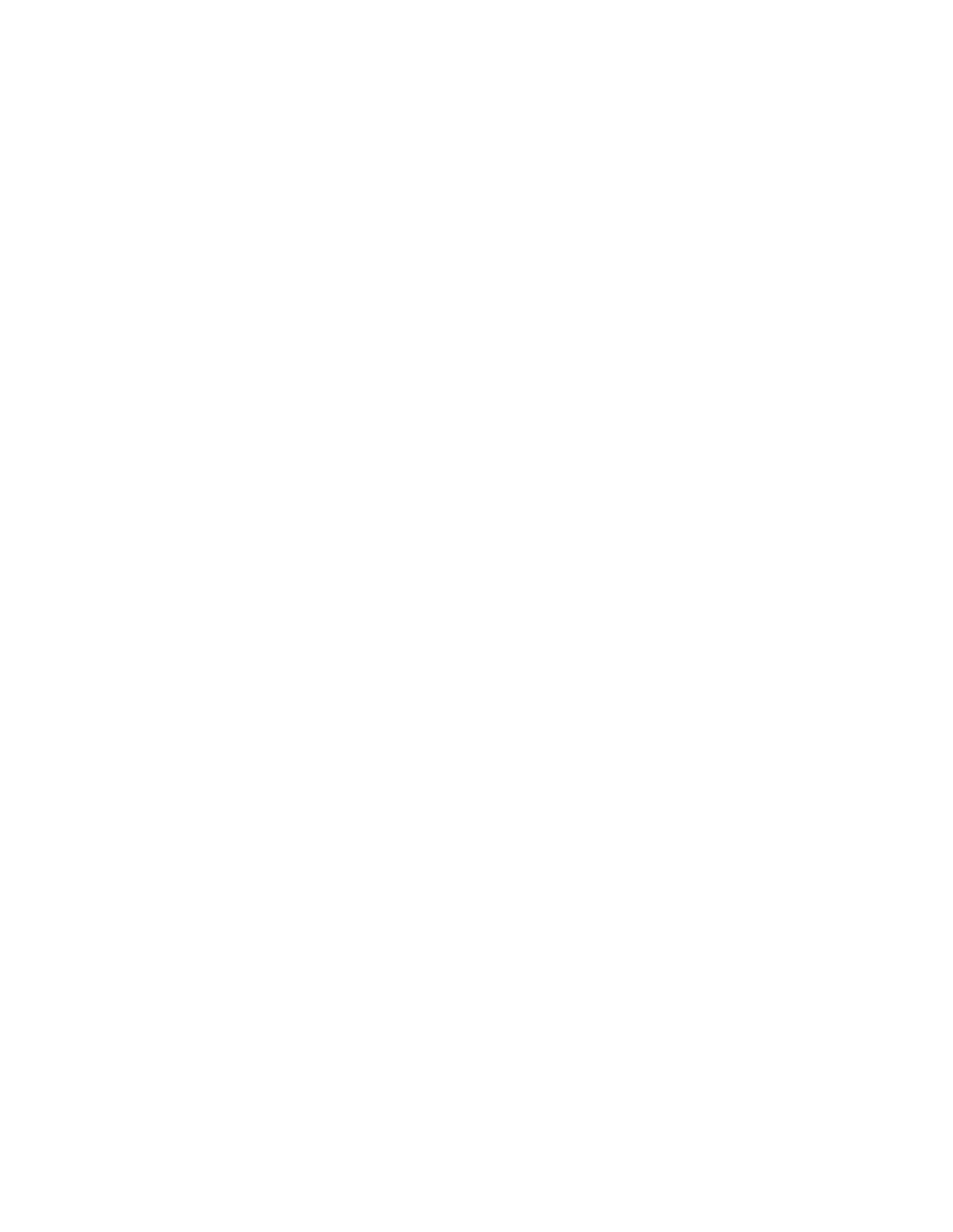## **Chapter 1**

## **The Path to Disaster:**

## **The Product Development Model**

*"… for the gate is wide and the road broad that leads to destruction, and those who enter through it are many." — Matthew 7:13* 

Every traveler starts a journey faced with the decision of what road to take. The road well traveled seems like the obvious choice. The same is true in the search for startup success: following a path of common wisdom – one taken by scores of startups before, seems like the right way. Yet the advice offered two thousand years ago is relevant for startups today, namely that the wide road often leads straight to disaster. How and why this is so is the subject of this chapter.

Let me begin with a cautionary tale. In the heyday of the dot-com bubble, Webvan stood out as one of the most electrifying new startups, with an idea that would potentially touch every household. Raising one of the largest financial war chests ever seen (over \$800 million in private and public capital), the company aimed to revolutionize the \$450 billion retail grocery business with online ordering and same-day delivery of household groceries. Webvan believed this was a "killer application" for the Internet. No longer would people have to leave their homes to shop. They could just point, click, and order. Webvan's CEO told *Forbes* magazine that Webvan would "set the rules for the largest consumer sector in the economy."

Besides amassing megabucks, the Webvan entrepreneurs seemed to do everything right. The company raced to build vast automated warehouses and purchased fleets of delivery trucks, while building an easy-to-use web site. Webvan hired a seasoned CEO from the consulting industry, backed by experienced venture capital investors. What's more, most of their initial customers actually liked their service. Barely 24 months after the initial public offering, Webvan was bankrupt and out of business. What happened?

It wasn't a failure of execution. Webvan did everything its board and investors asked. In particular, the company fervently followed the traditional product development model commonly used by startups, including "get big fast," the mantra of the time. Webvan management followed the product development model religiously. Its failure to ask "Where Are the Customers?" illuminates how a tried-and-true model can lead even the best-funded, best-managed startup to disaster.

### **THE PRODUCT DEVELOPMENT DIAGRAM**

Every company bringing a new product to market uses some form of Product Development Model. (Figure 1.1) Emerging early in the twentieth century, this product-centric model described a process that evolved in manufacturing industries. It was adopted by the consumer packaged goods industry in the 1950s and spread to the technology business in the last quarter of the twentieth century. It has become an integral part of startup culture.

At first glance, the diagram appears helpful and benign, illustrating the process of getting a new product into the hands of waiting customers. Ironically, the model is a good fit when launching a new product into an established, well-defined market where the basis of competition is understood, and its customers are known.

The irony is that few startups fit these criteria. Few even know what their market is. Yet they persist in using the product development model not only to manage product development, but as a road map for finding customers and to time their sales launch and revenue plan. The model has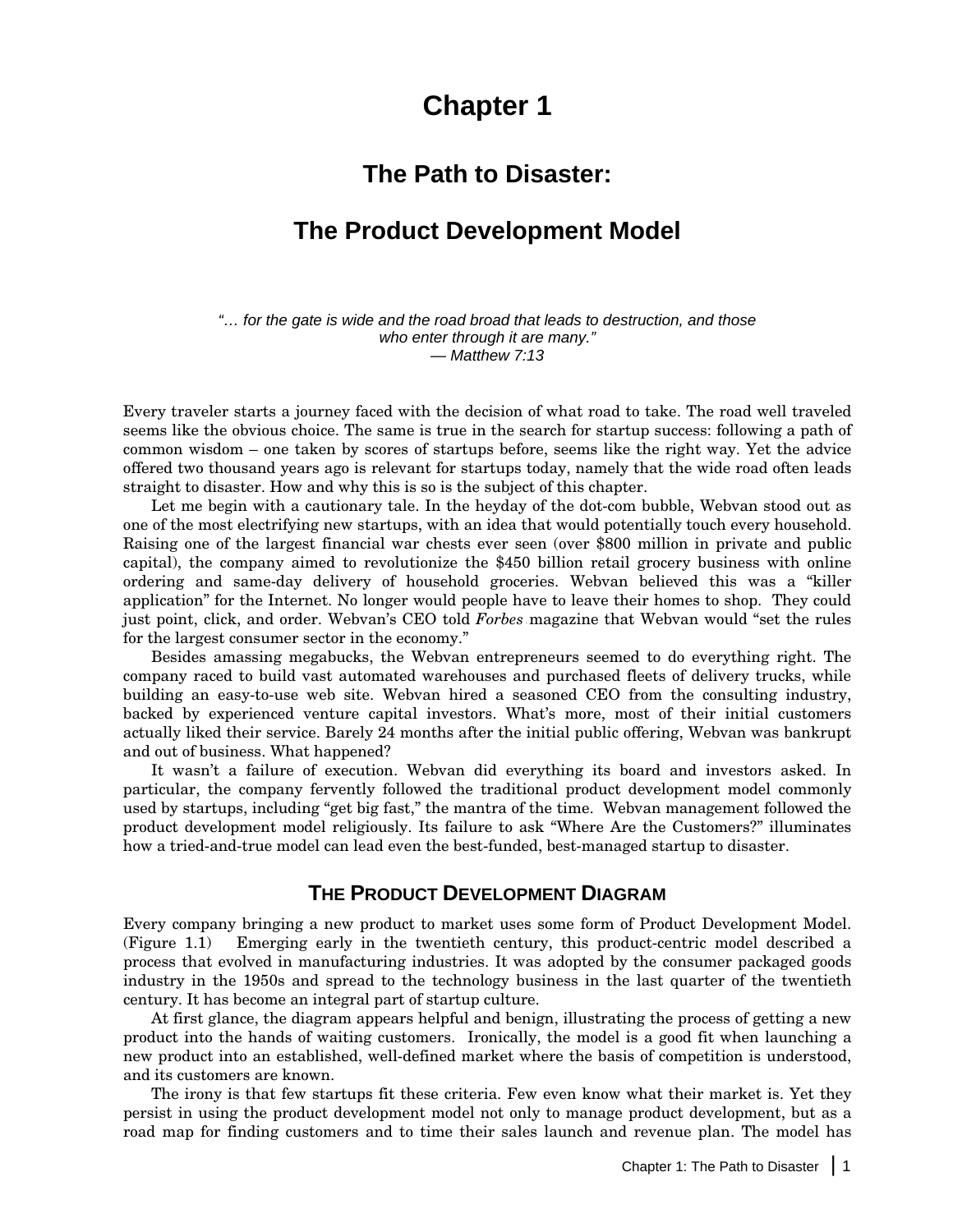become a catchall tool for every startup executive's schedule, plan, and budget. Investors use the product development diagram to set and plan funding. Everyone involved uses a road map that was designed for a very different location, yet they are surprised when they end up lost.



**Figure 1.1 The Product Development Diagram** 

To see what's wrong with using the product development model as a guide to building a startup, let's first look at how the model is currently used to launch a new product. We'll view the actions at each step in two ways: in general practice and in the specific example of Webvan, which managed to burn through \$800 million in 3 years. Then we will dissect the model's toxic consequences for startups.

What's wrong with the old model in general, and how were those wrongs compounded in the billion-dollar Webvan implosion? Lets look at the model stage-by-stage.

#### **Concept and Seed Stage**

In the Concept and Seed Stage, founders capture their passion and vision for the company and turn them into a set of key ideas, which quickly becomes a business plan, sometimes on the back of the proverbial napkin. The first thing captured and wrestled to paper is the company's vision.

Next, issues surrounding the product need to be defined: What is the product or service concept? Is it possible to build? Is further technical research needed to ensure that the product can be built? What are the product features and benefits?

Second, who will the customers be and where will they be found? Statistical and market research data plus potential customer interviews determine whether the ideas have merit.

Step three probes how the product will ultimately reach the customer and the potential distribution channel. At this stage that companies start thinking about who their competitors are, and how they differ. They draw their first positioning chart and use it to explain the company and its benefits to venture capitalists.

The distribution discussion leads to some basic assumptions about pricing. Combined with product costs, an engineering budget, and schedules, this results in a spreadsheet that faintly resembles the first financial plan in the company's business plan. If the startup is to be backed by venture capitalists, the financial model has to be alluring as well as believable. If it's a new division inside a larger company, forecasts talk about return on investment. Creative writing, passion, and shoe leather combine in this concept and seed phase in hopes of convincing an investor to fund the company or the new division.

Webvan did all of this extremely well. Founded in December 1996, with a compelling story, and a founder with a track record, Webvan raised \$10 million from leading Silicon Valley venture capitalists in 1997. In the next two years, additional private rounds totaling an unbelievable \$393 million would follow before the company's IPO (initial public offering).

#### **Product Development**

In stage two, product development, everyone stops talking and starts working. The respective departments go to their virtual corners as the company begins to specialize by functions.

Engineering focuses on building the product; it designs the product, specifies the first release and hires a staff to build the product. It takes the simple box labeled "product development" and makes detailed critical path method charts, with key milestones. With that information in hand, Engineering estimates delivery dates and development costs.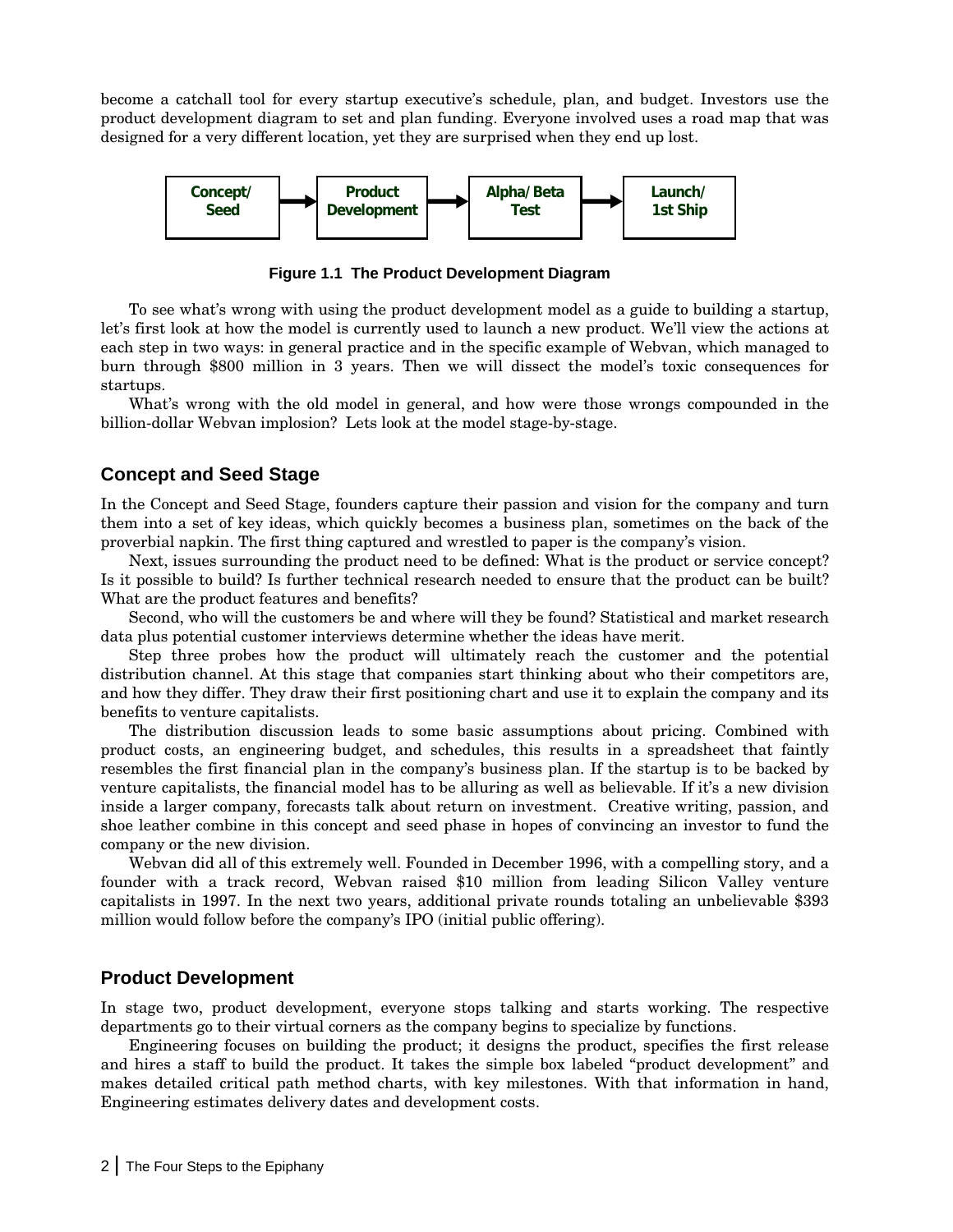Meanwhile, Marketing refines the size of the market defined in the business plan (a market is a set of companies with common attributes), and begins to target the first customers. In a wellorganized startup (one with a fondness for process) the marketing folk might even run a focus group or two on the market they think they are in and prepare a Marketing Requirements Document (MRD) for Engineering. Marketing starts to build a sales demo, writes sales materials (presentations, data sheets), and hires a PR agency. In this stage, or by alpha test, the company traditionally hires a VP of Sales.

In Webvan's case, Engineering moved along two fronts: building the automated warehouses and designing the web site. The automated warehouses were a technological marvel, far beyond anything existing grocery chains had. Automated conveyors and carousels transported food items off of the warehouse shelves to workers who packed them for delivery. Webvan also designed its own inventory management, warehouse management, route management, and materials handling systems and software to manage the entire customer ordering and delivery flow process. This software communicated with the Webvan web site and issued instructions to the various mechanized areas of the distribution center to fulfill orders. Once a delivery was scheduled, a route-planning feature of the system determined the most efficient route to deliver goods to the customer's home.

At the same time, the planning began for a marketing and promotion program designed to strengthen the Webvan brand name, get customers to try the service in the first target market, build strong customer loyalty, and maximize repeat usage and purchases. The plan was to build Webvan's brand name and customer loyalty through public relations programs, advertising campaign, and promotional activities.

#### **Alpha/Beta Test**

In stage three, alpha/beta test, Engineering works with a small group of outside users to make sure that the product works as specified and tests it for bugs. Marketing develops a complete marketing communications plan, provides Sales with a full complement of support material, and starts the public relations bandwagon rolling. The PR agency polishes the positioning and starts contacting the long lead-time press while Marketing starts the branding activities.

Sales signs up the first beta customers (who volunteer to pay for the privilege of testing a new product), begins to build the selected distribution channel, and staffs and scales the sales organization outside the headquarters. The venture investors start measuring progress by number of orders in place by first customer ship.

Hopefully, somewhere around this point the investors are happy with the company's product and its progress with customers, and the investors are thinking of bringing in more money. The CEO refines his or her fund-raising pitch and hits the street and the phone searching for additional capital.

Webvan began to beta-test its grocery delivery service in May 1999 to approximately 1,100 people. At the same time, the marketing buzz started with a PR blitz as hundreds of articles appeared touting the newest entrant in the online grocery business. Private investors poured hundreds of millions of dollars into the company.

#### **Product Launch and First Customer Ship**

Product launch and first customer ship is the final step in this model, and what the company has been driving for. With the product working (sort of), the company goes into "big bang" spending mode. Sales is heavily building and staffing a national sales organization; the sales channel has quotas and sales goals. Marketing is at its peak. The company has a large press event, and Marketing launches a series of programs to create end-user demand (trade shows, seminars, advertising, email, and so on). The board begins measuring the company's performance on sales execution against its business plan (which typically was written a year or more earlier, when the entrepreneur was looking for initial investments).

Building the sales channel and supporting the marketing can burn a lot of cash. Assuming no early liquidity (via an IPO or merger) for the company, more fund raising is required. The CEO looks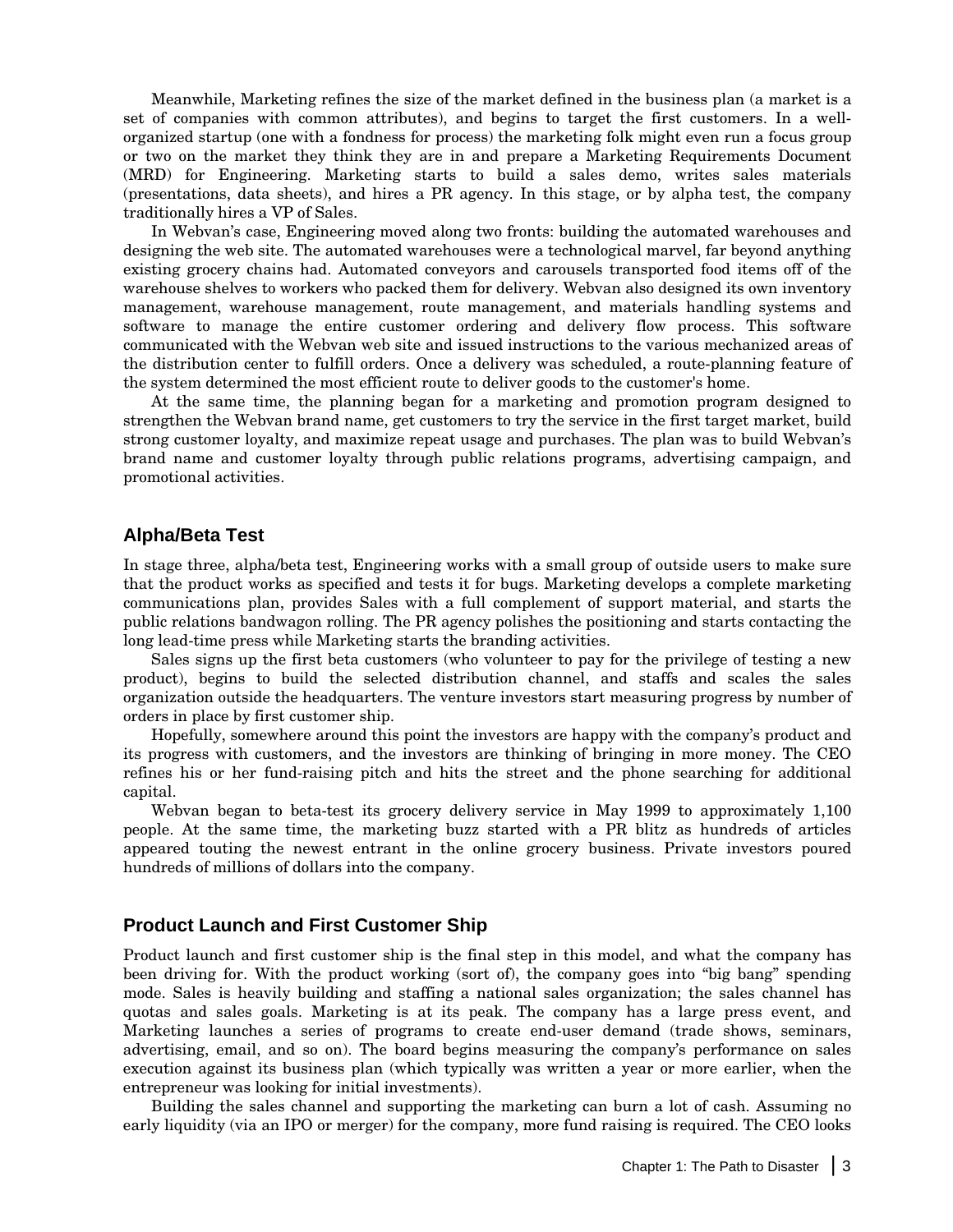at the product launch activities and the scale-up of the sales and marketing team, and yet again goes out, palm up, to the investor community. (In the dot-com bubble economy, the investors used an IPO at product launch to take the money and run, before there was a track record of success or failure.)

If you've ever been involved in a startup, the operational model no doubt sounds familiar. It is a product-centric and process-centric model used by countless startups to take their first product to market.

Webvan launched its first regional Webstore in June 1999 (just one month after starting beta test) and filed for its public offering 60 days later. The company raised \$400 million and had a market capitalization of \$8.5 billion the day of its IPO—larger than the top three grocery chains combined.

#### **WHAT'S WRONG WITH THIS PICTURE?**

Given that the product development model is used by almost every organization launching a new product, asking what's wrong with it might seem as heretical as asking "What's wrong with breathing?" Nevertheless, for Webvan and thousands of other startups, it has failed miserably.

The first hint lies in its name; this is a *product development* model. Not a marketing model, not a sales hiring model, not a customer acquisition model, not even a financing model. Yet startup companies have traditionally used a product development model to manage and pace all these nonengineering activities. The misnamed process is merely a hint of the ten major flaws of the product development model.

#### **1. Where Are the Customers?**

To begin with, the product development diagram completely ignores the fundamental truth about startups and all new products. The greatest risk—and hence the greatest cause of failure—in startups is *not* in the development of the new product but in the development of *customers* and *markets.* Startups don't fail because they lack a product; *they fail because they lack customers and a proven financial model.* This alone should be a pretty good clue about what's wrong with using the product development diagram as the sole guide to what a startup needs to be doing. Look at the Product Development model and ask "where are the customers?"

#### **2. The Focus on First Customer Ship Date**

Using the Product Development model forces sales and marketing to focus on the first customer ship date. Most competent sales and marketing executives look at the first customer ship date, look at the calendar on the wall, and then work backwards figuring out how to do their job in time so that the fireworks start the day the product is launched.

The flaw in this thinking is that the "first customer ship" is only the date when Product Development thinks they are "finished" building the product. The first customer ship date does not mean that the company understands its customers or how to market or sell to them. (Read the preceding sentence again. It's a big idea.) Yet in almost every startup, ready or not, the sales, marketing, and business development people are busy setting their departmental watches to the first customer ship date. Even worse, a startup's investors are managing their financial expectations by this date as well.

The chorus of investor voices say, "Why of course that's what you do. Getting the product to market is what sales and marketing people do in startups. That's how a startup makes money." That's deadly bad advice. Ignore it. Focusing only on first customer ship results in a "Fire, Ready, Aim" strategy. Obviously, your new division or company wants to get a product to market and sell it, but that cannot be done until you understand *who* you are selling your product to and *why* they will buy it. The product development model is so focused on building and shipping the product that it ignores the entire process of what I call *Customer Discovery*—a fundamental and, in fact, fatal error.

Think about every startup you've been in or known about. Hasn't the focus been on first customer ship dates? Hasn't the energy, drive, and focus been on finishing the product and getting it to market? Think about what happens after the first customer ship party is over, the champagne is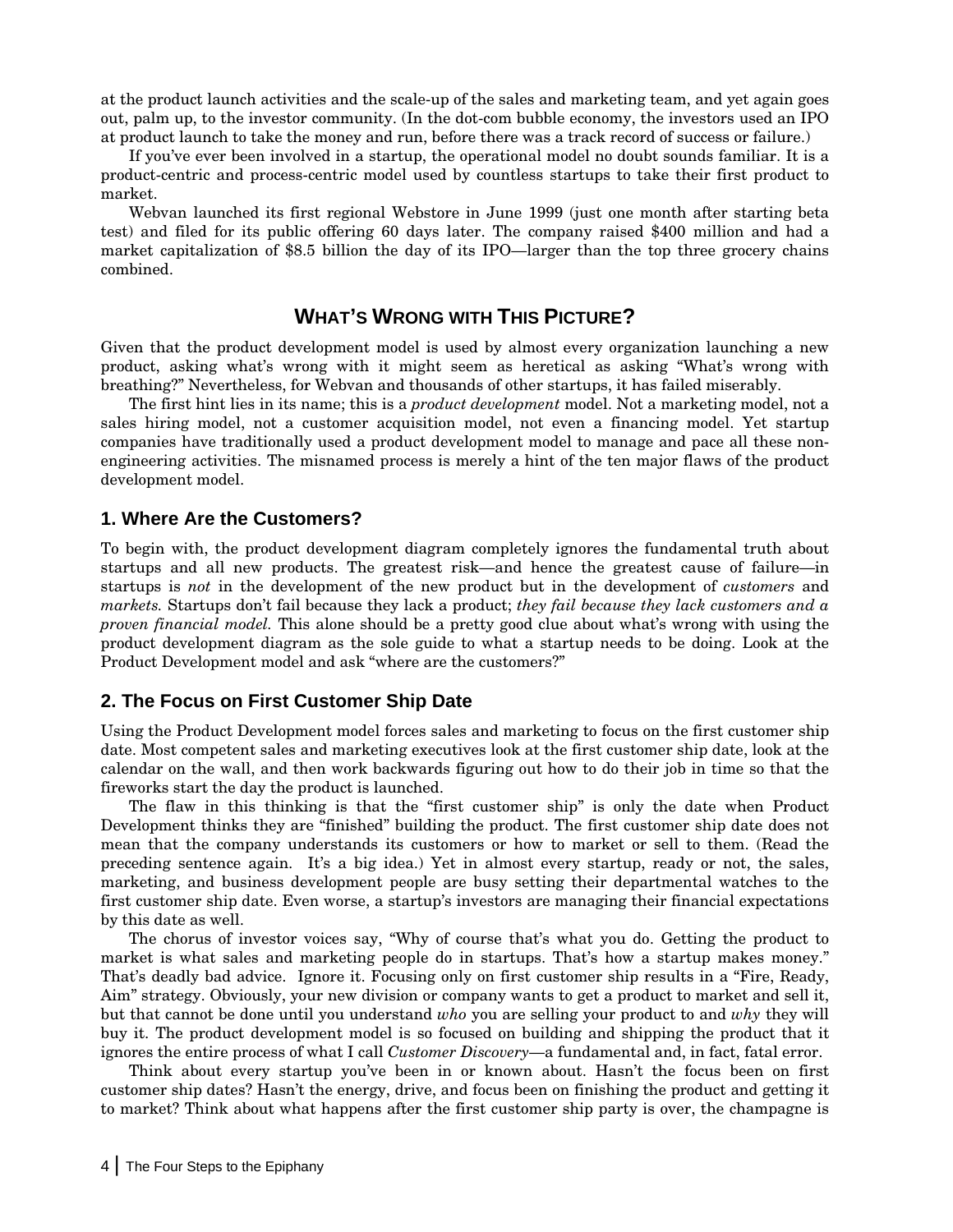flat, and the balloons are deflated. Sales now has to find the quantity of customers that the company claimed it could find when it first wrote its business plan. Sure, Sales may have found a couple of "beta" customers, but were they representative of a scalable mainstream market? (A mainstream market is where the majority of people in any market segment reside. They tend to be risk-averse, pragmatic purchasers.) Time after time, only after first customer ship do startups discover that their early customers don't scale into a mainstream market, or that the product doesn't solve a high value problem, or that the cost of distribution is too high. While that's bad enough, these startups are now burdened with an expensive, scaled-up sales organization that is getting frustrated trying to execute a losing sales strategy and a marketing organization desperately trying to create demand without a true understanding of customers' needs. And as Marketing and Sales flail around in search of a sustainable market the company is burning through its most precious asset—cash.

At Webvan, the dot-com mania may have intensified their inexorable drive to first customer ship, but its single-minded focus was typical of most startups. At first customer ship, Webvan had close to 400 employees. It hired over 500 more during the next six months. By May 1999 the company opened its first \$40 million distribution center, built and scaled for a customer base it could only guess at, and had committed to 15 other distribution centers of the same size. Why? Because the Webvan business plan said that was the goal—regardless of whether the customer results agreed.

#### **3. An Emphasis on Execution Instead of Learning and Discovery**

In startups the emphasis is on "get it done, and get it done fast." So it's natural that heads of Sales and Marketing believe they are hired for what they know, not what they can learn. They assume their prior experience is relevant in this new venture. Therefore they need to put that knowledge to work and execute the sales and marketing programs that have worked for them before.

This is usually a faulty assumption. Before we can sell a product, we have to ask and answer some very basic questions: What are the problems that our product solves? Do customers perceive these problems that as important or "must have?" If we're selling to businesses, who in a company has a problem that our product could solve? If we are selling to consumers how do we reach them? How big is this problem? Who do we make the first sales call on? Who else has to approve the purchase? How many customers do we need to be profitable? What's the average order size?

Most entrepreneurs will tell you "I know all the answers already. Why do I have to go do it again." It's human nature that what you think you know is not always what you know. A little humility go far. Your past experience may not be relevant for your new company. If you really do know the answers to the customer questions, the Customer Development process will go quickly and it will reaffirm your understanding.

A company needs to answer these questions before it can successfully ramp up sales and sell. For startups in a new market, these are not merely *execution* activities; they are *learning and discovery*  activities that are critical to the company's success or failure.

Why is this distinction important? Take another look at the product development diagram. Notice it has a nice linear flow from left to right. Product development, whether it is intended for large companies or consumers, is a step-by-step, execution-oriented process. Each step happens in a logical progression that can be PERT charted, (a project management technique for determining how much time a project needs before it is completed,) with milestones and resources assigned to completing each step.

Yet anyone who has ever taken a new product out to a set of potential customers can tell you that a good day in front of customers is two steps forward and one step back. In fact, the best way to represent what happens outside the building is more like a series of recursive circles—recursive to represent the iterative nature of what actually happens in a learning and discovery environment. Information and data are gathered about customers and markets incrementally, one step at a time. Yet sometimes those steps take you in the wrong direction or down a blind alley. You find yourself calling on the wrong customers, not understanding why people will buy, not understanding what product features are important. The ability to learn from those missteps is what distinguishes a successful startup from those whose names are forgotten among the vanished.

Like all startups focused on executing to plan, Webvan hired a vice president of merchandising, a vice president of marketing and a vice president of product management—three groups that were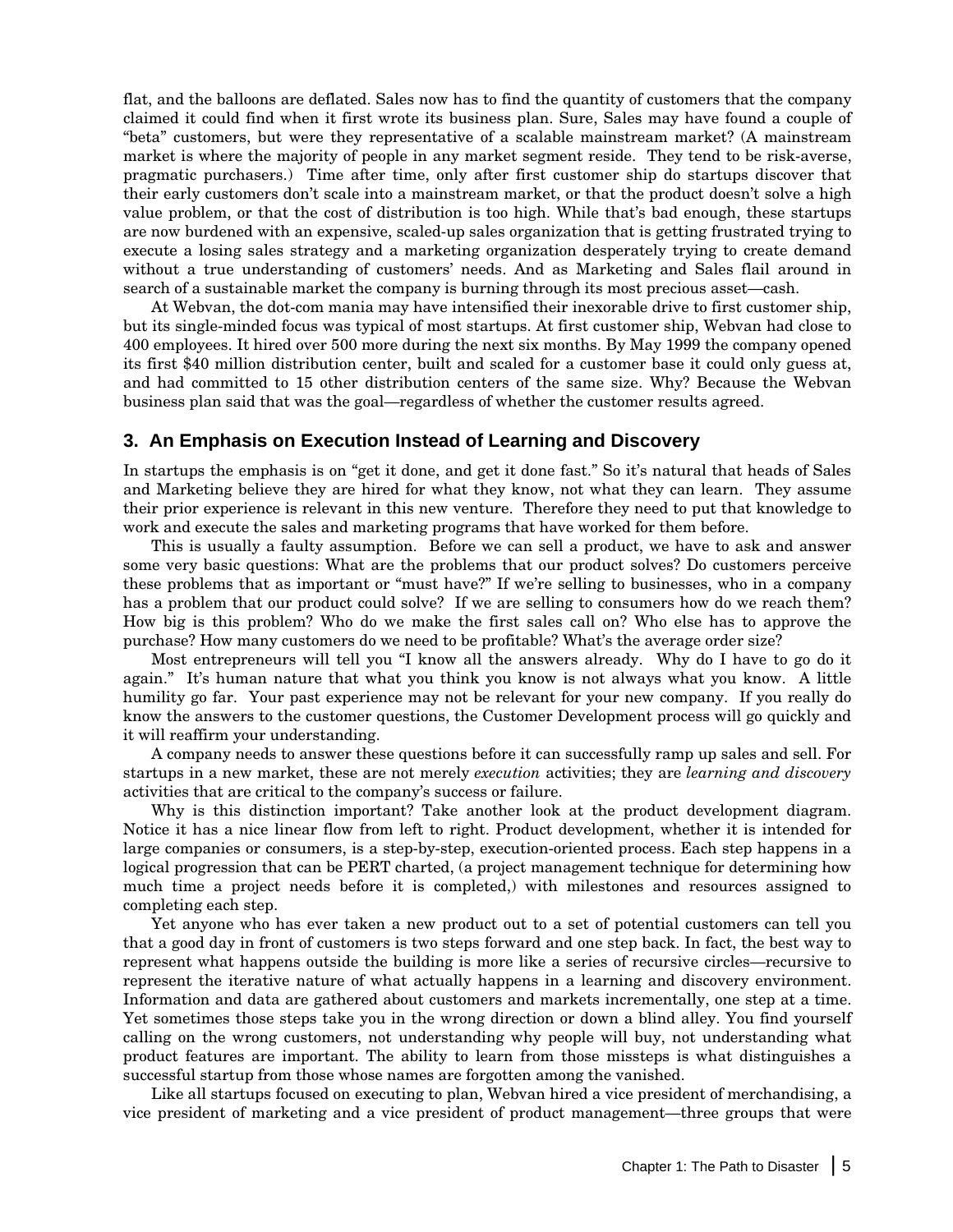oriented around executing a sales strategy, not learning and discovering customer needs. Sixty days after first customer ship these three groups employed over fifty people.

#### **4. The Lack of Meaningful Milestones for Sales, Marketing and Business Development**

The one great thing you can say about the product development methodology is that it provides an unambiguous structure with clearly defined milestones. The meaning of alpha test, beta test, and first customer ship are pretty obvious to most engineers. If the product fails to work, you stop and fix it. In stark contrast, sales and marketing activities before first customer ship are adhoc, fuzzy, and absent measurable, concrete objectives. They lack any way to stop and fix what's broken (or even to know if it is broken, or how to stop at all).

What kind of objectives would a startup want or need? That's the key question. Most sales executives and marketers tend to focus on execution activities because at least these are measurable. For example, in sales, the number one thing that matters is revenue. Sales uses revenue as its marker of progress in understanding customers. Some startup sales execs also believe hiring the core sales team is a key objective. Others focus on acquiring early "lighthouse" customers (prominent customers who will attract others.) Marketers believe creating corporate presentation, data sheets, and collateral are objectives. Some think that hiring a PR agency, starting the buzz and getting on the cover of magazines at launch are objectives.

In reality *none* of these are true objectives. Simply put, a startup should focus on reaching a deep understanding of customers and their problems, discovering a repeatable road map of how they buy, and building a financial model that results in profitability.

The appropriate milestones that measure a startup's progress answers these questions: How well do we understand what problems customers have? How much will they pay to solve those problems? Do our product features solve these problems? Do we understand our customers' business? Do we understand the hierarchy of customer needs? Have we found visionary customers, ones who will buy our product early? Is our product a must-have for these customers? Do we understand the sales road map well enough to consistently sell the product? Do we understand what we need to be profitable? Are the sales and business plans realistic, scalable, and achievable? What do we do if our model turns out to be wrong?

Webvan had no milestones that said stop and evaluate the results (2,000 orders per day versus 8,000 forecasted) of its product launch. Before any meaningful customer feedback was in hand, and only a month after the product started shipping, Webvan signed a one billion dollar deal (yes, \$1,000,000,000) with Bechtel. The company committed to the construction of up to 26 additional distribution centers over the next three years.

Webvan had leaped right over learning and discovery in its rush to execution. There is a big difference between a process that emphasizes getting answers to the fundamental questions that I've listed above and a process that uses the product development model to keep early sales and marketing activities in sync with first customer ship. To see what I mean, consider the product development diagram from the perspective of people in sales and marketing.

#### **5. The Use of a Product Development Methodology to Measure Sales**

Using the product development diagram for Customer Development activities is like using a clock to tell the temperature. They both measure something, but not the thing you wanted.

Figure 1.2 shows what the product development diagram looks like from a sales perspective. A VP of Sales looks at the diagram and says, "Hmm, if beta test is on this date, I'd better get a small sales team in place before that date to acquire my first 'early customers.' And if first customer ship is on this date over here, then I need to hire and staff a sales organization by then." Why? "Well, because the revenue plan we promised the investors shows us generating customer revenue from the day of first customer ship."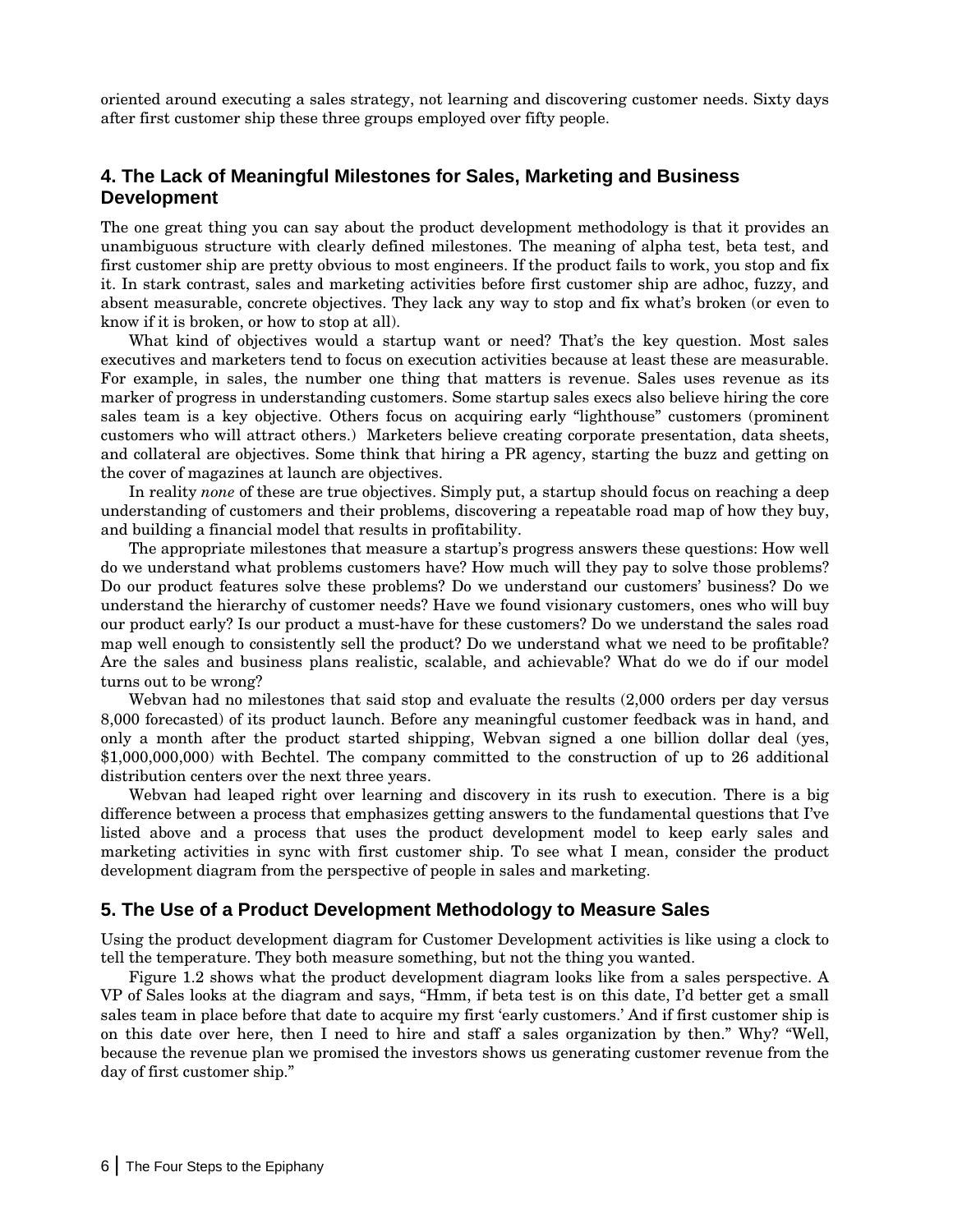

**Figure 1.2 The View from the Sales Organization** 

I hope this thinking already sounds inane to you. The plan calls for selling in volume the day Engineering is finished building the product. What plan says that? Why, the business plan, which uses the product development model to set milestones. The consequence is that selling isn't predicated on discovering the right market or whether any customers will shell out cash for your product. Instead you use product development to time your readiness to sell. This "ready or not, here we come" attitude means that you won't know if the sales strategy and plan actually work until after first customer ship. What's the consequence if your stab at a sales strategy is wrong? You've built a sales organization that's burning cash, cash that needs to be redirected in a hurry. No wonder the half-life of a startup VP of Sales is about nine months post first customer ship. "Build and they will come," is not a strategy, it's a prayer.

Webvan had this problem in spades. After first customer ship, Webvan had a nasty surprise waiting for it. Customers refused to behave the way the Webvan business plan said they would. Six months after Webvan's June 1999 launch, the average daily volume of orders was 2,500 orders per day. Sounds pretty good? Not bad for a startup? It was. Unfortunately, the Webvan business plan had forecast 8,000 orders per day, a number that was necessary for the company to achieve profitability. This meant that its distribution center (designed to process product volumes equivalent to approximately 18 supermarkets) was operating at less than 30% of capacity. Oops.

#### **6. The Use of a Product Development Methodology to Measure Marketing**

The head of Marketing looks at the same product development diagram and sees something quite different (see Figure 1.3). For Marketing, first customer ship means feeding the sales pipeline with a constant stream of customer prospects. To create this demand at first customer ship, marketing activities start early in the product development process. While the product is being engineered, Marketing starts creating corporate presentations and sales materials. Implicit in these materials is the "positioning" of the company and product. Looking ahead to the product launch, the marketing group hires a public relations agency to refine the positioning and to begin generating early "buzz" about the company. The PR agency helps the company understand and influence key industry analysts, luminaries, and references. All this leads up to a flurry of press events and interviews, all geared to the product launch date. (During the Internet bubble, one more function of the marketing department was to "buy" customer loyalty with enormous advertising and promotion spending to create a brand.)



**Figure 1.3 The View from the Marketing Organization** 

At first glance this process may look quite reasonable, except for one small item: all this marketing activity occurs before customers start buying—that is, before Sales has had a chance to actually test the positioning, marketing strategy, or demand-creation activities in front of real customers. In fact, all the marketing plans are made in a virtual vacuum of real customer feedback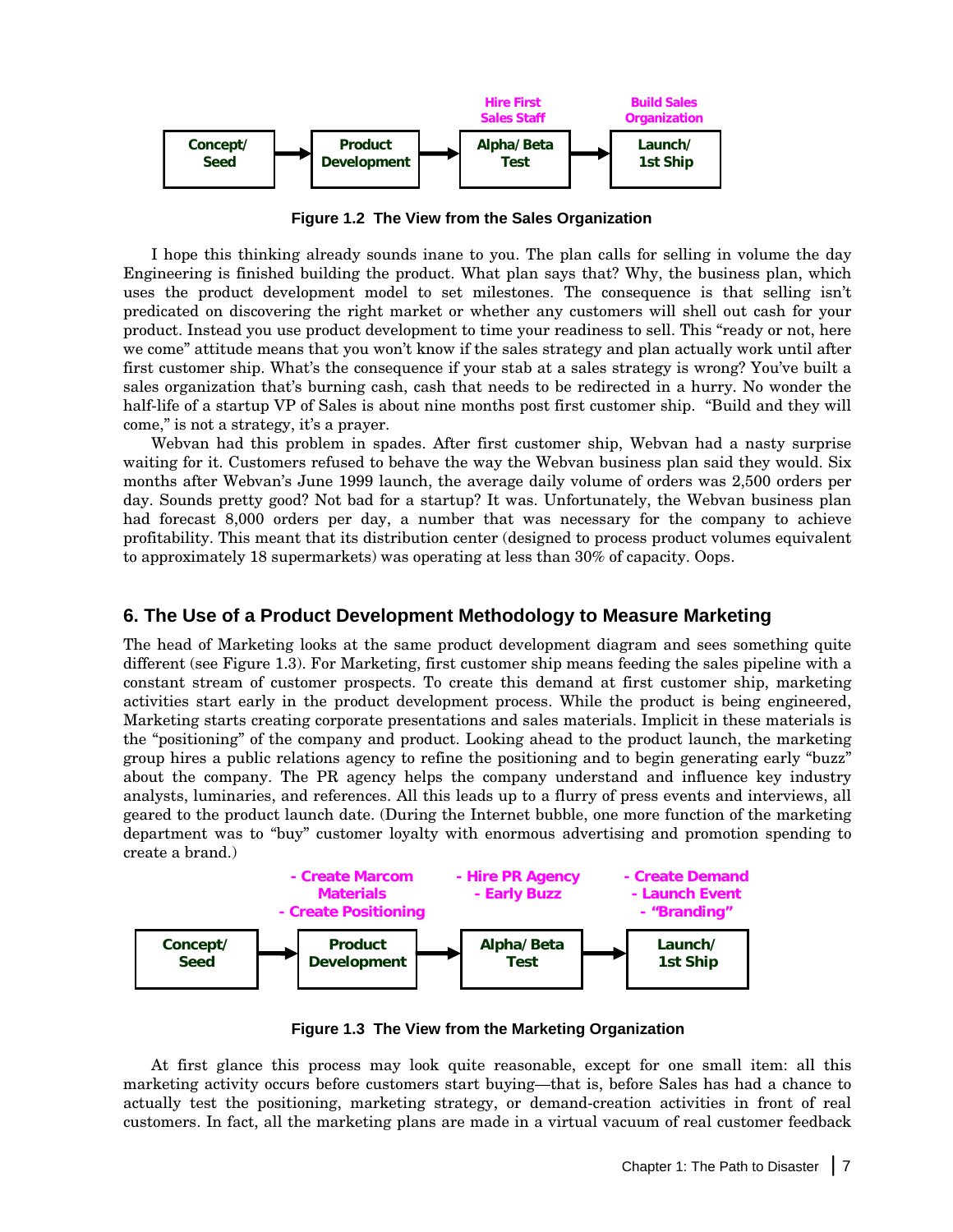and information. Of course, smart marketers have some early interaction with customers before the product ships, but if they do, it's on their own initiative, not as part of a well-defined process. Most first-time marketers spend a large part of their time behind their desks inside their building. This is somewhat amazing, since in a startup no facts exist inside the building, only opinions. Yet even if we get the marketing people to get out from behind their desks into the field, the deck is still stacked against their success. Look at the product development diagram. When does Marketing find out whether the positioning, buzz, and demand creation activities actually work? After first customer ship. The inexorable march to this date has no iterative loop that says, "If our assumptions are wrong, maybe we need to try something different."

This "marketing death march" happened at Webvan. In its first six months of business, Webvan acquired an impressive 47,000 new customers. However, in those six months 71% of the 2,000 orders per day that were coming in were from customers who had already used the service. This meant Webvan needed more new customers, and it needed to reduce the number of customers who ordered once and then never used the service again.

These facts contradicted the marketing assumptions in the original business plan. As happens in most startups, those assumptions were wrong. Yet Webvan had scaled its spending (particularly on building and operating large distribution centers) on these unverified guesses.

#### **7. Premature Scaling**

Having Sales and Marketing believe that by first customer ship, come hell or high water, they need fully staffed organizations leads to another disaster: premature scaling.

Startup executives have three documents to guide their hiring and staffing; a business plan, a product development model and a revenue forecast. All of these are execution documents – they document spending and hiring as if success is assured. As mentioned earlier there are no milestones that say "stop or slow down hiring until you understand customers." Even the most experienced executives succumb to the inexorable pressure to hire and staff to "plan" regardless of early customer feedback.

In Webvan's case premature scaling was an integral part of the company culture and the prevailing venture capital "get big fast" mantra. Webvan spent \$18 million to develop proprietary software and \$40 million to set up its first automated warehouse before it had shipped a single item. Premature scaling had dire consequences since Webvan's spending was on a scale that ensures it will be taught in business school case studies for years to come.

As customer behavior continued to differ from the predictions in Webvan's business plan, the company slowly realized that it had overbuilt and over-designed. The business model made sense only at the high volumes predicted on the spreadsheet. The average daily volume of orders was significantly below the capacity the company needed to achieve profitability. To have any hope of achieving favorable gross margins, Webvan had to find a way to substantially increase its volume, the number of customers, the number of orders placed by its customers, and the average order size.

#### **8. Death Spiral: The Cost of Getting Product Launch Wrong**

Premature scaling is the immediate cause of the Death Spiral. Premature scaling causes the burn rate to accelerate. Sales, salaries, facilities, infrastructure costs, recruiting fees, and travel expenses start cutting into the company's cash flow. The pressure for revenue grows exponentially. Meanwhile the marketing department is spending large sums on creating demand for the sales organization. It is also spending "credibility capital" on positioning and explaining the company to the press, analysts, and customers.

By the time of first customer ship, if the company does not understand its market and customers, the consequences unfold in a startup ritual, almost like a Japanese Noh play. What happens when you fully staff sales and marketing and you haven't nailed who your customers are and why they should buy your product? Sales starts missing its numbers. The board gets concerned. The VP of Sales comes to a board meeting, still optimistic, and provides a set of reasonable explanations. The board raises a collective eyebrow. The VP goes back to the field and exhorts the troops to work harder.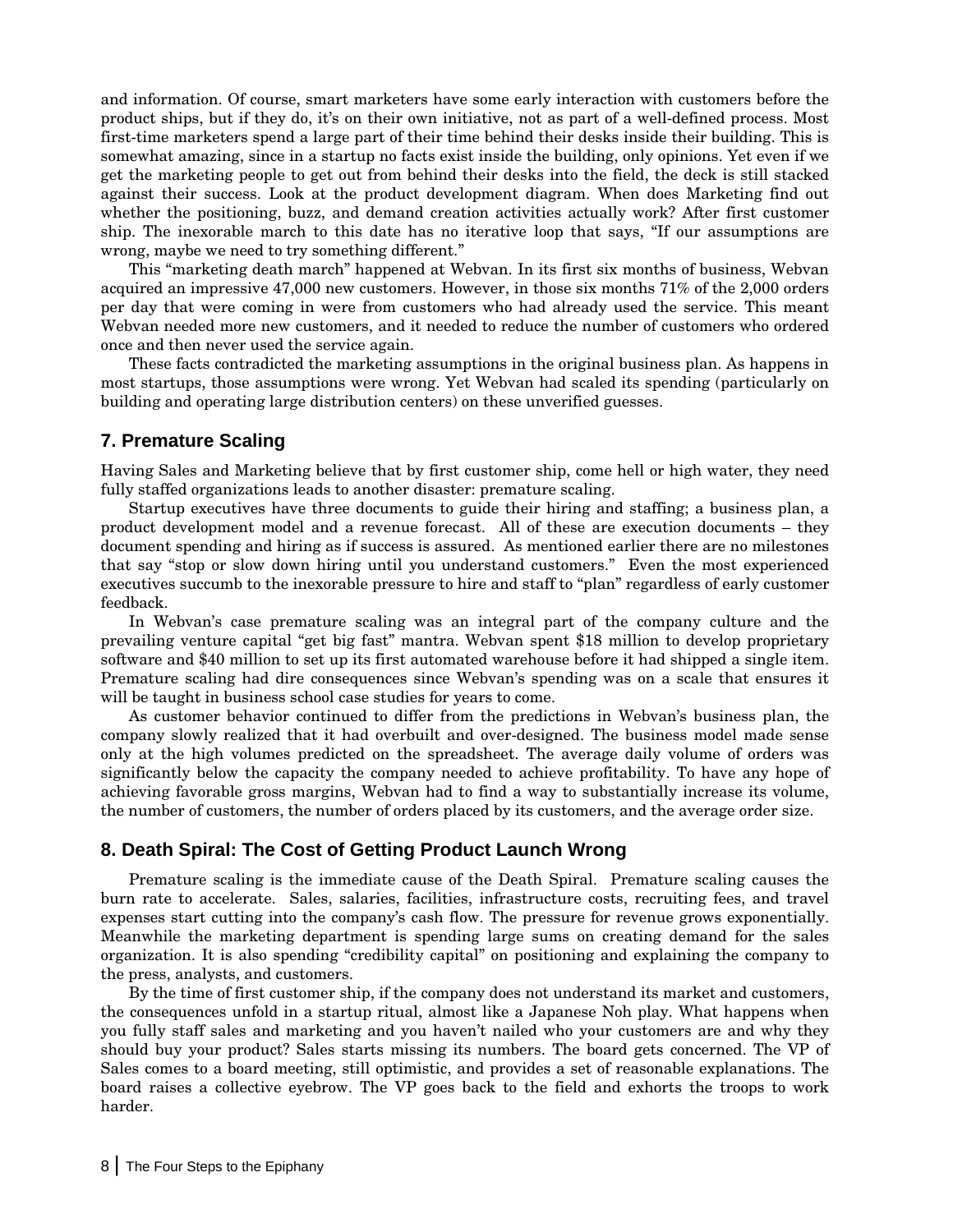Meanwhile, the salespeople start inventing and testing their own alternatives—different departments to call on, different versions of the presentations. Instead of a methodology of learning and discovering, the sales team has turned into a disorganized and disgruntled mob burning lots of cash. Back in the home office, the product presentation slides are changing weekly (sometimes daily) as Marketing tries to "make up a better story" and sends out the latest pitch to a confused sales organization. Morale in the field and in Marketing starts to plummet. Salespeople begin to believe "This product cannot be sold; no one wants to buy it." Management fires the VP of Sales and a few salespeople leave. Then a new VP of Sales comes in and starts the process all over again.

By the next board meeting, the sales numbers still aren't meeting plan. The VP of Sales looks down at his shoes and shuffles his feet. Now the board raises both eyebrows and looks quizzically at the CEO. The VP of Sales, forehead bathed in sweat, leaves the board meeting and has a few heated motivational sessions with the sales team. By the next board meeting, if the sales numbers are still poor, the writing is on the wall. Not only haven't the sales numbers been made, but now the CEO is sweating the company's continued cash burn rate. Why? Because the company has based its headcount and expenditures on the expectation that Sales will bring in revenue according to plan. The rest of the organization (product development, marketing, support) all started to burn more cash, expecting Sales to make its numbers. Now the company is in crisis mode. Here two things typically happen. First, the VP of Sales is toast. At the final board meeting no one wants to stand next to him. People are moving their chairs to the other side of the room. Having failed to deliver the numbers, he's history. Whether it takes three board meetings or a year is irrelevant; the VP of Sales in a startup who does not make the numbers is called an ex-VP of Sales (unless he was a founder, and then he gets to sit in a penalty box with a nebulous VP title).

Next, the new VP of Sales is hired. She quickly comes to the conclusion that the company just did not understand its customers and how to sell to them. She decides that the company's positioning and marketing strategy were incorrect. Now the VP of Marketing starts sweating. Since the new VP of Sales was brought on board to "fix" sales, the marketing department has to react and interact with someone who believes that whatever was created earlier in the company was wrong. The new VP of Sales reviews the strategy and tactics that did not work and comes up with a new sales plan. She gets a brief honeymoon of a few months from the CEO and the board. In the meantime, the original VP of Marketing is trying to come up with a new positioning strategy to support the new Sales VP. Typically this results in conflict, if not outright internecine warfare. If the sales aren't fixed in a short time, the next executive to be looking for a job is not the new VP of Sales (she hasn't been around long enough to get fired), it's the VP of Marketing—the rationale being "We changed the VP of Sales, so that can't be the problem. It must be Marketing's fault."

Sometimes all it takes is one or two iterations of finding the right sales road map and marketing positioning to get a startup on the right track of finding exuberant customers. Unfortunately, more often than not, this is just the beginning of an executive death spiral. If changing the sales and marketing execs doesn't put the company on the right sales trajectory, the investors start talking the "we need the right CEO for this phase" talk. This means the CEO is walking around with an unspoken corporate death sentence. Moreover, since the first CEO was likely to have been one of the founders, the trauma of CEO removal begins. Typically, founding CEOs hold on to the doorframe of their offices as the investors try to pry their fingers off the company. It's painful to watch and occurs in more than half of the startups with first-time CEOs.

In flush economic times the company may get two or three iterations around a failed launch and bad sales numbers. In tougher times investors are tighter with their wallets and are making the "tossing good money after bad" calculations with a frugal eye. A startup might simply not get a next round of funding and have to shut down.

In Webvan's case, the death spiral was public and messy, since none of this was occurring in the intimate enclosure of a private company. The consequence of going public was that the sea of red ink was printed quarterly for all to see. Rather than realize that the model was unrealistic and scale back, the company continued to invest heavily in marketing and promotion (to get more customers and keep the ones they had) and distribution facilities (building new ones in new parts of the country to reach more customers). By the end of 2000 Webvan had accumulated a deficit of \$612.7 million and was hemorrhaging cash. Seven months later, it was bankrupt.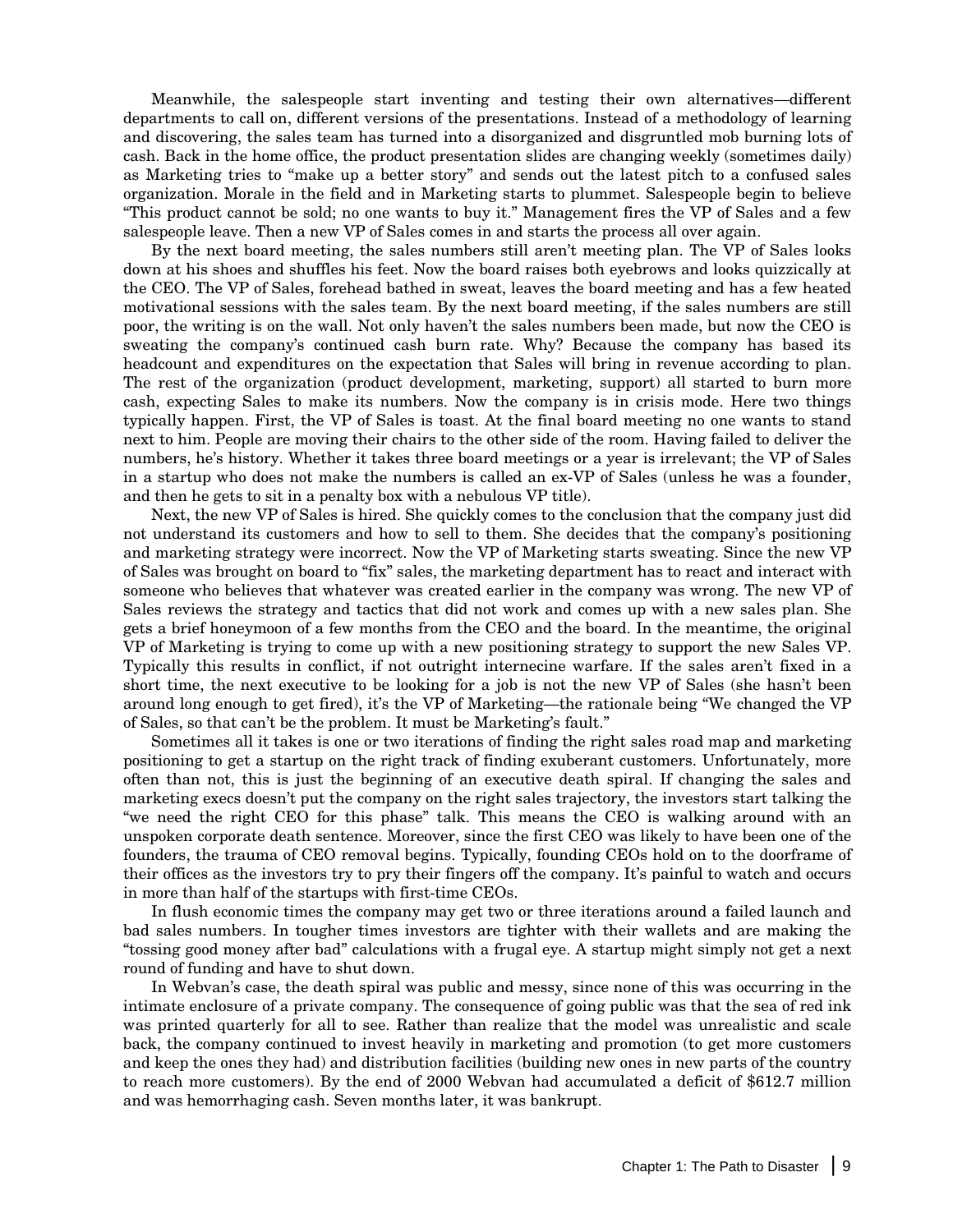#### **9. Not All Startups Are Alike**

A fundamental truth about startups that is completely ignored in the product development model is that *they are not all alike.* One of the radical insights that guides this book is that startups fall into one of four basic categories:

- Bringing a new product into an *existing market*
- Bringing a new product into a *new market*
- Bringing a new product into an existing market and trying to *resegment that market as a low-cost entrant*
- Bringing a new product into an existing market and trying to *resegment that market as a niche entrant*

These differences will be developed in more detail in subsequent chapters. What's important to know now is that the traditional product development model at times succeeds in getting a product out the door into a known market with known customers (choice 1). Executing past practices in this Market Type may work if the market is similar to past experiences. However, since the majority of startups are not going after known markets (falling into the second and third categories), they don't have a clue where their customers are.

Webvan fell into the fourth category of startup—one that was bringing a new product (online grocery ordering and same day delivery) into an existing market (the grocery business), and trying to create a niche of that market. One could even make the argument that Webvan's idea was so radical that the company fell into the second category of startups - bringing a new product into a completely new market. In either case, Webvan's ability to predict customer acceptance and widespread usage was not based on any facts, just untested business plan hypotheses. (Modeling customer adoption rates using traditional quantitative models like Bass Curve are impossible at first customer ship for category 2 and 3 companies. There aren't sufficient initial sales data to make valid sales predictions.)

Here's the point. Since the four types of startups have very different rates of customer adoption and acceptance, their sales and marketing strategies differ dramatically. Even more serious, is that each Market Type have radically different cash needs. A company creating a new market might be unprofitable for 5 or more years, while one in an existing market might be generating cash in 12-18 months. As a result, the product development model is not only useless, it is dangerous. It tells the finance, marketing and sales teams nothing about how to uniquely describe and sell for each type of startup, nor how to predict the resources needed for success.

#### **10. Unrealistic Expectations**

I've argued that the product development model leads to fundamental and often fatal errors in the first year or two of a startup's life. We can sum up these errors in terms of three unrealistic expectations:

- That the product development diagram can be relied upon to guide activities that have nothing to do with product development—namely, finding customers, a market, and a viable business model.
- That Customer Development will move on the same schedule as product development.
- That all types of startups and all new products will achieve acceptance and deployment at the same rate, namely starting at First Customer Ship.

In addition to these three errors, there is one more. Startups face enormous pressure from their investors to become profitable. Sometimes, to get funded, these new ventures make unrealistic financial assumptions – about market size, growth or simply ignoring the consequences of the Market Type they have chosen. These optimistic expectations become the plan of record, forcing execution towards unrealistic and unachievable goals.

Webvan made all of these mistakes, visibly and publicly. Yet most observers wrote off its failure as just one of the many "dot-com busts," attributing the venture's demise to something related to the Internet. The reality is more profound and germane. Webvan and the entire dot-com collapse were the result of falling victim to the three expectations I've just described; "build it and the customers will come," (regardless of the number of dollars raised) is not a successful strategy.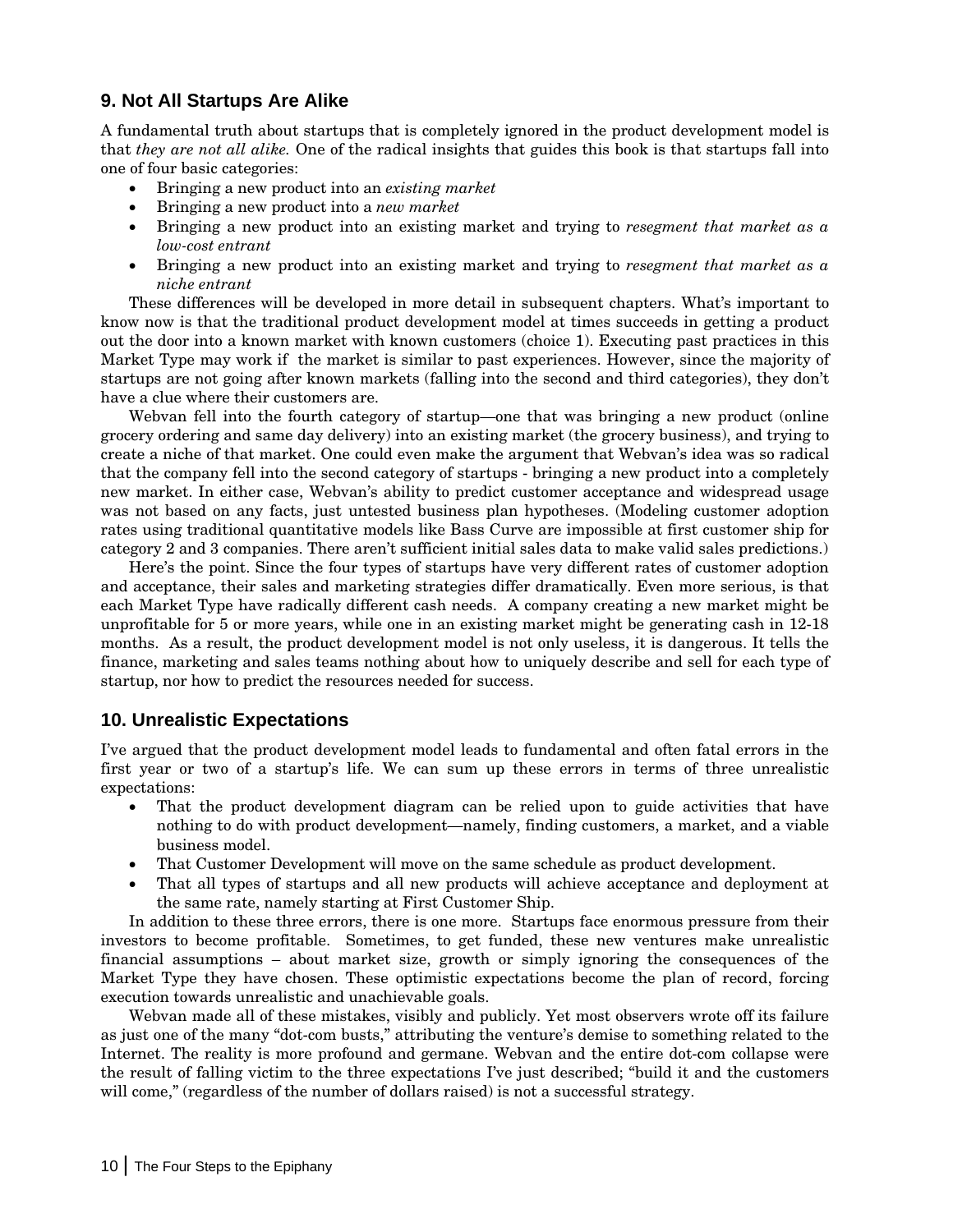#### **SO WHAT'S THE ALTERNATIVE?**

If the product development diagram isn't an appropriate road map for startups, what is? To some, the phrase "thoughtful startup sales and marketing process" is an oxymoron. However, there are entrepreneurs who have been searching for a template for success with customers and markets.

Since the early 1990s, the closest thing to a Holy Grail for sales and marketing activities in startups has been the Technology Life Cycle Adoption Curve and the notion of The Chasm.

#### **The Technology Life Cycle Adoption Curve**

The Technology Life Cycle Adoption Curve (see Figure 1.4) was developed by Everett Rogers and popularized and refined with the notion of the "chasm" by Geoff Moore. It introduces entrepreneurs to five thought-provoking ideas:

- Technology is adopted in phases approach by distinct groups: technology enthusiasts, visionaries, pragmatists, conservatives, and skeptics.
- The first two groups, the technology enthusiasts and visionaries, are the "early market." The next two groups, the pragmatists and conservatives, are the "mainstream market."
- The shape of the overall market for any product approximates a bell curve. The early market starts small and grows exponentially into the mainstream market.
- There is a "chasm" between each of the different groups, with the largest chasm being between the early market and the mainstream market. These chasms are caused by the different product needs and buying habits of each group.
- The biggest problem in crossing the chasm is that few of the hard-won early marketing and selling lessons and success can be leveraged into the mainstream market, as mainstream customers do not find early adopters as credible customer references. Therefore, completely new marketing and sales strategies are necessary to win over this next, much larger group of customers.



#### **Figure 1.4 The Technology Life Cycle Adoption Curve**

Let's briefly consider why this notion doesn't provide a good road map for early-stage startups. With this last piece in place, we'll be ready to consider the alternative path that this book describes, and that I assert all successful startups follow. An entrepreneur on day one of a startup looks longingly at the graceful bell curve depicted in Figure 1.4, dreaming of marching her company to the pinnacle, determined to avoid those fearsome chasms. Ok, this all sounds good. Now what? Entrepreneurs should take a good long look at the Technology Life Cycle Adoption Curve. Is it informative? Interesting? Does it lead you to think profound and wonderful thoughts about strategy? Well, forget it. If you are just starting your company this is the last time you are going to see this curve, at least for the next year. The problems you face occur much earlier than any chasm. In fact, you should be so lucky to be dealing with chasm-crossing activities, for they are a sign of success.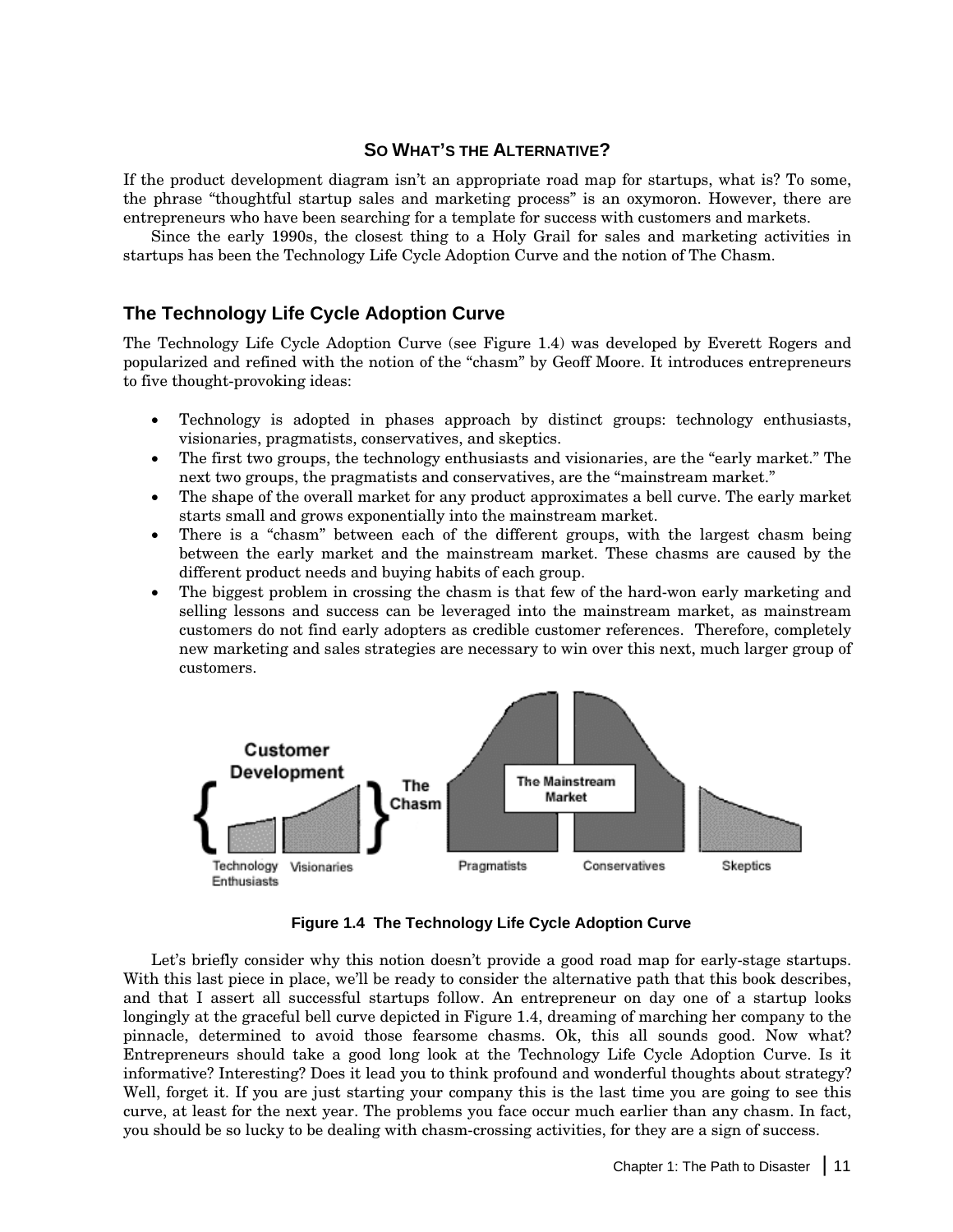The Technology Life Cycle Adoption Curve does provide true insight, because there really are different types of customers in a company/product life cycle. However, this seductive curve leads early-stage entrepreneurs to four bad conclusions.

First, the curve naturally leads entrepreneurs to entertain dreams of glory in the mainstream market. In the early stages of building a company, those dreams are best forgotten. Not forever, but for now. Why? The sad reality is that if you don't get the first part of early Customer Development right, you won't be in the mainstream. You'll be out of business.

Second, the curve invites us to think of technology enthusiasts as one part of the customer adoption curve. On the curve they look like just an early set of customers, but the reality is that they are not. Technology enthusiasts exist as one of those sales puzzles on the path to finding "real" paying early customers and a repeatable sales process. You need to deal with them and understand their influence in the sales road map, but they vary rarely *buy* anything.

Third, the notion that a startup's customer base will grow in a smooth, continuous curve invites the tempting and dangerous idea that customer adoption is simply a sales execution problem. Even when the notion of a chasm is added, along with the observation that early market customers and mainstream customers are different, only in entrepreneurs' dreams and business school cases does this take the form of a adoption curve. As we will see, the actual transition from one type of customer to another is at best a step function (and dependent on Market Type.)

Fourth, the Technology Life Cycle Adoption Curve, along with the books written about it, emphasize "execution and adoption." That's all fine and good, but as my grandmother used to say, "You should be so lucky to have that problem." In the early stages of a startup, focusing on "execution" will put you out of business. Instead, you need a *"learning and discovery"* process so you can get the company to the point where you know what to execute.

So instead of dreaming up ways to cross the chasm, the first step for a startup is to focus on learning and discovery processes, from starting the company to scaling the business. Through trial and error, hiring and firing, startups that succeed have invented a parallel process to product development that is customer-and market-centric, I call "Customer Development."

#### **Customer Development: Common Sense Meets the Product Development Model**

It's interesting to imagine what would happen if a startup told its venture capital backers that it had hired the world's best engineering team, but it wasn't going to use any process or methodology to get the product out the door. Can you imagine saying, "Nah, we don't need no stinking product development methodology. We'll just go by the seat of our pants?" Only in your dreams. Startups use a product development methodology to be able to measure the progress of their development team, control their cash burn rate and time their product launch. Yet as we have seen, we don't even think twice when we hire the best marketing, sales, and business development talent, toss them into a startup and say, "Go figure out who wants to buy this, and quickly sell a whole bunch. Let us know when you are done, but keep it vague and wave your hands a lot when we ask you how much progress you are making." Seems kind of silly doesn't it? Yet that's the state of the startup today. There is no recognized process with measurable milestones, for finding customers, developing the market, and validating the business model.

The Customer Development model of a startup starts with a simple premise: learning and discovering who a company's initial customers will be, and what markets they are in, requires a separate and distinct process from product development. The sum of these activities is Customer Development. Note that I am making a concerted effort not to call Customer Development a "sales process" or a "marketing process." The reason will become clearer as we talk about how to organize the team for the Customer Development process in a later chapter. However, early on, we are neither selling or marketing. Before any of the traditional functions of selling and marketing can happen, the company has to prove that a market could exist, verify that someone would pay real dollars for the solutions the company envisions, and then go out and create the market. These testing, learning, and discovery activities are at the heart of what makes a startup unique, and they are what make Customer Development so different from the product development process.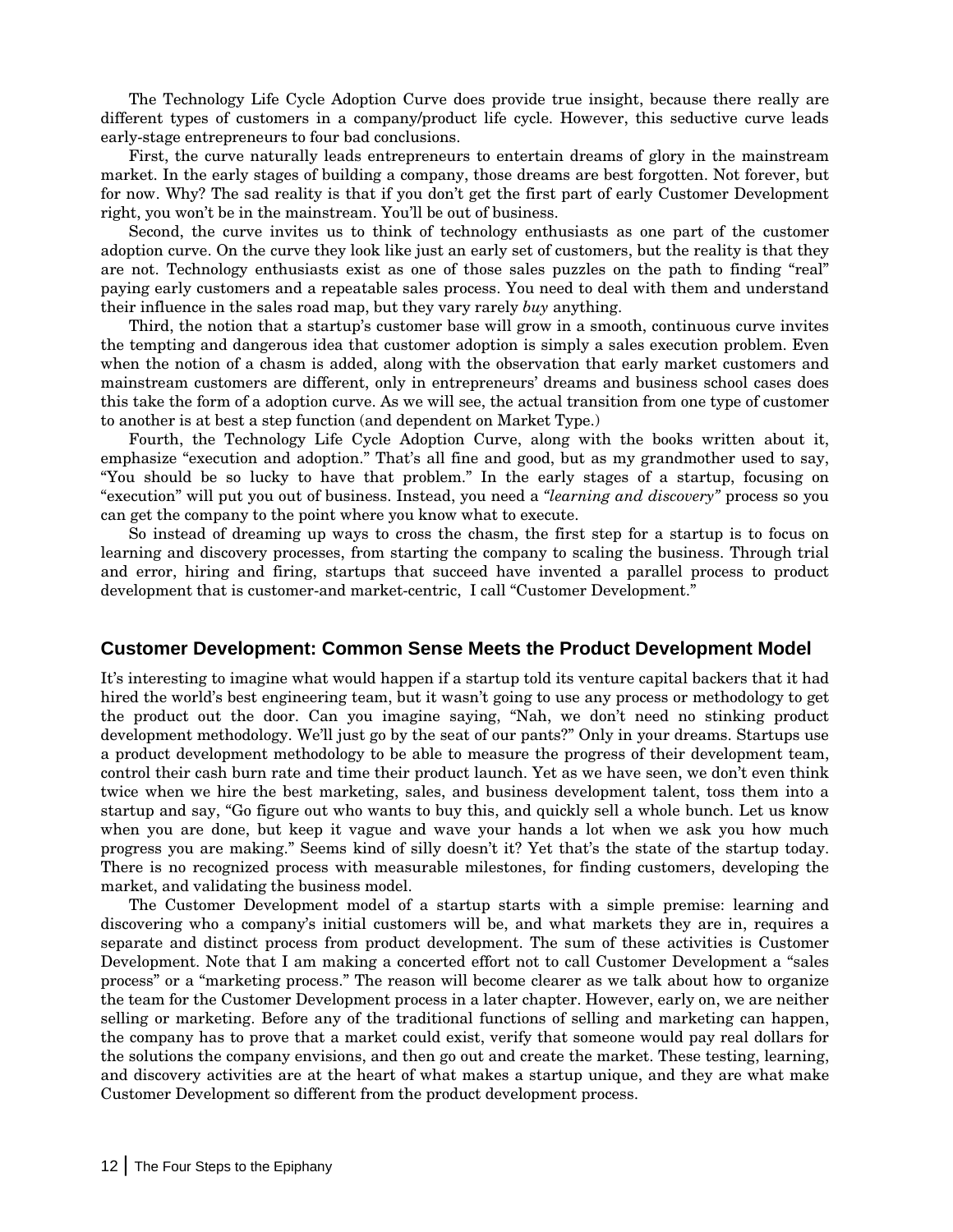The Customer Development model is intended to be everything the product development diagram is not. Where product development is focused on first customer ship, the Customer Development model moves learning about customers and their problems as early in the development process as possible. In addition, the model is built on the idea that every startup has a set of definable milestones that no amount of funding can accelerate. More money is helpful later, but not now. The Internet Bubble was the biggest science experiment in this area. You cannot create a market or customer demand where there isn't any customer interest. The good news is that these customer and market milestones can be defined and measured. The bad news is that accomplishing these milestones is an art. It's an art embodied in the passion and vision of the individuals who work to make their vision a reality. That's what makes startups so exciting.

The ironic postscript to the Webvan story is that another company, Tesco, raced past pioneers such as Webvan to become the largest online grocer in the world. The people at Tesco did not raise a huge financial war chest to launch their service. They learned and discovered what customers wanted, and they found a financial model that worked. They started their online grocery service by using their retail stores in the UK as the launching pad. By 2002 they had created a profitable online business that was handling 85,000 orders per week and had racked up more than \$559 million in sales. Tesco could set up its online grocery business for a fraction of the investment of Webvan because it was able to build off its existing infrastructure of over 929 stores. In June 2001 online grocery shopping returned to the United States when Tesco moved into the market, purchasing a 35% investment in Safeway's online grocery service.

Explicitly or implicitly, Tesco understood the process embodied by the Customer Development model. The next chapter describes this model in detail.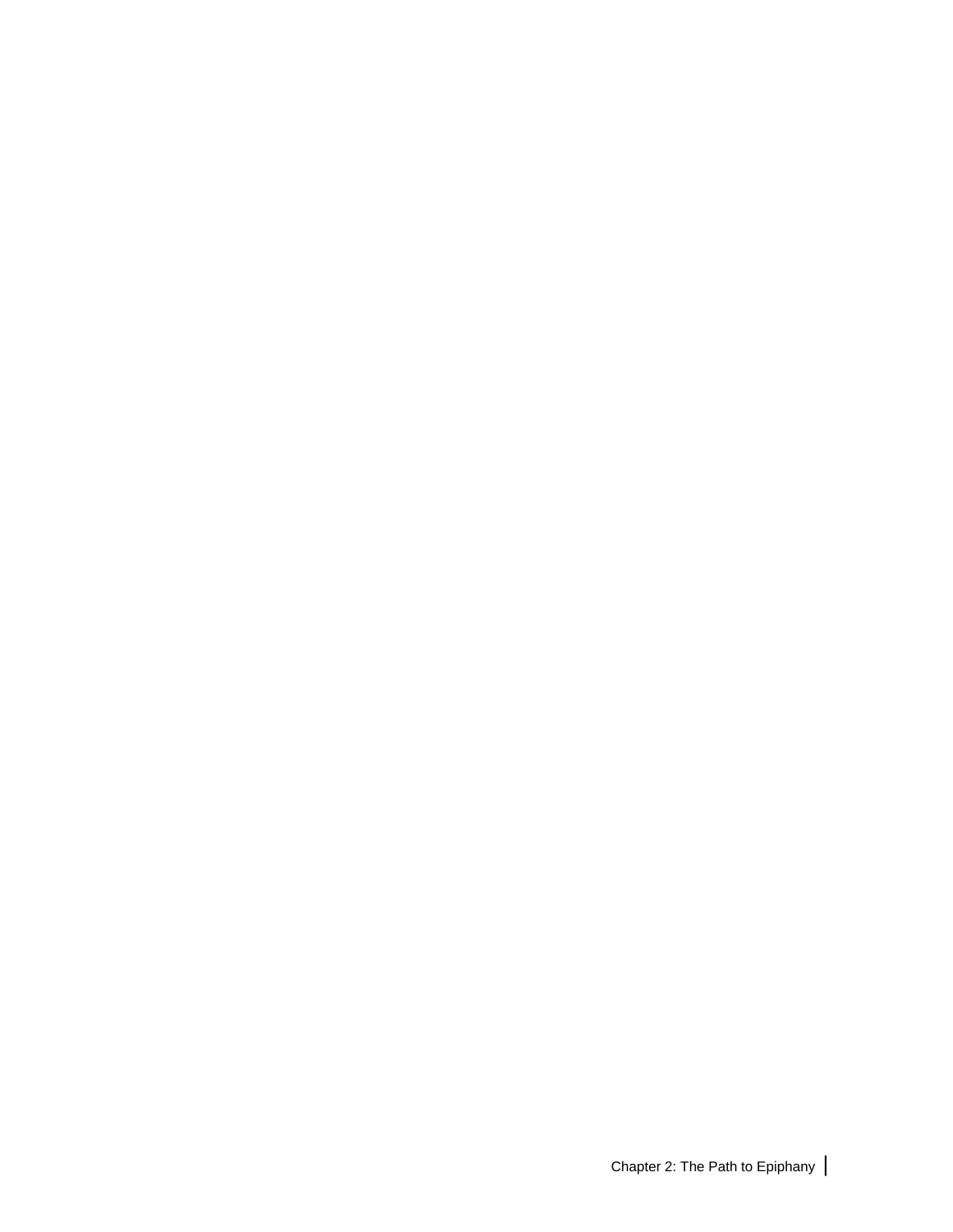## **Chapter 2**

## **The Path to Epiphany:**

## **The Customer Development Model**

*How narrow the gate and constricted the road that leads to life. And those who find it are few.* 

*— Matthew 7:14* 

The furniture business does not strike many people as a market ripe for innovation. Yet during the halcyon days of dot-com companies (when venture capitalists could not shovel money out the door fast enough), the online furnishing market spawned a series of high profile companies such as Furniture.com and Living.com. Operating on the James Dean School of management (living fast and dying young), companies like these quickly garnered millions of dollars of investors' capital and just as swiftly flamed out. Meanwhile, a very different startup by the name of Design Within Reach began building its business a brick at a time. What happened, and why, is instructive.

At a time when the furniture dot-coms were still rolling in investor money, the founder of Design Within Reach, Rob Forbes, approached me to help the company get funding. Rob's goal was to build a catalog business providing easy access to well-designed furniture frequently found only in designer showrooms. In his twenty years of working as a professional office designer, he realized one of the big problems in the furniture industry: for design professionals and businesses such as hotels and restaurants, high-quality designer furniture took four months to ship. Customers repeatedly told Rob, "I wish I could buy great-looking furniture without having to wait months to get it." On a shoestring, Rob put together a print catalog of furniture (over half the items were exclusive to his company) that he carried in stock and ready to ship. Rob spent his time listening to customers and furniture designers. He kept tuning his catalog and inventory to meet designers' needs, and he scoured the world for unique furniture. His fledgling business was starting to take wing; now he wanted to raise serious venture capital funding to grow the company.

 "No problem," I said. Pulling out my Rolodex and dialing for dollars, I got Rob in to see some of the best and the brightest venture capitalists on Sand Hill Road in Silicon Valley. Rob would go through his presentation and point out that there was a \$17.5 billion business-to-business market for high-quality, well-designed furnishings. He demonstrated that the current furniture distribution system was archaic, fragmented, and ripe for restructuring, as furniture manufacturers faced a convoluted system of reps, dealers, and regional showrooms that prevented direct access to their customers. Consumers typically waited four months for product and incurred unnecessary markups of up to 40%. Listening to Rob speak, it was obvious that he had identified a real problem, had put together a product that solved that problem, and had customers verifying that he had the right solution by buying from him.

It was such a compelling presentation that it was a challenge to identify any other industry where customers were so poorly served. Yet the reaction from the venture capital firms was uniformly negative. "What, no web site? No e-commerce transactions? Where are the branding activities? We want to fund web-based startups. Perhaps we'd be interested if you could turn your catalog furniture business into an e-commerce site." Rob kept patiently explaining that his business was oriented to what his customers told him they wanted. Design professionals wanted to leaf through a catalog at their leisure in bed. They wanted to show a catalog to their customers. While he wasn't going to ignore the web, it would be the next step, not the first, in building the business.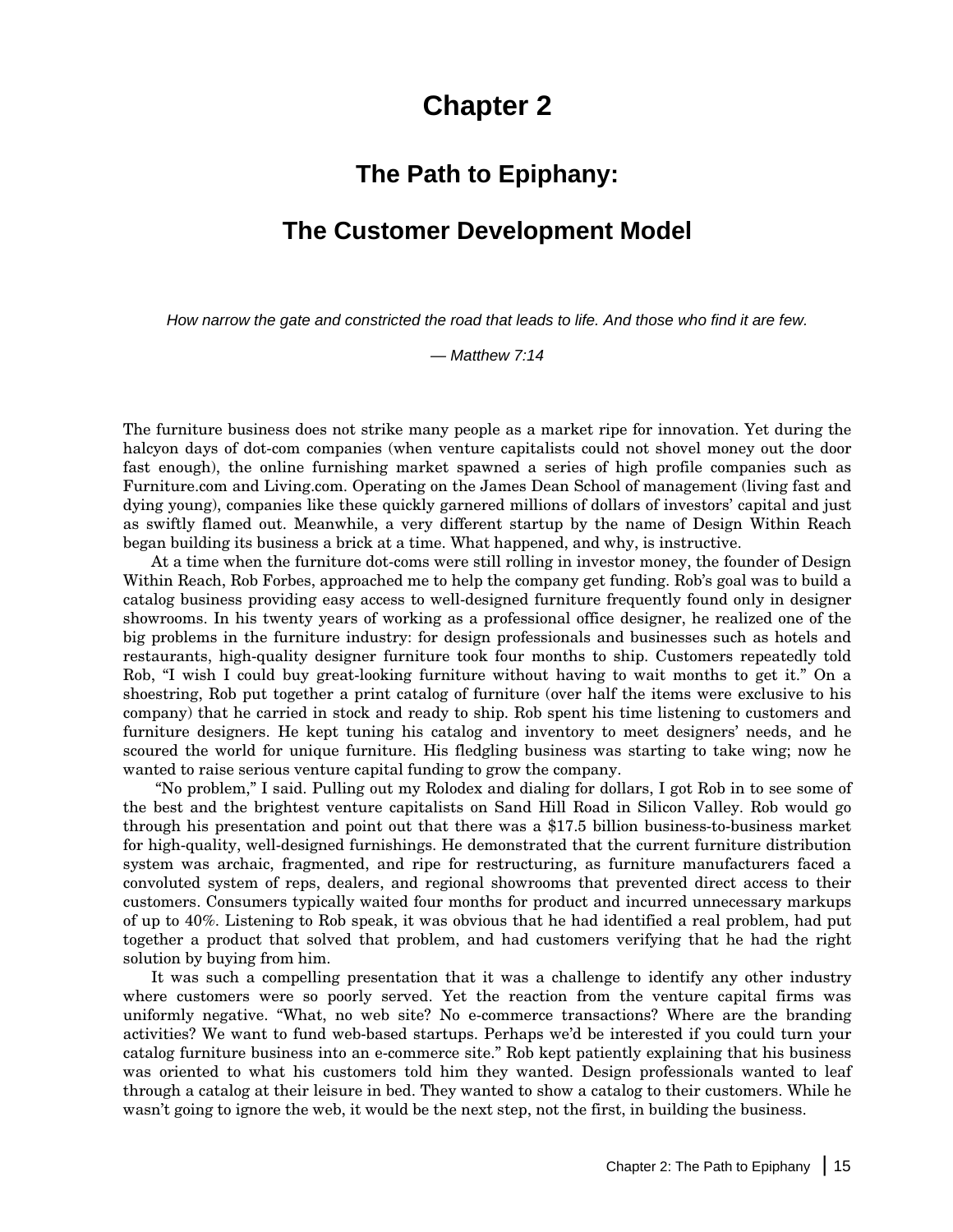"Rob," the VCs replied sagely, "Furniture.com is one of the hottest dot-coms out there. Together they've raised over \$100 million from first-tier VCs. They and other hot startups like them are selling furniture over the web. Come back when you rethink your strategy."

I couldn't believe it: Rob had a terrific solution to sell and a proven business model, and no one would fund him. Yet like the tenacious entrepreneur he was, he stubbornly stuck to his guns. Rob believed the dot.com furniture industry was based on a false premise, that the business opportunity was simply online purchasing of home furnishings. He believed that the underlying opportunity was to offer *high-quality* products to a *select* audience that were differentiated from those of other suppliers, and to get those products to customers quickly. This difference, a select audience versus a wide audience, and high-quality furniture versus commodity furniture, was the crucial difference between success and massive failure.

Ultimately, Rob was able to raise money from friends and family and much later got a small infusion of venture capital. Fast-forward six years. Design Within Reach is a thriving \$180 million public company. It has 56 retail stores and an e-commerce web site. Its brand is well known and recognized in the design community. Oh, and Furniture.com? It's already relegated to the dustbin of forgotten failures.

Why did Design Within Reach succeed, when extremely well funded startups like Furniture.com fail? What was it that Rob Forbes knew or did that made the company a winner? Can others emulate his success?

#### **THE FOUR STEPS TO THE EPIPHANY**

Most startups lack a process for discovering their markets, locating their first customers, validating their assumptions, and growing their business. A few successful ones like Design Within Reach do all these things. The difference is that the ones that succeed invent a Customer Development model.

The Customer Development model, depicted in Figure 2.1, is designed to solve the 10 problems of the Product Development model enumerated in Chapter 1. Its strength is its rigor and flexibility. The model separates out all the customer-related activities in the early stage of a company into their own processes, designed as four easy-to-understand steps: Customer Discovery, Customer Validation, Customer Creation, and Company Building. As you will see, these steps mesh seamlessly and support a startup's ongoing product development activities. Each of them results in specific deliverables to be described in subsequent chapters.



**Figure 2.1 The Customer Development Model** 

The Customer Development model is not a replacement for the Product Development model, but a companion. Broadly speaking, Customer Development focuses on understanding customer problems and needs, Customer Validation on developing a sales model that can be replicated, Customer Creation on creating and driving end user demand, and Company Building on transitioning the organization from one designed for learning and discovery to a well-oiled machine engineered for execution. As I discuss later in this chapter, integral to this model is the notion that Market Type choices affect the way the company will deploy its sales, marketing and financial resources.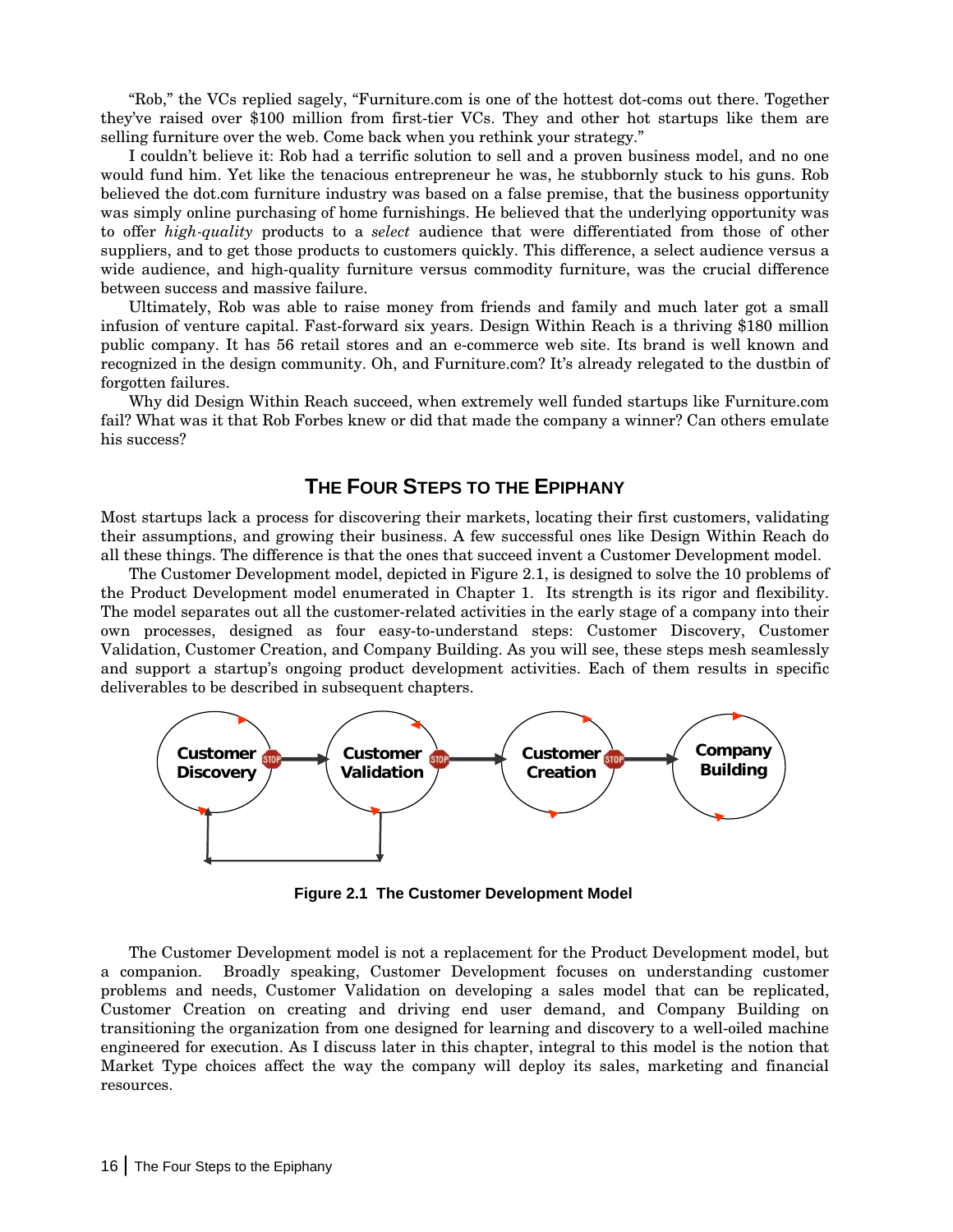Notice that a major difference between this model and the traditional product development model is that each step is drawn as a circular track with recursive arrows. The circles and arrows highlight the fact that each step in Customer Development is iterative. That's a polite way of saying, "Unlike product development, finding the right customers and market is unpredictable, and we will screw it up several times before we get it right." Experience with scores of startups shows that only in business school case studies does progress with customers happen in a nice linear fashion. The nature of finding a market and customers guarantees that you will get it wrong several times. Therefore, unlike the product development model, the Customer Development model assumes that it will take several iterations of each of the four steps until you get it right. It's worth pondering this point for a moment, because this philosophy of "It's OK to screw it up if you plan to learn from it" is the heart of the methodology presented in this book.

In a product development diagram, going backwards is a considered a failure. No wonder most startup businesspeople are embarrassed when they are out in the field learning, failing, and learning some more. The diagram they've used to date says, "Go left to right and you're a success. Go right to left, and you'll get fired." No wonder startup sales and marketing efforts tend to move forward even when it's patently obvious that they haven't nailed the market. (Imagine trying that philosophy in product development for pacemakers or missiles.)

In contrast, the Customer Development diagram says that going backwards is a natural and valuable part of learning and discovery. In this new methodology, you keep cycling through each step until you achieve "escape velocity"—that is, until you generate enough success to carry you out and into the next step.

Notice that the circle labeled Customer Validation in the diagram has an additional iterative loop going back to Customer Discovery. As you'll see later, Customer Validation is a key checkpoint in understanding whether you have a product that customers want to buy and a road map of how to sell it. If you can't find enough paying customers in the Customer Validation step, the model returns you to Customer Discovery to rediscover what customers want and will pay for.

An interesting consequence of this process is that it keeps a startup at a low cash burn rate until the company has validated its business model by finding paying customers. In the first two steps of Customer Development, even an infinite amount of cash is useless, because it can only obscure whether you have found a market. (Having raised lots of money tempts you to give products away, steeply discount to buy early business, etc., all while saying "we'll make it up later." It rarely happens that way.) Since the Customer Development model assumes that most startups cycle through these first two steps at least twice, it allows a well-managed company to carefully estimate and frugally husband its cash. The company doesn't build its non-product development teams (sales, marketing, business development) until it has proof in hand (a tested sales road map and valid purchase orders) that it has a business worth building. Once that proof is obtained, the company can go through the last two steps of Customer Creation and Company Building to capitalize on the opportunity it has found and validated.

The interesting thing about the Customer Development model is that the process it describes represents the best practices of winning startups. Describe this model to entrepreneurs who have taken their companies all the way to a public offering and beyond, and you'll get heads nodding in recognition. It's just that until now, no one has ever explicitly mapped their journey to success. Even more surprising, while the Customer Development model may sound like a new idea for entrepreneurs, it shares many features with a U.S. war fighting strategy known as the "OODA Loop" articulated by John Boyd<sup>1</sup> and adopted by the U.S. armed forces in the second Gulf War. (You'll hear more about the OODA Loop later in this chapter.)

The next four chapters provide a close-up look at each of the four steps in the model. The following overview will get you oriented to the process as a whole.

 $\overline{a}$ 

<sup>&</sup>lt;sup>1</sup> Air War College, John R. Boyd, "Patterns of Conflict" and "A Discourse on Winning and Losing"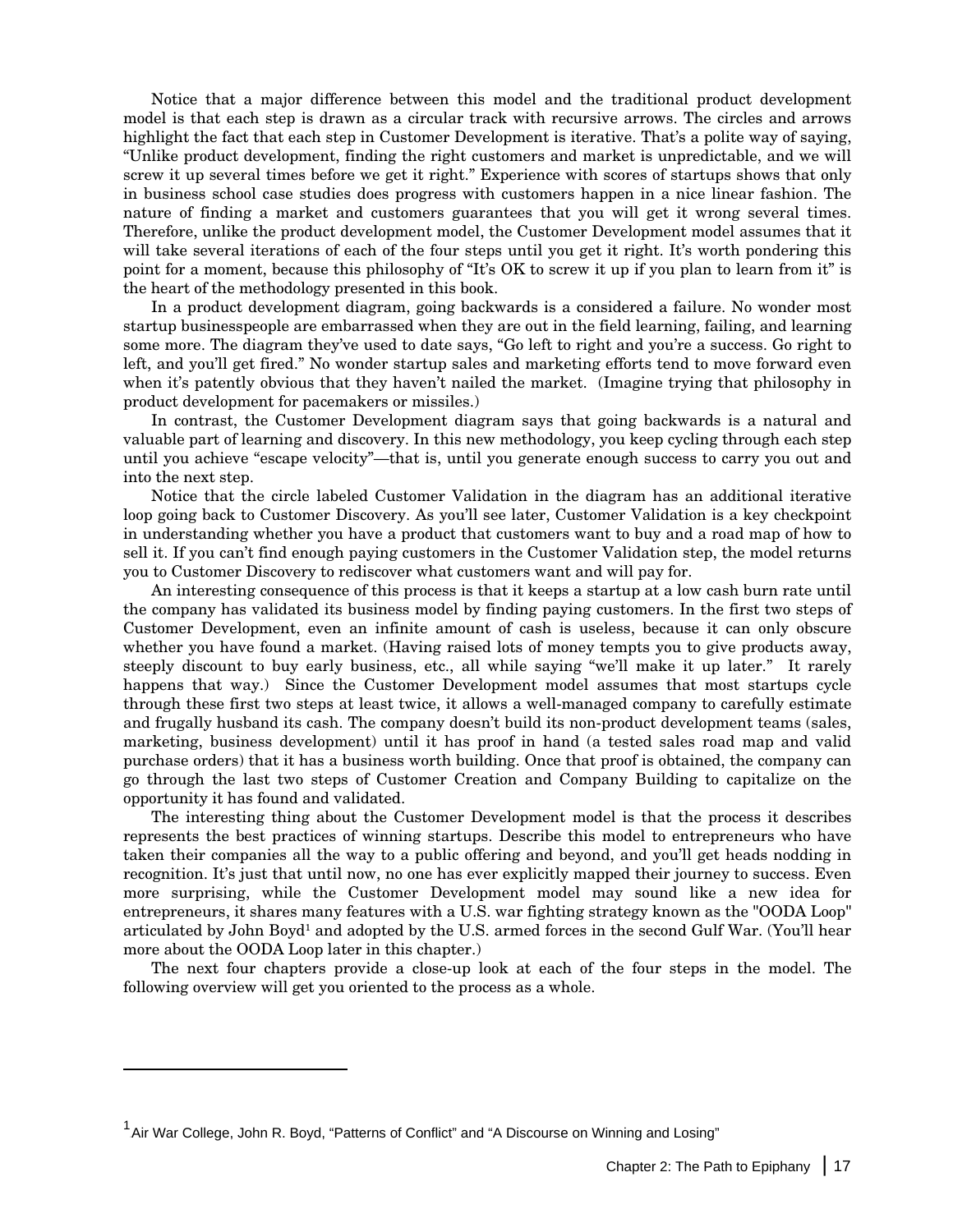#### **Step 1: Customer Discovery**

The goal of Customer Discovery is just what the name implies: finding out who the customers for your product are and whether the problem you believe you are solving is important to them. More formally, this step involves discovering whether the problem, product and customer hypotheses in your business plan are correct. To do this, you need to leave guesswork behind and get "outside the building" in order to learn what the high-value customer problems are, what it is about your product that solves these problems, and who specifically are your customer and user (for example, who has the power to make or influence the buying decision and who actually will end up using the product on a daily basis.) What you find out will also help you shape how you will describe your unique differences to potential customers. An important insight is that the goal of Customer Development is *not to collect feature lists* from prospective customers, *nor is it to run lots of focus groups*. In a startup, it is the founders and product development that defines the first product. The job of the Customer Development team is to see whether there are customers and a market for that vision. (Read this last sentence again. It's not intuitively obvious, but the initial product specification comes from the founders vision, not the sum of a set of focus groups.)

The basic premise of Furniture.com and Living.com was a good one. Furniture shopping is timeconsuming, and the selection at many stores can be overwhelming. On top of that, the wait for purchased items can seem interminable. While these online retailers had product development milestones they lacked formal Customer Development milestones. At Furniture.com the focus was on getting to market first and fast. Furniture.com spent \$7 million building its web site, e-commerce and supply chain systems before the company knew what customer demand would be. Once the web site was up and the supply chain was in place, it began shipping. Even when it found that shipping and marketing costs were higher than planned, and that the brand-name manufacturers did not want to alienate their traditional retail outlets, the company pressed forward with its existing business plan.

In contrast, at Design Within Reach Rob Forbes was the consummate proponent of a customercentric view. Rob was talking to customers and suppliers continually. He didn't spend time in his office pontificating about a vision for his business. Nor did he go out and start telling customers what products he was going to deliver (the natural instinct of any entrepreneur at this stage). Instead, he was out in the field listening, discovering how his customers worked and what their key problems were. Rob believed that each new version of the Design Within Reach furniture catalog was a way for his company to learn from customers. As each subsequent catalog was developed, feedback from customers was combined with the sales results of the last catalog and the appropriate changes were made. Entire staff meetings were devoted to "lessons learned" and "what didn't work." Consequently, as each new catalog hit the street the size of the average customer order increased, along with the number of new customers.

#### **Step 2: Customer Validation**

Customer Validation is where the rubber meets the road. The goal of this step is to build a repeatable sales road map for the sales and marketing teams that will follow later. The sales road map is the playbook of the proven and repeatable sales process that has been field-tested by successfully selling the product to early customers. Customer Validation proves that you have found a set of customers and a market who react positively to the product: By relieving those customers of some of their money. A customer purchase in this step validates lots of polite words from potential customers about your product.

In essence, Customer Discovery and Customer Validation corroborate your business model. Completing these first two steps verifies your market, locates your customers, tests the perceived value of your product, identifies the economic buyer, establishes your pricing and channel strategy, and checks out your sales cycle and process. If, and only if, you find a group of repeatable customers with a repeatable sales process, and then find that those customers yield a profitable business model, do you move to the next step (scaling up and crossing the Chasm.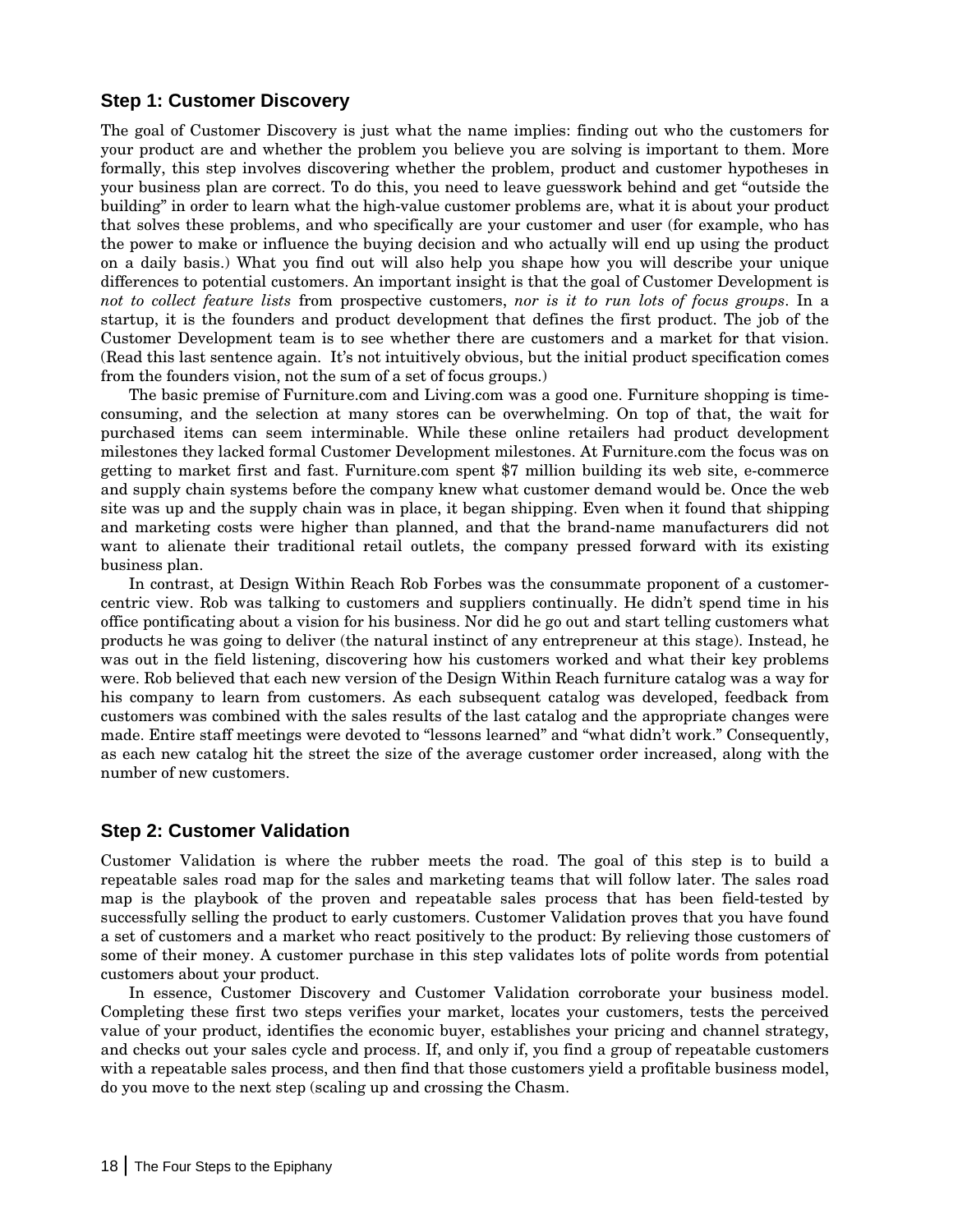Design Within Reach started with a hypothesis that its customers fit a narrow profile of design professionals. It treated this idea like the educated guess it was, and tested this premise by analyzing the sales results of each catalog. It kept refining its assumptions until it had found a repeatable and scalable sales and customer model.

This is where the dot.com furniture vendors should have stopped and regrouped. When customers did not respond as their business models predicted, further execution on the same failed plan guaranteed disaster.

#### **Step 3: Customer Creation**

Customer Creation builds on the success the company has had in its initial sales. Its goal is to create end-user demand and drive that demand into the company's sales channel. This step is placed after Customer Validation to move heavy marketing spending *after* the point where a startup acquires its first customers, thus allowing the company to control its cash burn rate and protect its most precious asset.

The process of Customer Creation varies with the type of startup. As I noted in Chapter 1, startups are not all alike. Some startups are entering existing markets well defined by their competitors, some are creating new markets where no product or company exists, and some are attempting a hybrid of the first two, resegmenting existing market either as a low-cost entrant or by creating a new niche. Each of these Market Type strategies requires a very different set of Customer Creation activities.

In Furniture.com's prospectus, the first bullet under growth strategy was "Establish a powerful brand." Furniture.com launched a \$20 million advertising campaign that included television, radio and online ads. It spent a total of \$34 million on marketing and advertising, even though revenue was just \$10.9 million. (Another online furniture startup, Living.com, agreed to pay electroniccommerce giant Amazon.com \$145 million over four years to be featured on Amazon's home page.) Brand building and heavy advertising make lots of sense in existing markets when customers understand your product or service. However, in an entirely new market this type of "onslaught" product launch is like throwing money down the toilet. Customers don't have a clue what you are talking about, and you don't have a clue if they will behave as you assume.

#### **Step 4: Company Building**

Company Building is where the company transitions from its informal, learning and discoveryoriented Customer Development team into formal departments with VPs of Sales, Marketing and Business Development. These executives now focus on building mission-oriented departments that can exploit the company's early market success.

In contrast to this incremental process, premature scaling is the bane of startups. By the time Furniture.com had reached \$10 million in sales, it had 209 employees and a burn rate that would prove to be catastrophic if any one of the business plan assumptions were incorrect. The approach seemed to be to "spend as much as possible on customer acquisition before the music stops." Delivering heavy furniture from multiple manufacturers resulted in unhappy customers as items got damaged, lost, or delayed. Flush with investors' cash, the company responded the way dot-coms tend to respond to problems: by spending money. It reordered, and duplicates began piling up in warehouses. The company was burning through investor dollars like cheap kindling. Furniture.com went from filing for a public offering in January to pulling its IPO in June 2000 and talking with bankruptcy lawyers. The company was eventually able to raise \$27 million in venture funding, but at a lower valuation than it had gotten the last time it raised money. In a bid for survival, Furniture.com furiously slashed costs. The company, which had been offering free shipping for delivery and returns, began charging a \$95 delivery charge. Then it laid off 41% of its staff. But it never answered the key question: Is there a way to sell commodity furniture over the Web and ship it cost-effectively when you don't have a nationwide network of stores?

At Design Within Reach, Rob Forbes ran the company on a shoestring. The burn rate was kept low, first as a necessity as he scraped together financing from friends, family, and the casual investor, and then by plan as his team was finding a sales road map that could scale. Rob was finding a way to sell furniture without a network of stores - it was called a catalog.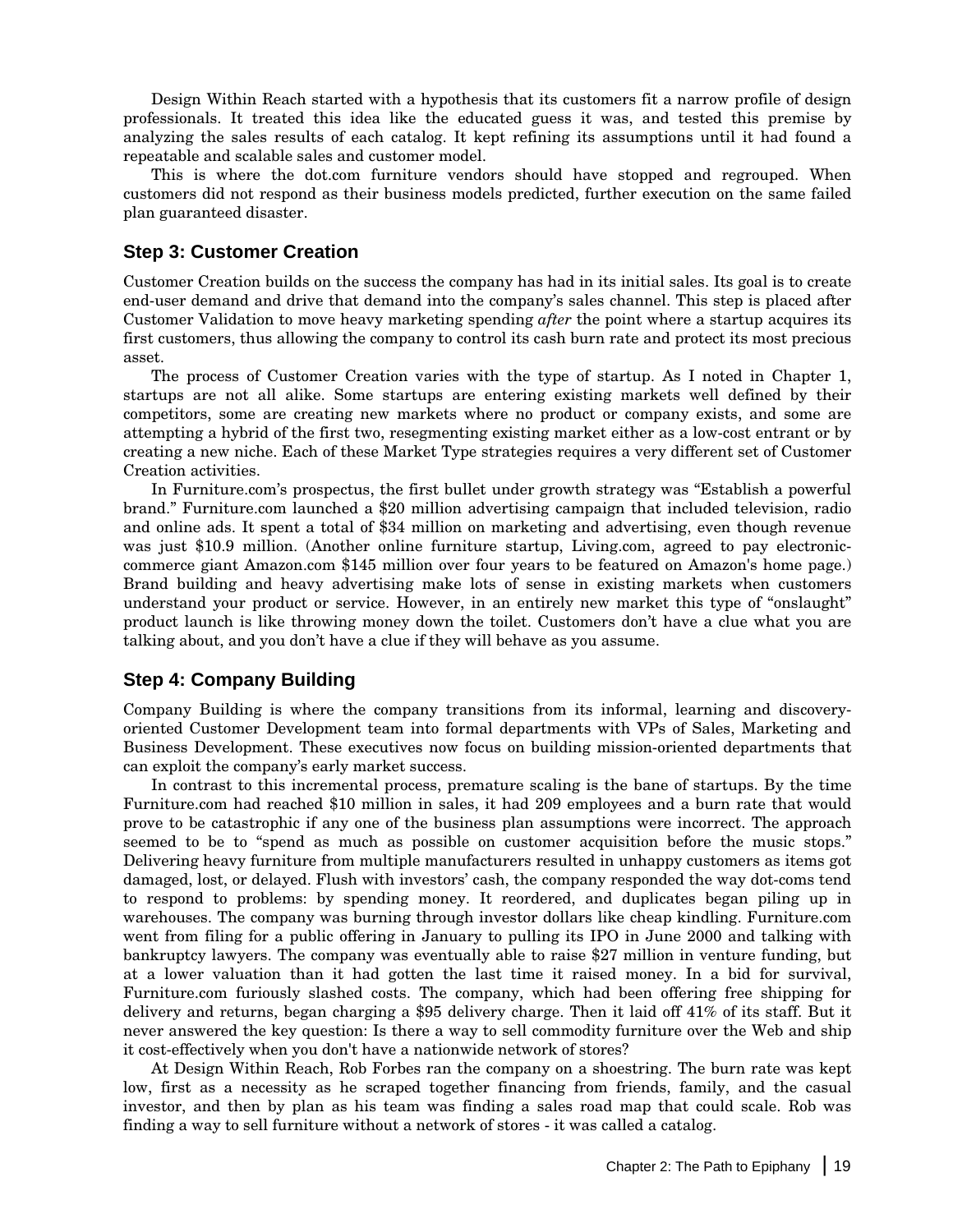### **THE FOUR TYPES OF STARTUP MARKETS**

Since time immemorial a post mortem of a failed company usually includes, "I don't understand what happened. We did everything that worked in our last startup." The failure isn't due to lack of energy, effort or passion. It may simply be due to not understanding that there *are four types of startups*, and each of them have a very different set of requirements to succeed:

- Startups that are entering an existing market
- Startups that are creating an entirely new market
- Startups that want to resegment an existing market as a low cost entrant
- Startups that want to resegment an existing market as a niche player

 ("Disruptive" and "sustaining" innovations, eloquently described by Clayton Christensen, are another way to describe new and existing Market Types.)

As I pointed out in Chapter 1, thinking and acting as if all startups are the same is a strategic error. It is a fallacy to believe that the strategy and tactics that worked for one startup should be appropriate in another. That's because Market Type changes everything a company does.

As an example, imagine it's October 1999 and you are Donna Dubinsky the CEO of a feisty new startup, Handspring, in the billion dollar Personal Digital Assistant (PDA) market. Other companies in the 1999 PDA market were Palm, the original innovator, as well Microsoft and Hewlett Packard. In October 1999 Donna told her VP of Sales, "In the next 12 months I want Handspring to win 20% of the Personal Digital Assistant market." The VP of Sales swallowed hard and turned to the VP of Marketing and said, "I need you to take end user demand away from our competitors and drive it into our sales channel." The VP of Marketing looked at all the other PDA's on the market and differentiated Handspring's product by emphasizing expandability and performance. End result? After twelve months Handsprings revenue was \$170 million. This was possible because in 1999 Donna and Handspring were in an *existing market*. Handspring's customers understood what a Personal Digital Assistant was. Handspring did not have to educate them about the market, just why their new product was better than the competition – and they did it brilliantly.

What makes this example really interesting is this: rewind the story 3 years earlier to 1996. Before Handspring, Donna and her team had founded Palm Computing, the pioneer in Personal Digital Assistants. Before Palm arrived on the scene the Personal Digital Assistant market did not exist. (A few failed science experiments like Apple's Newton had come and gone.) But imagine if Donna had turned to her VP of Sales at Palm in 1996 and said, "I want to get 20% of the Personal Digital Assistant market by the end of our first year." Her VP of Sales might had turned to the VP of Marketing and said, "I want you to drive end user demand from our competitors into our sales channel." The VP of Marketing might have said, "Let's tell everyone about how fast the Palm Personal Digital Assistant is." If they had done this there would have been zero dollars in sales. In 1996 no potential customer had even heard of a Personal Digital Assistant. No one knew what a PDA could do, there was no latent demand from end users, and emphasizing its technical features would have been irrelevant. What Palm needed to do was educate potential customers about what a PDA could do for them. By our definition, (a product that allows users to do something they couldn't do before) Palm in 1996 created a *new market*. In contrast, Handspring in 1999 was in an *existing market*.

The lesson is that even with essentially identical products and team, Handspring would have failed if it had used the same sales and marketing strategy previously used successfully at Palm. And the converse is true; Palm would have failed, burning through all their cash, using Handspring's strategy. Market Type changes everything.

Market Type changes how you evaluate customer needs, customer adoption rate, how the customer understands his needs and how you would position the product to the customer. Market Type also changes the market size, as well as how you launch the product into the market. Table 2.1 points out what's different.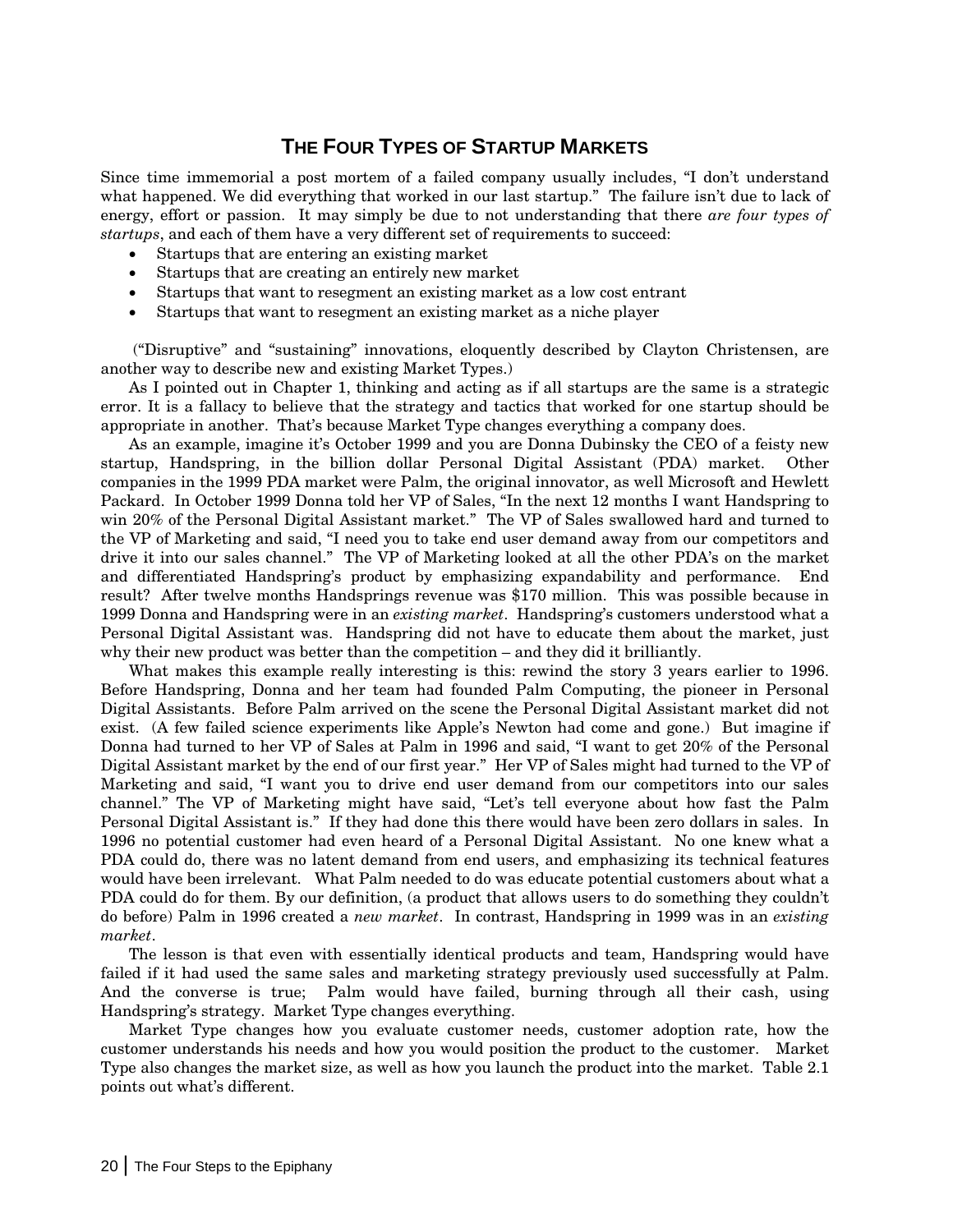| <b>Customers</b>     | <b>Market</b>               | <b>Sales</b>                | <b>Finance</b>        |
|----------------------|-----------------------------|-----------------------------|-----------------------|
| <b>Needs</b>         | <b>Market Size</b>          | <b>Distribution channel</b> | On going capital      |
| <b>Adoption Rate</b> | Cost of entry               | <b>Margins</b>              | Time to profitability |
| Problem recognition  | Launch Type                 | Sales cycle                 |                       |
| Positioning          | <b>Competitive Barriers</b> |                             |                       |

#### **Table 2.1 Market Type Affects Everything**

Before any sales or marketing activities can begin, a company must keep testing and asking, "What kind of a startup are we?" To see why, consider the four possible "Market Types."

#### **A New Product in an Existing Market**

An existing market is pretty easy to understand. We say you are in an *existing market* if your product offers higher performance than what is currently offered. Higher performance can be a product or service that runs faster, does something better or substantially improves on what is already on the market. The good news is that the users and the market are known, but so are the competitors. In fact, the competitors define the market. The basis of competition is therefore all about the product and product features.

You can enter an existing market with a cheaper or repositioned "niche" product, but if that is the case we call that a resegmented market.

#### **A New Product in a New Market**

Another possibility is to introduce a new product into a new market. What's a new market? It's what happens when a company creates a large customer base who *couldn't do something before* because of true innovation creating something never existed before, or dramatically lower cost that creates a new class of users. Or the new product solves availability, skill, convenience, or location issues in a way no other product has. Compaq's first portable computers allowed business executives to take their computers with them, something simply impossible previously. Compaq created a new market, the portable computer market. With Quicken, Intuit offered people a way to manage their finances on their personal computers, automating check writing, maintaining a check register and reconciling monthly balances; things that most people hated to do and few could do well. In doing so, Intuit created the home accounting market. (By "created the market" I do not mean "first-to-market;" I mean the company whose market share and ubiquity are associated with the market.)

In a new market the good news is that your product features are at first irrelevant because there are no competitors (except other pesky startups). The bad news is that the users and the market are undefined and unknown. If you're creating a new market, your problem isn't how to compete with other companies on product features but how to convince a set of customers that your vision is not a hallucination. Creating a new market requires understanding whether there is a large customer base who couldn't do this before, whether these customers can be convinced that they want or need your new product, and whether customer adoption occurs in your lifetime. It also requires rather sophisticated thinking about financing – how you manage the cash burn rate during the adoption phase, and how you manage and find investors who are patient and have deep pockets

#### **A New Product Attempting to Resegment an Existing Market: Low Cost**

Over half of startups pursue the hybrid course of attempting to introduce a new product that *resegments an existing market*. Resegmenting an existing market can take two forms: a low-cost strategy or a niche strategy. (By the way, segmentation is not the same as differentiation. Segmentation means that you've picked a clear and distinct spot in customers' minds that is unique, understandable, and, most important, concerns something they value and want and need now.)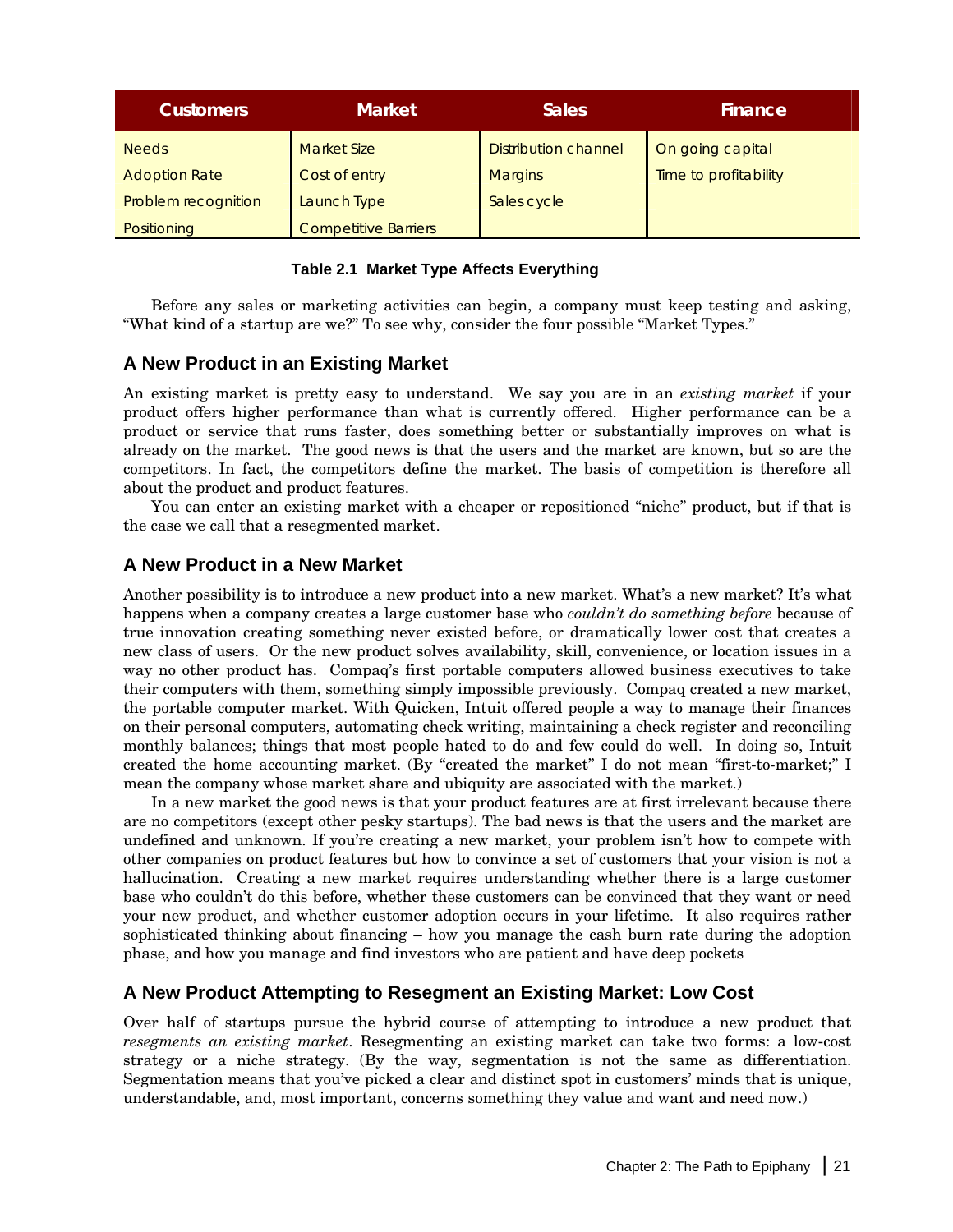*Low-cost resegmentation* is just what it sounds like – are there customers at the low-end of an existing marketing who will buy "good enough" performance if they could get it at a substantially lower price? If you truly can be a low cost (and profitable) provider, entering existing markets at this end is fun, as incumbent companies tend to abandon low-margin businesses and head up-market.

#### **A New Product Attempting to Resegment an Existing Market: Niche**

*Niche resegmentation* is slightly different. It looks at an existing market and asks, "Would some part of this market buy a new product designed to address their specific needs? Even if it cost more? Or worse performance in an aspect of the product irrelevant to this niche. *Niche resegmentation* attempts to convince customers that some characteristic of the new product is radical enough to change the rules and shape of an existing market. Unlike low-cost resegmentation, niche goes after the core of an existing market's profitable business.

Both cases of resegmenting a market reframe how people think about the products within an existing market. In-n-Out Burger is a classic case of resegmenting an existing market. Who would have thought that a new fast food chain (now with 200 company owned stores) could be a successful entrant after McDonalds and Burger King owned the market? Yet In-n-Out succeeded by simply observing that the incumbent players had strayed from their original concept of a hamburger chain. By 2001 McDonald's had over 55 menu items and not one of them tasted particularly great. In stark contrast, In-n-Out offered three items: all fresh, high quality and great tasting. They focused on the core fast food segment that wanted high quality hamburgers and nothing else.

While resegmenting an existing market is the most common Market Type choice of new startups, it's also the trickiest. As a low-end resegmentation strategy, it needs a long-term product plan that uses low cost as market entry to eventual profitability and up-market growth. As a niche resegmentation, this strategy faces entrenched competitors who will fiercely defend their profitable markets. And both require adroit and agile positioning of how the new product redefines the market.

#### **Market Type and the Customer Development Process**

As a company follows the Customer Development process the importance of Market Type grows in each step. During the first step, Customer Discovery, all startups, regardless of Market Type, leave the building and talk to customers. In Customer Validation, the differences between type of startup emerge as sales and positioning strategies diverge rapidly. By Customer Creation, the third step, the difference between startup Market Types is acute as customer acquisition and sales strategy differ dramatically between the types of markets. It is in Customer Creation that startups who do not understand Market Type spend themselves out of business. Chapter 5, Customer Creation, highlights these potential landmines.

The speed with which a company moves through the Customer Development process also depends on Market Type. Even if you quit your old job on Friday and on Monday joined a startup in an existing market producing the same but better product, you still need to answer these questions. This process ought to be a snap, and can be accomplished in a matter of weeks or months.

In contrast, a company creating a new market has an open-ended set of questions. Completing the Customer Development processes may take a year or two or even longer.

Table 2.2 sums up the differences between the four Market Types. As you'll see, the Customer Development model provides an explicit methodology for answering the question "What kind of startup are we?" It's a question you'll keep coming back to in each of the four steps.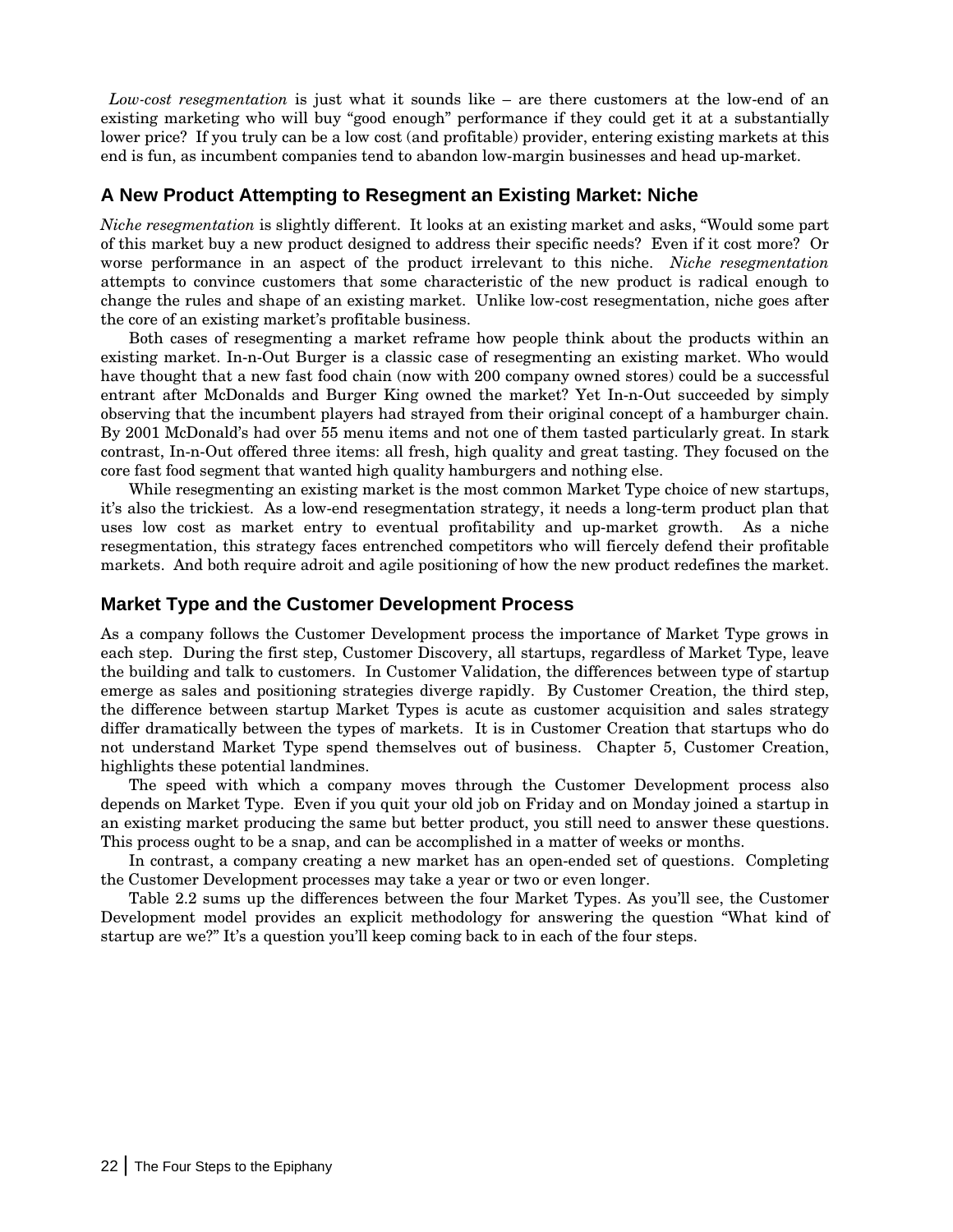|                                 | <b>Existing Market</b>               | <b>Resegmented Markets</b>                                    | <b>New Market</b>                                                       |
|---------------------------------|--------------------------------------|---------------------------------------------------------------|-------------------------------------------------------------------------|
| <b>Customers</b>                | <b>Existing</b>                      | <b>Existing</b>                                               | New/New usage                                                           |
| <b>Customer</b><br><b>Needs</b> | Performance                          | 1. Cost<br>2. Perceived need                                  | Simplicity & convenience                                                |
| Performance                     | <b>Better/faster</b>                 | 1. Good enough at the low end<br>2. Good enough for new niche | Low in "traditional attributes",<br>improved by new customer<br>metrics |
| <b>Competition</b>              | <b>Existing</b><br><b>Incumbents</b> | <b>Existing incumbents</b>                                    | Non-consumption / other<br>startups                                     |
| <b>Risks</b>                    | <b>Existing</b><br><b>Incumbents</b> | 1. Existing incumbents<br>2. Niche strategy fails             | Market adoption                                                         |

**Table 2.2 Market Type Characteristics** 

#### **SYNCHRONIZING PRODUCT DEVELOPMENT AND CUSTOMER DEVELOPMENT**

As I suggested in Chapter 1, Customer Development is not a substitute for the activities occurring in the Product Development group. Instead, Customer Development and Product Development are parallel processes. While the Customer Development group is engaged in customer-centric activities outside the building, the Product Development group is focused on the product-centric activities that are taking place internally. At first glance, it might seem that there isn't much connection between the two. This is a mistake. For a startup to succeed, Product and Customer Development must remain synchronized and operate in concert.

However, the ways the two groups interact in a startup are 180 degrees from how they would interact in a large company. Engineering's job in large companies is to make follow-on products for an existing market. A follow-on product starts with several things already known: who the customers are, what they need, what markets they are in, and who the company's competitors are. (All the benefits of being in an existing market plus having customers and revenue.) The interaction in a large company between Product Development and Customer Development is geared to delivering additional features and functions to existing customers at a price that maximizes market share and profitability.

In contrast, most startups can only guess who their customers are and what markets they are in. The only certainty on day one is what the product vision is. It follows, then, that the goal of Customer Development in a startup is to find a market for the product as spec'd, not to develop or refine a spec based on a market that is unknown. This is a fundamental difference between a big company and most startups.

To put the point another way, big companies tailor their Product Development to known customers. Product features emerge by successive refinement against known customer and market requirements and a known competitive environment. As the product features get locked down, how well the product will do with those customers and markets becomes clearer. Startups, however, begin with a known product spec and tailor their Product Development to unknown customers. Product features emerge by vision and fiat against unknown customer and market requirements. As the market and customers get clearer by successive refinement, product features are driven by how well they satisfy this market. In short, in big companies, the product spec is market-driven; in startups, the marketing is product-driven.

In both cases, Product and Customer Development must go hand in hand, in most startups the only formal synchronization between Engineering and the sales/marketing teams are when they line up for contentious battles. Engineering says, "How could you have promised these features to customers? We're not building that." Sales responds, "How come the product is missing all the features you promised would be in this release? We need to commit these other features to get an order." One of the goals of a formal Customer Development process is to ensure that the focus on the product and the focus on the customer remain in concert without rancor and with a modicum of surprise.

A few examples of synchronization points are: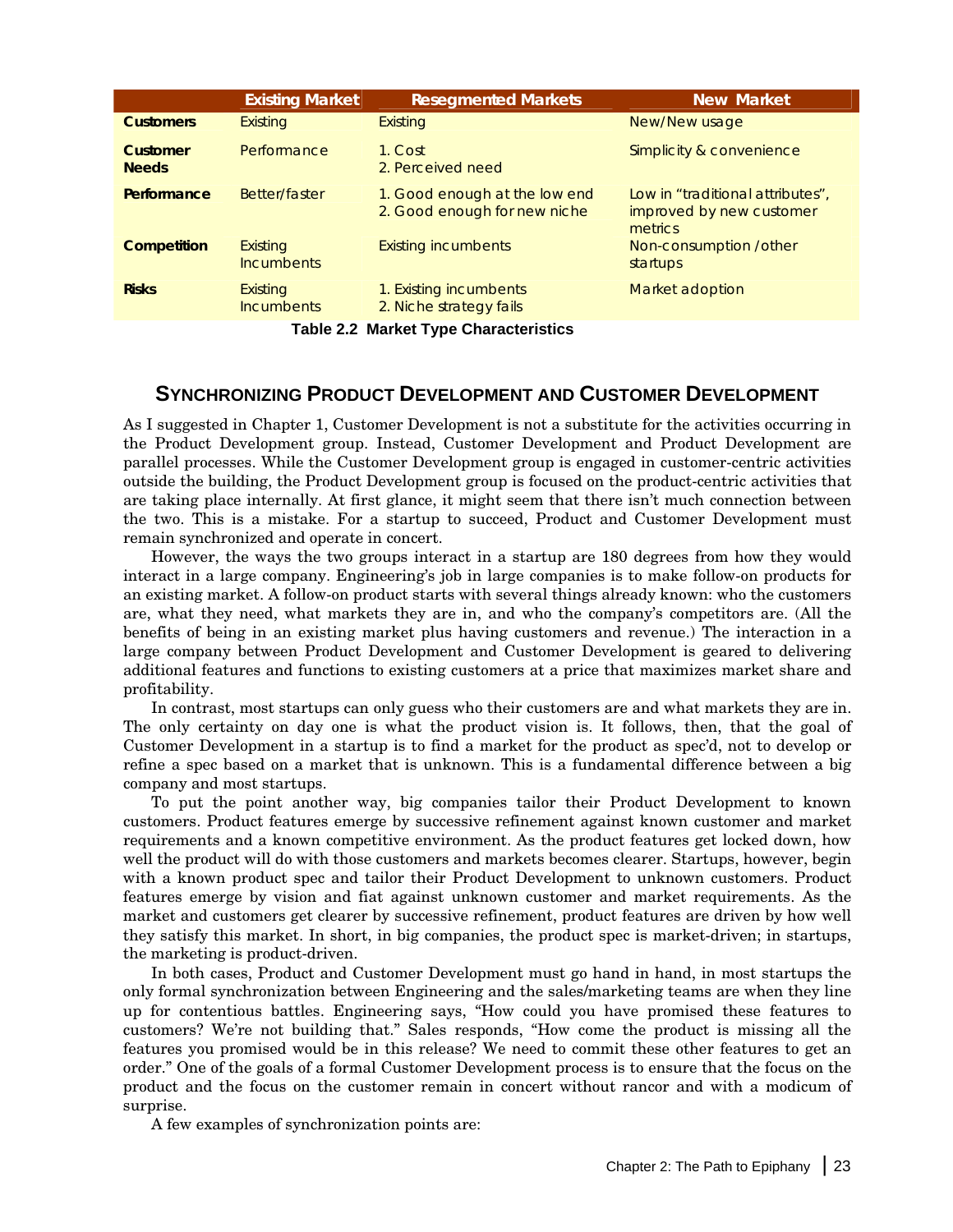- In each of the steps—Customer Discovery, Customer Validation, Customer Creation and Company Building—the Product Development and Customer Development teams meet in a series of formal "synchronization" meetings. Unless the two groups agree, Customer Development does not move forward to the next step.
- In Customer Discovery, the Customer Development team strives to validate the product spec, not come up with a new set of features. If customers do not agree that there's a problem to be solved, or think that the problem is not painful, or don't deem the product spec solves their problem, only then do the customer and Product Development teams reconvene to add or refine features.
- Also in Customer Discovery, when customers have consistently said that new or modified product features are required, the VP of Product Development goes out with the team to listen to customer feedback before new features are added.
- In Customer Validation, key members of the Product Development team go out in front of customers as part of the pre-sales support team.
- In Company Building, the Product Development team does installations and support for initial product while training the support and service staff.

As you proceed through the detailed phases of each step in the chapters to come, you'll see that this emphasis on synchronization runs through the entire Customer Development process.

#### **SUMMARY: THE CUSTOMER DEVELOPMENT PROCESS**

The Customer Development model consists of four well-defined steps: Customer Development, Customer Validation, Customer Creation, and Company Building. As you will see in succeeding chapters, each of these steps has a set of clear, concise deliverables that give the company and its investors incontrovertible proof that progress is being made on the customer front. Moreover, the first three steps of Customer Development can be accomplished with a staff that can fit in a phone booth.

While each step has its own specific objectives, the process as a whole has one overarching goal: proving that there is a profitable, scalable business for the company. This is what turns the company from a nonprofit into a moneymaking endeavor.

Being a great entrepreneur means finding the path through the fog and confusion and myriad of choices. To do that, you need not only vision but a process. This book gives you the process. Its premise is simple: if you execute the four steps of Customer Development rigorously and thoroughly, you increase the odds of achieving success, and you can reach the epiphany.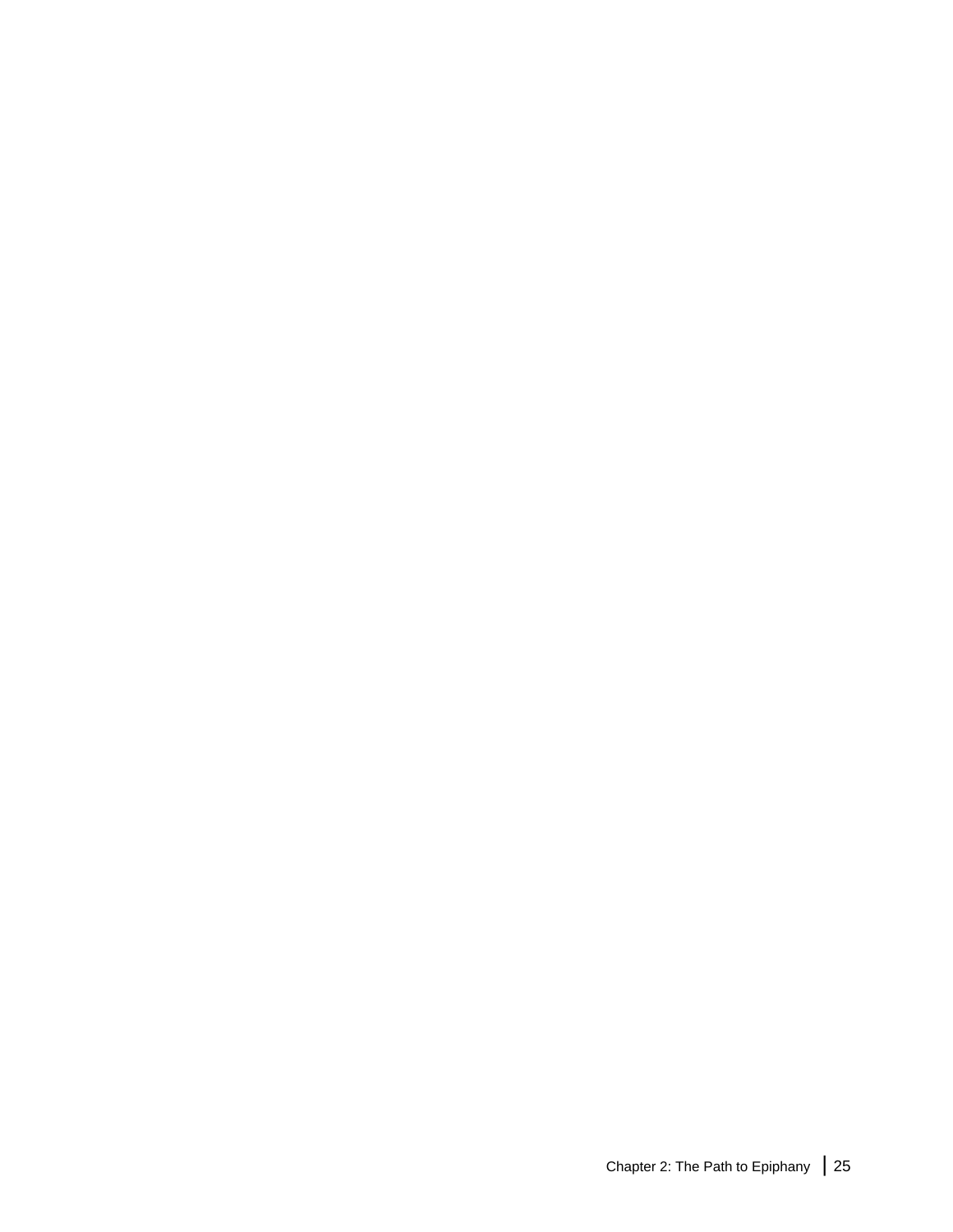## *Customer Discovery Step-by-Step*

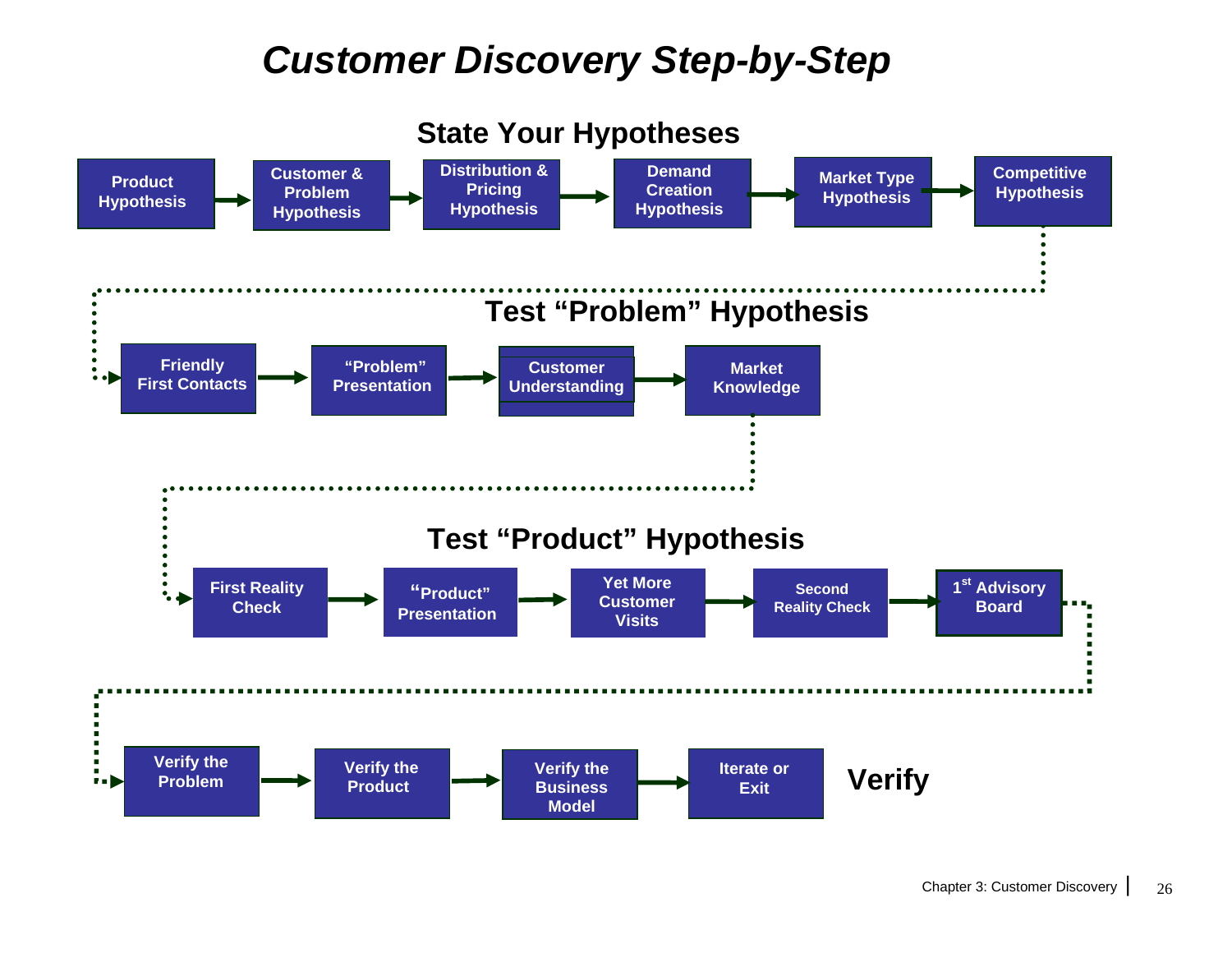

*A journey of a thousand miles begins with a single step. — Lao-tzu* 

In 1994, Steve Powell had an idea for a new type of home office device. Capitalizing on the new highspeed phone connection called ISDN, Steve envisioned creating the Swiss Army knife of home office devices. His box would offer fax, voicemail, intelligent call forwarding, email, video and phone all rolled into one. Initially Steve envisioned that the market for his device would be the 11 million people with small offices or home offices (the SOHO market).

Steve's technical vision was compelling, and he raised \$3 million in his first round of funding for his company, FastOffice. Like most technology startups, FastOffice was first headed by its creator, even though Steve was an engineer by training. A year after he got his first round of funding, he raised another \$5 million at a higher valuation. In good Silicon Valley tradition, his team followed the canonical product development diagram, and in eighteen months he had first customer ship of his product called Front Desk. There was just one small problem. Front Desk cost \$1395, and at that price, customers were not exactly lining up at FastOffice's door. Steve's board had assumed that like all technology startups, first customer ship meant FastOffice was going to ramp up sales revenues the day the product was available. Six months after first customer ship, the company had missed its revenue plan and the investors were unhappy.

It was at about this time that I met Steve and his management team. His venture firm asked me to come by and help Steve with his "positioning." (Today when I hear that request I realize it's code for "The product is shipping, but we're not selling any. Got any ideas?") When I got a demo of Front Desk, my reaction was, "Wow, that's really an innovative device. I'd love to have one at home. How much is it?" When Steve told me it was \$1400, my response was, "Gosh, I wouldn't buy one, but can I be a beta site?" I still remember Steve's heated reply: "That's the reaction everyone has. What's wrong? Why wouldn't you buy one?" The stark reality was that FastOffice had built a Rolls Royce for people with Volkswagen budgets. Few—unfortunately, very few—small home businesses could afford it.

Steve and his team made one of the standard startup mistakes. They had developed a great *product,* but they had neglected to spend an equivalent amount of time developing the *market.* The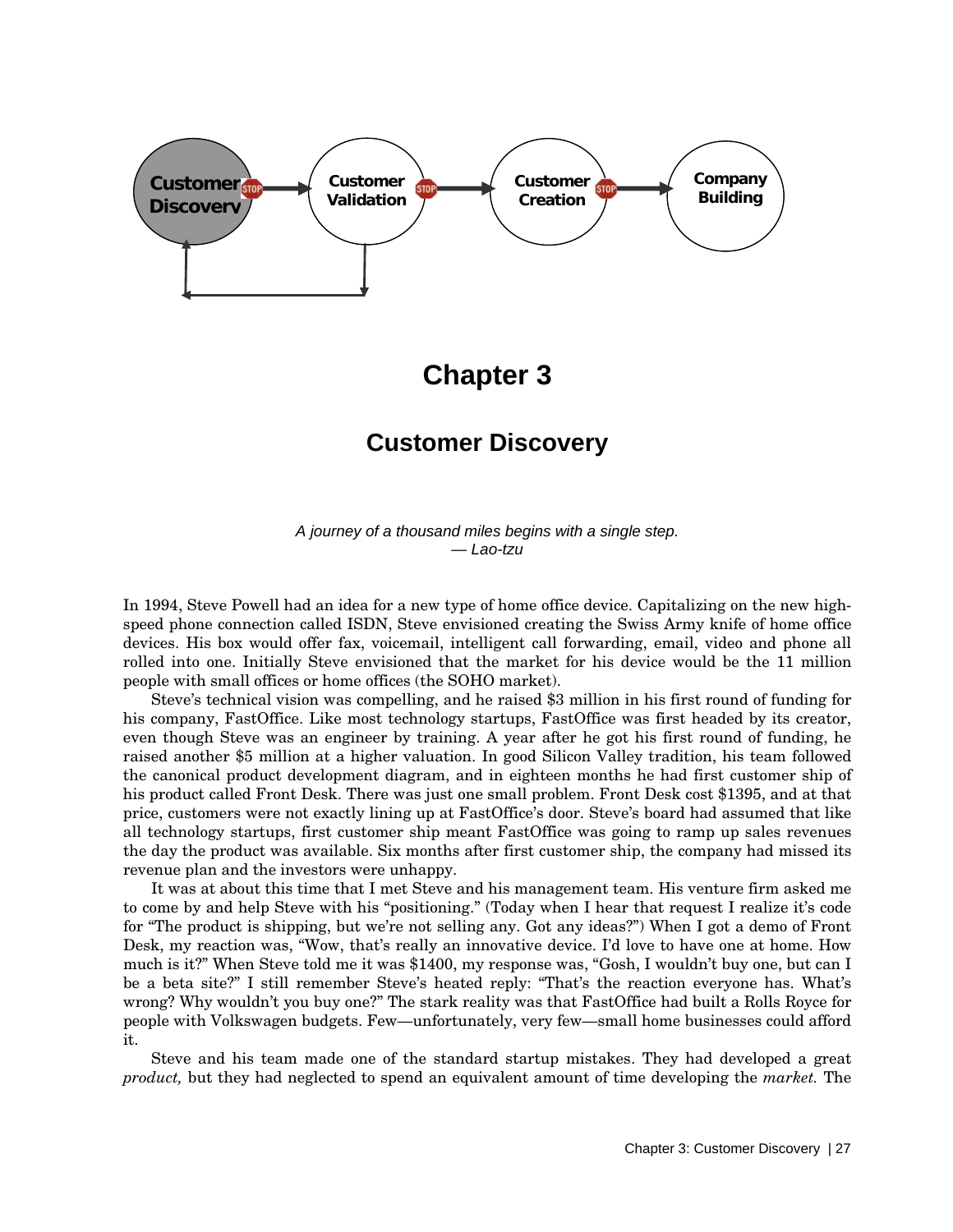home office market simply had no compelling need that made Front Desk a "must have," especially at a high price. FastOffice had a solution in search of a problem.

When Steve and his team realized that individuals were simply not going to shell out \$1400 for a "nice to have peripheral," they needed a new strategy. Like all startups faced with this problem, FastOffice fired its VP of Sales and came up with a new sales and marketing strategy. Now, instead of selling to individuals who worked at home, the company would sell to Fortune 1000 corporations who had a "distributed workforce"—salespeople who had offices at home. The rationale was that a VP of Sales of a large corporation could justify spending \$1400 on a high-value employee. The thought was that the "new" product, now renamed HomeDesk, could make a single salesperson appear like a large corporate office.

While the new strategy sounded great on paper, it suffered from the same problem as the first: the product might be nice to have, but there was no compelling problem it was solving. Vice presidents of sales at major corporations were not going to bed at night worrying about their remote offices. They were worrying about how to make their sales numbers.

What ensued was the startup version of the ritualized Japanese Noh play I mentioned in Chapter 1. Faced with the failure of Plan B, FastOffice fired the VP of Marketing and came up with yet another new strategy. The company was now on the startup death spiral: the executive staff changed with each new strategy. After the third strategy didn't work either, Steve was no longer CEO and the board brought in an experienced business executive.

What's interesting about the FastOffice story is not that it's unique but that it's so common. Time and again, startups focus on first customer ship, and only after the product is out the door do they find out that customers aren't behaving as expected. By the time the company realizes that sales revenues won't meet expectations, it's already behind the proverbial eight ball. Is this the end of the story? No, we'll revisit FastOffice after we explain the Customer Discovery philosophy.

Like most startups, FastOffice knew how to build a product and how to measure progress toward the product ship date. What the company lacked was a set of early Customer Development goals that would have allowed it to measure its progress in understanding customers and finding a market for its product. These goals would have been achieved when FastOffice could answer four questions:

- Have we identified a problem a customer wants solved?
- Does our product solve these customer needs?
- If so, do we have a viable and profitable business model?
- Have we learned enough to go out and sell?

Answering these questions is the purpose of the first step in the Customer Development model, Customer Discovery. This chapter explains how to go about it.

#### **THE CUSTOMER DISCOVERY PHILOSOPHY**

Let me state the purpose of Customer Discovery a little more formally. A startup begins with a vision: a vision of a new product or service, a vision of how the product will reach its customers, and a vision of why lots of people will buy that product. But most of what a startup's founders initially believe about their market and potential customers are just educated guesses. To turn the vision into reality (and a profitable company), a startup must test those guesses, or hypotheses, and find out which are correct. So the general goal of Customer Discovery amounts to this: turning the founders' initial hypotheses about their market and customers into facts. And since the facts live outside the building, the primary activity is to get in front of customers. Only after the founders have performed this step will they know whether they have a valid vision or just a hallucination.

Sounds simple, doesn't it? Yet for anyone who has worked in established companies, the Customer Discovery process is disorienting. All the rules that marketers learn about product management in large companies are turned upside down. It's instructive to enumerate all things you are *not* going to do:

- understand the needs and wants of *all* customers
- make a list of *all* the features customers want before they buy your product
- hand Product Development a features list of the sum of all customer requests
- hand Product Development a detailed marketing requirements document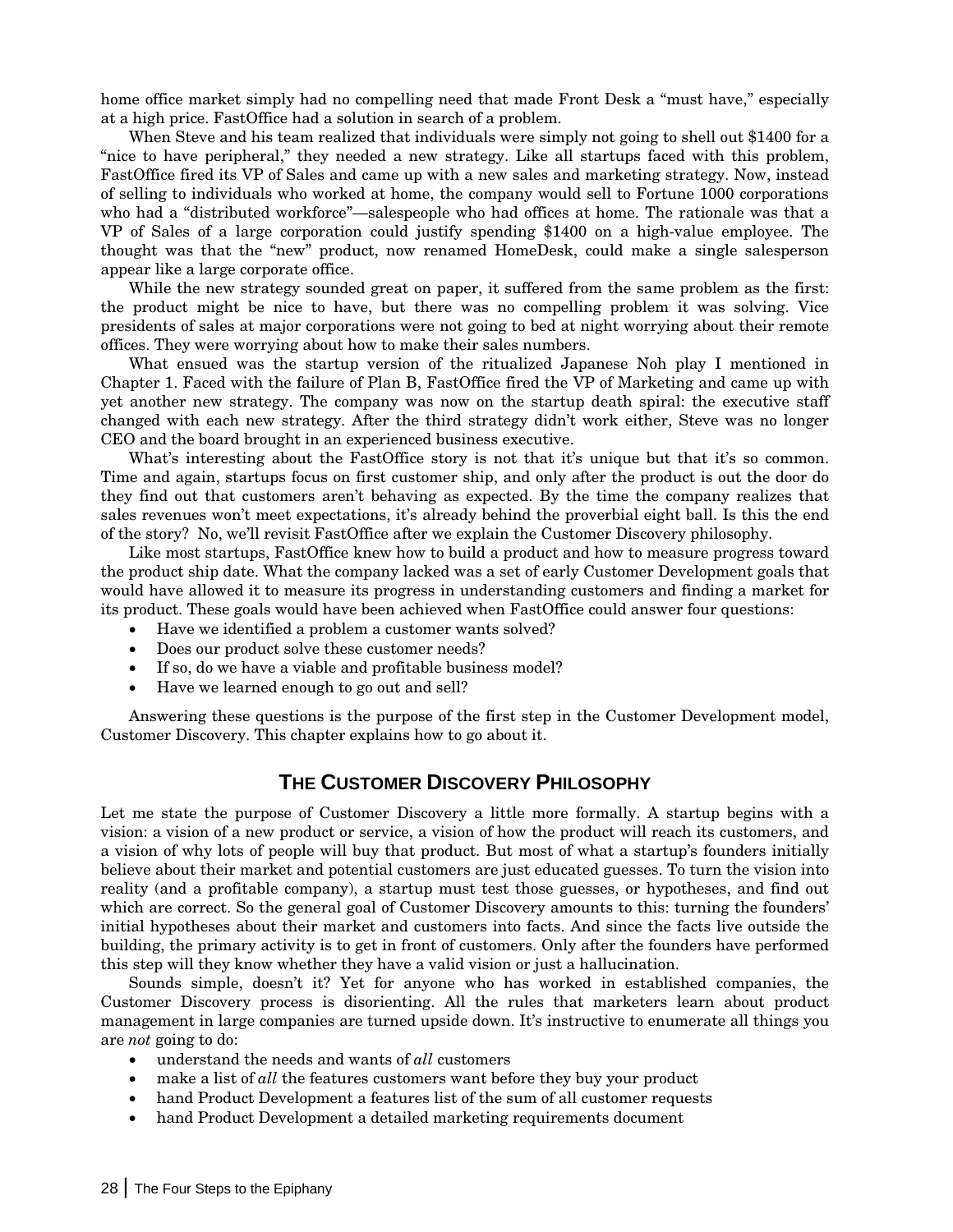- run focus groups and test customers' reactions to your product to see if they will buy
- Instead, you are going to develop your product for the few, not the many. Moreover, you're going to start building your product even before you know whether you have any customers for it.

For an experienced marketing or product management executive, these statements are not only disorienting and counterintuitive; they are heretical. Everything I am saying you are not supposed to do is what marketing and product management professionals have been trained to do well. Why aren't the needs of all potential customers important? What is it about a first product from a new company that's different from follow-on products in a large company? What is it about a startup's first customers that make the rules so different?

#### **Develop the Product for the Few, Not the Many**

 $\overline{a}$ 

In a traditional product management and marketing process the goal is to develop a Marketing Requirements Document (MRD) for engineering. The MRD contains the sum of all the possible customer feature requests, prioritized in a collaborative effort between Marketing, Sales and Engineering. Marketing holds focus groups, analyzes sales data from the field, and looks at customer feature requests and complaints. This information leads to requested features that are added to the product specification, and the engineering team builds these features into the next release.

While this process is rational for an established company entering an existing market, it is folly for startups. Why? In established companies, the MRD process ensures that engineering will build a product that appeals to an existing market. But in either case the customers and their needs are known. In a startup, the first product is *not* designed to satisfy a mainstream customer. No startup can afford the engineering effort or the time to build a product with every feature that a mainstream customer needs in its first release. The product would take years to get to market and be obsolete by the time it arrives. A successful startup solves this conundrum by focusing its development and early selling efforts on a very small group of early customers who have bought into the startup's vision. It is this small group of visionary customers who will give the company the feedback necessary to add features into follow-on releases. Enthusiasts for products who spread the good news are often called evangelists. But we need a new word to describe visionary *customers—*those who will not only spread the good news about unfinished and untested products but also buy them. For that reason I often refer to them as *earlyvangelists*.<sup>2</sup>

#### **Earlyvangelists: The Most Important Customers You'll Ever Know**

Earlyvangelists are a special breed of customers willing to take a risk on your startup's product or service because they can actually envision its potential to solve a critical and immediate problem and they have the budget to purchase it. Unfortunately, most customers don't fit this profile. Here's an example from the corporate world.

Imagine a bank with a line around the block on Fridays as customers wait an hour or more to get in and cash their paychecks. Now imagine you are one of the founders of a software company whose product could help the bank reduce customers' waiting time to ten minutes. You go into the bank and tell the president, "I have a product that can solve your problem." If his response is "What problem?" you have a customer who does not recognize he has a pressing need you can help him with. There is no time in the first two years in the life of a startup that he will be a customer, and any feedback from him about product needs would be useless. Customers like these are the traditional "late adopters" because they have a "latent need."

Another response from the bank president could be "Yes, we have a terrible problem. I feel very bad about it, and I hand out cups of water to our customers waiting in line on the hottest days of the year." In this case, the bank president is one of those customers who recognize they have a problem but haven't been motivated to do anything more than paper over the symptoms. They may provide

 $^2$  There's a great body of work on the area of "Lead Users" popularized by Eric Von Hippel of MIT. Also see Enos 1962, Freeman 1968, Shaw 1985, Lilen & Morrison 2001.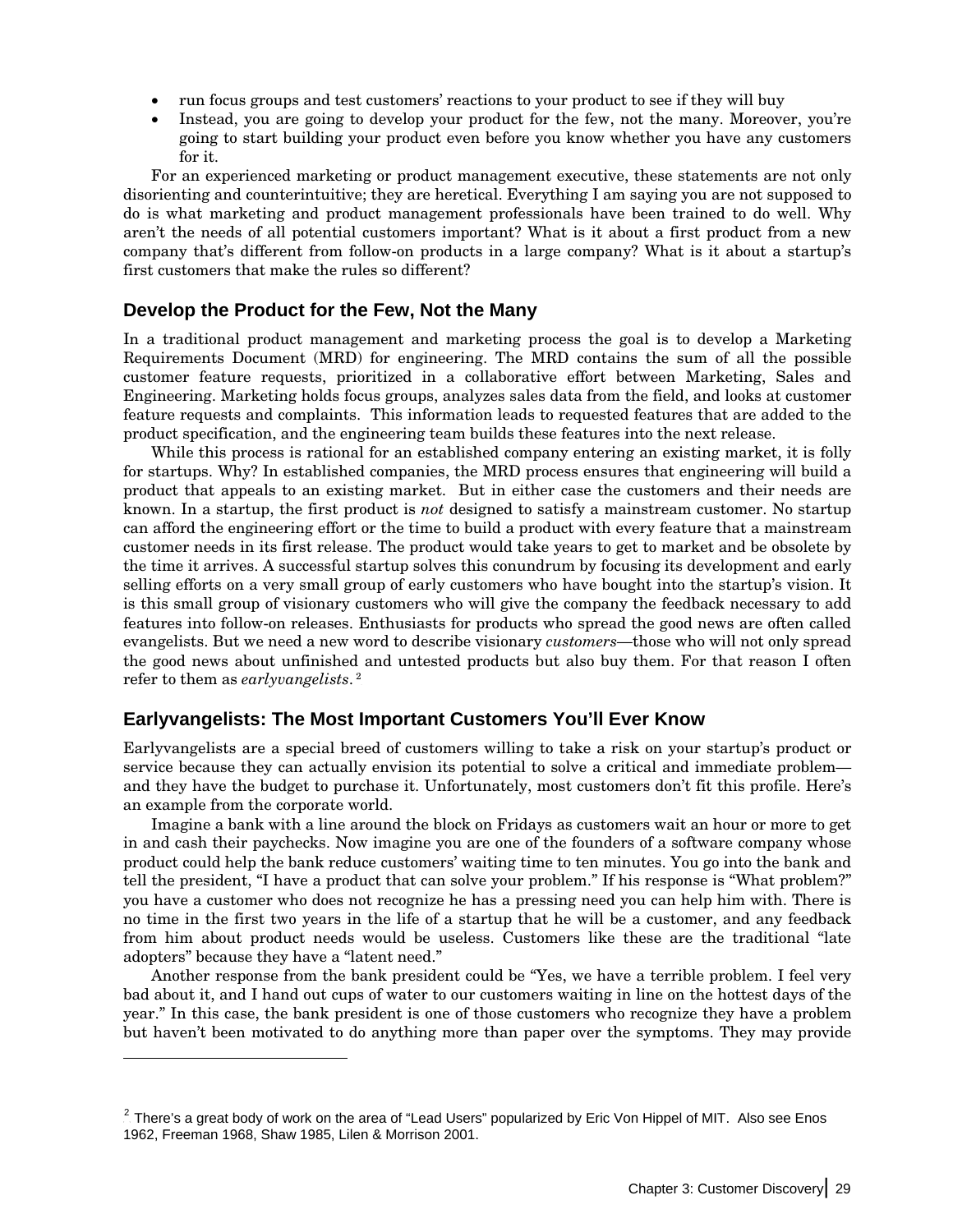useful feedback about the types of problems they're experiencing, but more than likely they will not be first in line to buy a new product. Since they have an "active need," you can probably sell to these customers later, when you can deliver a "mainstream" product, but not today.

If it's a good day, you may run into a bank president who says, "Yes, this is a heck of a problem. In fact, we're losing over \$500,000 a year in business. I've been looking for a software solution that will cut down our check cashing and processing time by 70%. The software has to integrate with our bank's Oracle back end, and it has to cost less than \$150,000. And I need it delivered in six months." Now you're getting warm; this is a customer who has "visualized the solution." It would be even better if the president said, "I haven't seen a single software package that solves our problem, so I wrote a request for our IT department to develop one. They've cobbled together a solution, but it keeps crashing on my tellers and my CIO is having fits keeping it running."

You're almost there: you've found a customer who has such a desperate problem that he has had his own homegrown solution built out of piece parts.

Finally, imagine that the bank president says, "Boy, if we could ever find a vendor who could solve this problem, we could spend the \$500,000 I've budgeted with them." (Truth be told, no real live customer has ever said that. But we can dream, can't we?) At this point, you have found the ultimate customer for a startup selling to corporate customers. While consumer products usually don't have as many zeros in them, earlyvangelist consumers can be found by tracing out the same hierarchy of needs.

Earlyvangelists can be identified by these customer characteristics (see Figure 3.1):

- The customer has a problem.
- The customer understands he or she has a problem.
- The customer is actively searching for a solution and has a timetable for finding it.
- The problem is painful enough that the customer has cobbled together an interim solution.
- The customer has committed, or can quickly acquire, budget dollars to solve the problem.



**Figure 3.1 Earlyvangelist Characteristics** 

You can think of these characteristics as making up a scale of customer pain. Characterizing customers' pain on this scale is a critical part of Customer Discovery. My contention is that earlyvangelist customers will be found only at points 4 and 5: those who have already built a homegrown solution (whether in a company by building a software solution, or at home by taping together a fork, light bulb and vacuum cleaner) and have or can acquire a budget. These people are perfect candidates to be earlyvangelists. They are the ones you will rely on for feedback and for your first sales; the ones who will tell others about your product and spread the word that the vision is real. Moreover, when you meet them, you mentally include them on your list of expert customers to add to your advisory board (more about advisory boards in Chapter 4).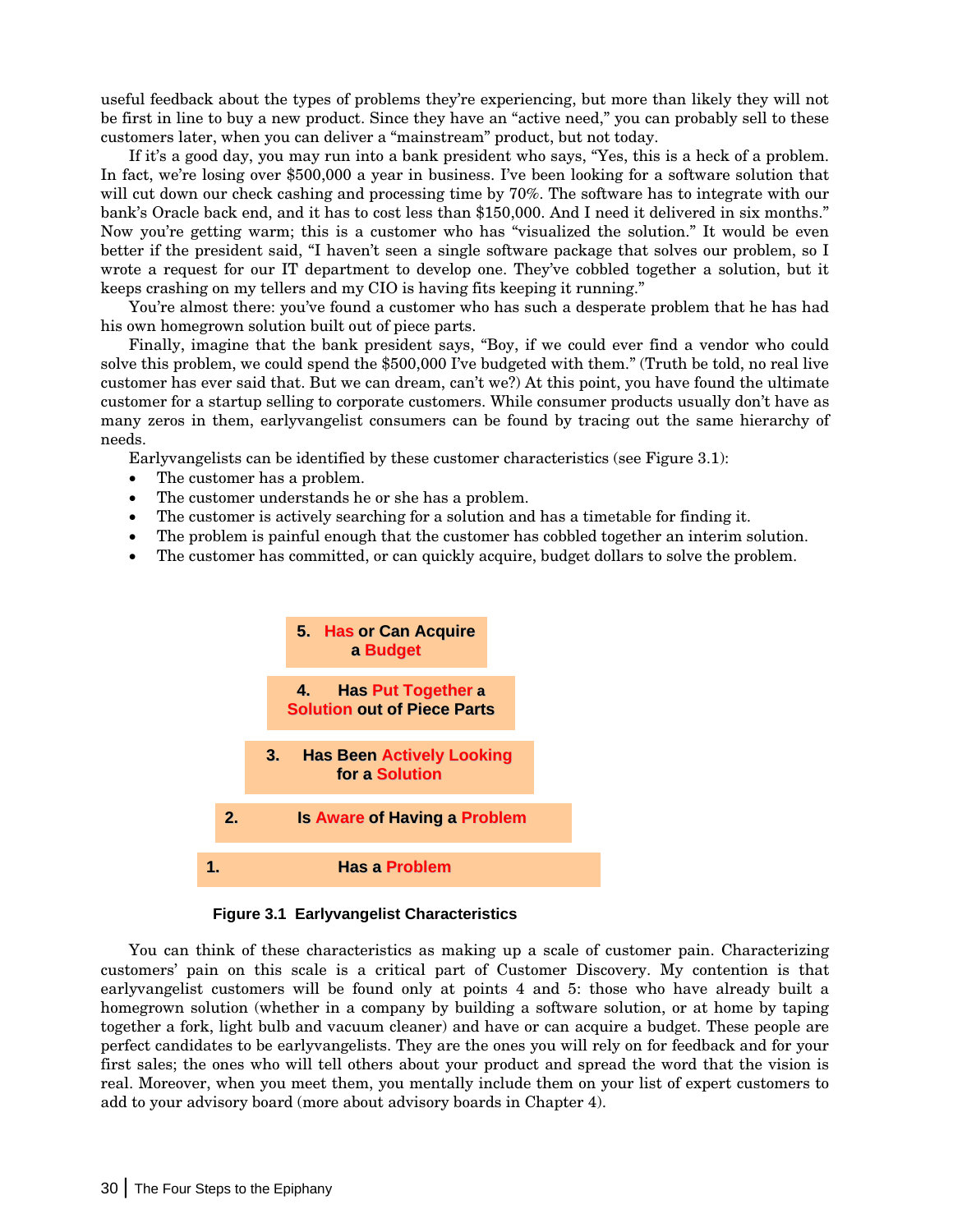#### **Start Development Based on the Vision**

The idea that a startup builds its product for a small group of initial customers, rather than devising a generic mainstream spec, is radical. What follows is equally revolutionary.

On the day the company starts, there is very limited customer input to a product specification. The company doesn't know who its initial customers are (but it may think it knows) or what they will want as features. One alternative is to put Product Development on hold until the Customer Development team can find those customers. However, having a product you can demonstrate and iterate is helpful in moving the Customer Development process along. A more productive approach is to proceed with Product Development, with the feature list driven by the vision and experience of the company's founders.

Therefore, the Customer Development model has your founding team take the product as spec'd and search to see if there are customers—any customers—who will buy the product exactly as you have defined it. When you do find those customers, you tailor the first release of the product so it satisfies their needs.

The shift in thinking is important. For the first product in a startup, your initial purpose in meeting customers is *not* to gather feature requests so that you can change the product. Instead, your purpose in talking to customers is *to find customers for the product you are already building.* 

If and only if, no customers can be found for the product as spec'd do you bring the features customers requested to the Product Development team. In the Customer Development model, then, *feature request is by exception rather than rule*. This eliminates the endless list of requests that often delay first customer ship and drive your Product Development team crazy.

If Product Development is simply going to start building the product without any customer feedback, why have anyone talk to customers at all? Why don't you just build the product, ship it, and hope someone wants to buy it? The operative word is *start* building the product. The job of Customer Development is to get the company's customer knowledge to catch up to the pace of Product Development—and in the process, to guarantee that there will be paying customers the day the product ships. An important side benefit is the credibility that the Customer Development team accrues *internally* within your organization. Product Development will be interacting with a team that actually understands customer needs and desires. Product Development no longer will roll their eyes after every request for features or changes to the product, but instead understand they come from a deep understanding of customer needs.

As the Customer Development team discovers new insights about the needs of this core group of initial customers, it can provide valuable feedback to the Product Development group. As you'll see, these Customer Development/Product Development synchronization meetings ensure that once key customer information does become available it is integrated into the future development of the product.

To sum up the Customer Discovery philosophy: in sharp contrast to the MRD approach of building a product for a wide group of customers, a successful startup's first release is designed to be "good enough only for our first paying customers." The purpose of Customer Discovery is to identify those key visionary customers, understand their needs, and verify that your product solves a problem that they are willing to pay to have solved—or not. Meanwhile, you start development based on your initial vision, using your visionary customers to test whether that vision has a market. And you adjust your vision according to what you find out.

If FastOffice had understood this philosophy, it could have avoided several false starts. As it happens, there was a happy ending (at least for some later-stage investors), as the company survived and lived to play again. The new CEO worked with Steve Powell (who became the chief technical officer) to understand the true technical assets of the company. The new leadership terminated the sales and marketing staff and pared the company back to the core engineering team. What they discovered was that their core asset was in the data communications technology that offered voice over data communications lines. FastOffice discarded its products for the home, refocused, and became a major supplier of equipment to telecommunications carriers. The Customer Discovery process would have gotten the company there a lot sooner.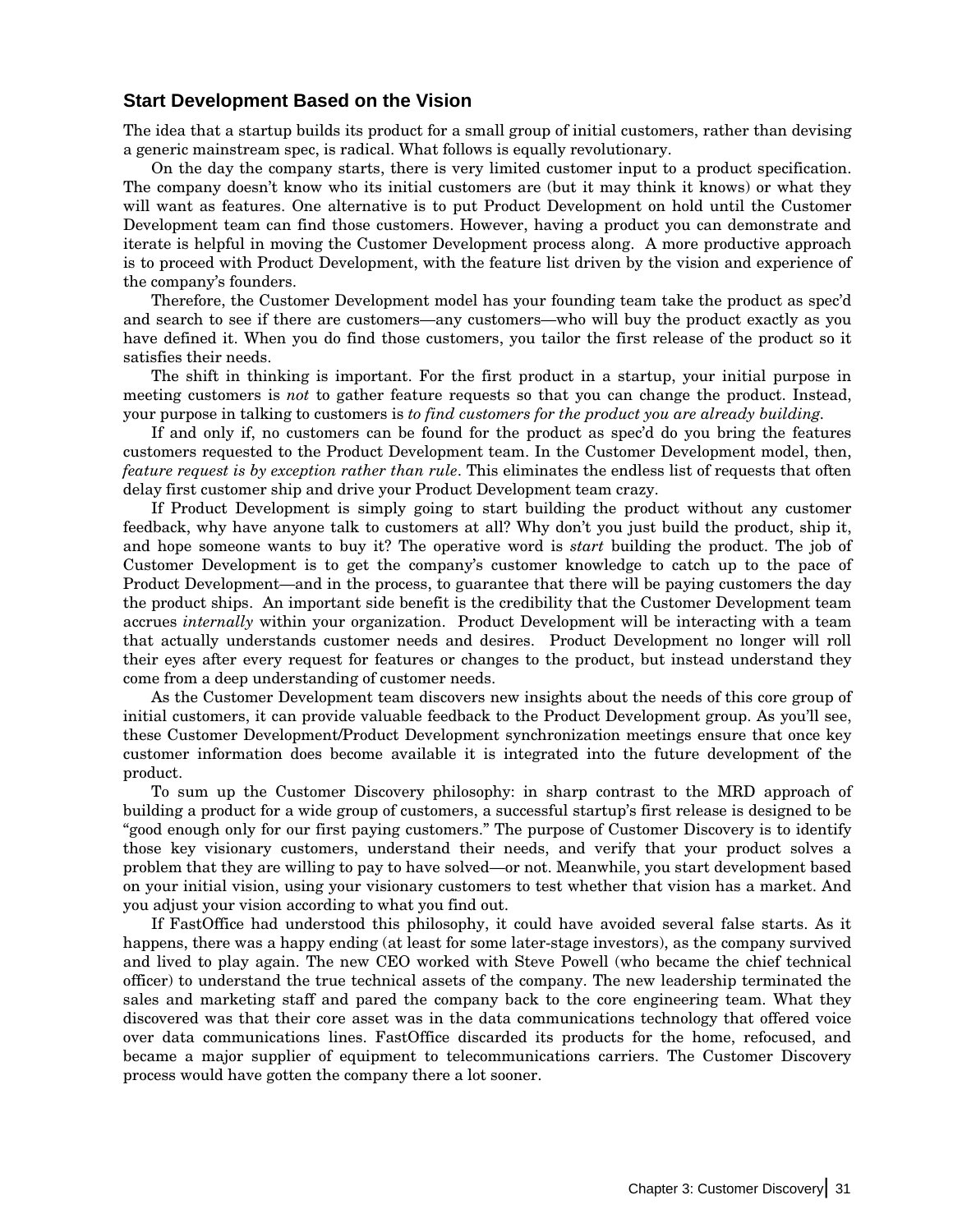#### **OVERVIEW OF THE CUSTOMER DISCOVERY PROCESS**

I've already touched on some of the elements of the philosophy behind this first step in the Customer Development model. Here's a quick overview of the entire process as it is developed in Part Two.

As with all the steps in Customer Development, I divide Customer Discovery into phases. Unlike subsequent steps, Customer Development has a "phase 0," before you can even get started, you need buy-in from your board and your executive staff. After that, Customer Discovery has four phases (see Figure 3.2).



**Figure 3.2 Customer Discovery: Overview of the Process** 

Phase 1 is a rigorous process of writing a series of briefs that capture the hypotheses embodied in your company's vision. These hypotheses are the assumptions about your product, customers, pricing, demand, market, and competition that you will test in the remainder of this step.

In phase 2 you qualify those assumptions by testing them in front of potential customers. At this point you want to do very little talking and a lot of listening. Your goal is to understand your customers and their problems, and while doing so get a deep understanding of their business, their workflow, their organization, and their product needs. You then return to your company, integrate all you learned, update Engineering with customer feedback, and jointly revise your product and customer briefs.

In phase 3 you take your revised product concept and test its features in front of customers. The goal is not to sell the product but to validate the phase 1 hypotheses by having customers say, "Yes, these features solve our problems."

At the same time that you've been testing the product features, you've been also testing a bigger idea: the validity of your entire business model. A valid business model consists of customers who place a high value on your solution, as well as finding that the solution you offer is, (for a company,) a mission-critical solution, or (for a consumer,) a "have-to-have" product. In front of potential buyers, you test your pricing, your channel strategy, your sales process and sales cycle, and discover who is the economic buyer (the one with a budget). This is equally true for consumer products where a sale to a teenager might mean the economic buyer is the parent while the user is the child.

Finally, in phase 4 you stop and verify that you understand customers' problems, that the product solves those problems, that customers will pay for the product, and that the resulting revenue will result in a profitable business model. This phase culminates in the deliverables for the Customer Discovery step: a problem statement document, an expanded product requirement document, an updated sales and revenue plan, and a sound business and product plan. With your product features and business model validated, you decide whether you have learned enough to go out and try to sell a select your product to a few visionary customers or whether you need to go back